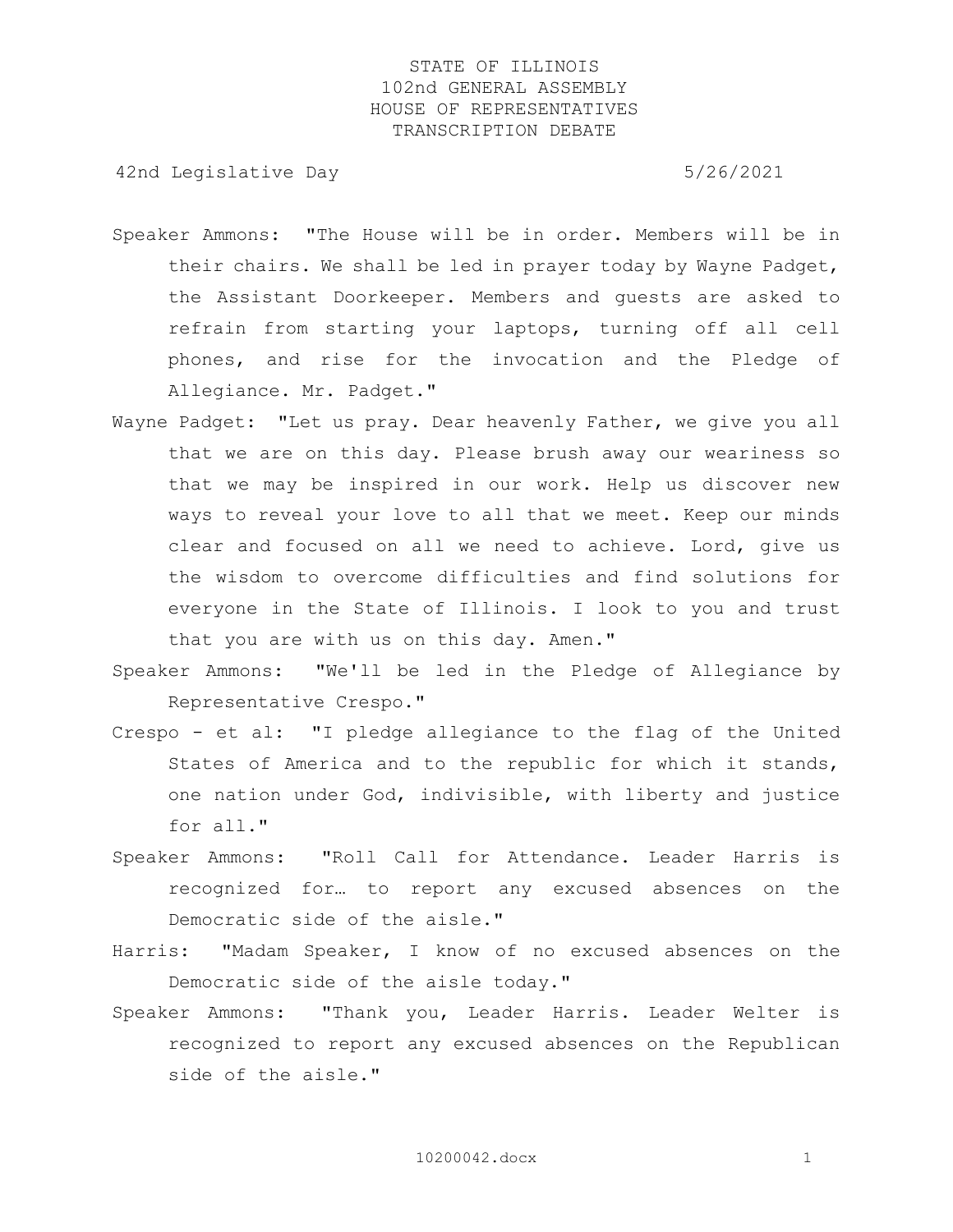42nd Legislative Day 6/26/2021

- Welter: "Madam Speaker, let the record reflect that Representative Stephens and Caulkins are excused for the day."
- Speaker Ammons: "Thank you, Leader Welter. Have all recorded themselves who wish? Have all recorded who wish? Have all recorded who wish? Mr. Clerk, please take the record. There being a 114 Members answering the roll call, a quorum is present. Mr. Clerk, Committee Reports."
- Clerk Bolin: "Committee Reports. Representative Harris, Chairperson from the Committee on Rules reports the following committee action taken on May 26, 2021: recommends be adopted, referred to the floor is Floor Amendment(s) 4 to Senate Bill 338; Motion to Concur, recommends be adopted for Senate Amendment #1 for House Bill 641. Representative Kifowit, Chairperson from the Committee on Veterans' Affairs reports the following committee action taken on May 26, 2021: recommends be adopted is House Resolution 305. Representative D'Amico, Chairperson from the Committee on Transportation: Vehicles & Safety reports the following committee action taken on May 26, 2021: recommends be adopted is House Resolution 293. Representative Slaughter, Chairperson from the Committee on Judiciary - Criminal reports the following committee action taken on May 26, 2021: recommends be adopted Floor Amendment(s) 2 to Senate Bill 626, and Floor Amendment(s) 2 to Senate Bill 685. Introduction of Resolutions. House Resolution 342, offered by Representative Kifowit. And House Resolution 343, offered by Representative Robinson."
- Speaker Ammons: "Thank you, Mr. Clerk. Members, an announcement. This is a reminder of House Rule 51.5. Please remember to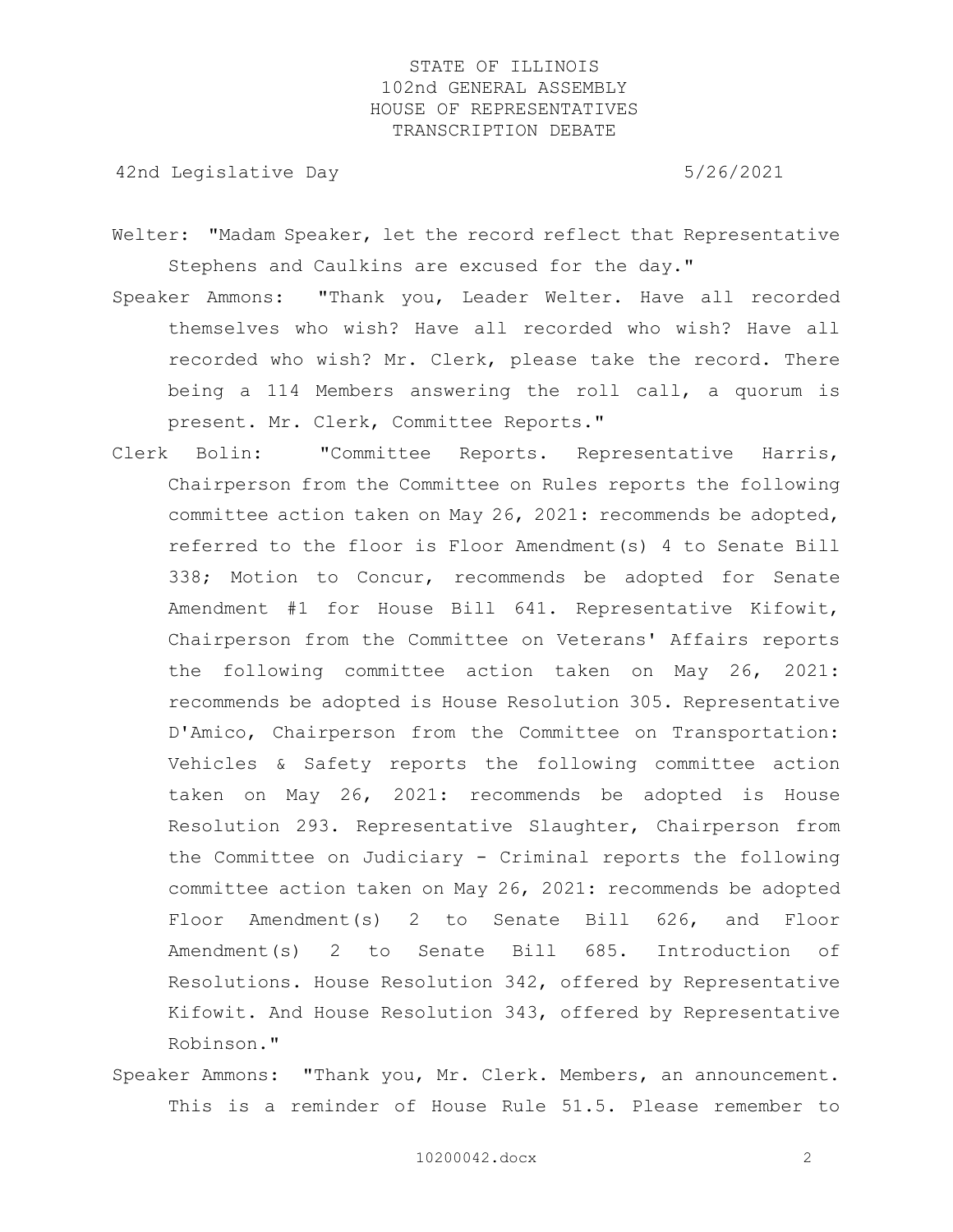42nd Legislative Day 6/26/2021

wear a face covering that covers the nose and mouth, except when necessary for eating and drinking. This includes when speaking on the microphone at your desk and prior to the start of Session. Again, please remember to wear a face covering, including while speaking on the microphone, as pursuant to House Rule 51.5. Thank you. Attention, Members. We will be voting today on all Bills on Consent Calendar-Third Reading-Second day, beginning on page 19 of the Calendar. There will be one vote on those Bills. It is anticipated that Members will vote 'yes'. If Members wish to be recorded as anything other than 'yes' on any of the particular Bills, Members may file a signed letter with the Clerk indicating those separate votes. The letter must be filed today by 5 p.m. Again, we will be voting today on all Bills on Consent Calendar-Third Reading-Second Day, starting on page 19 of the Calendar. Members, the Clerk is in receipt of Motions in Writing to waive the posting requirements for several Bills. If there's leave, we will take these Motions together in one Motion. Is there leave? Leave is granted. Leader Harris on the Motion." Harris: "Speaker, I move that the posting requirements be waived

- so the following Bills can be heard in committee. House Resolutions 21 and 275 in Human Services. House Resolution 281, in Labor & Commerce. House Resolution 254 in International Trade. House Resolution 266 in Consumer Protection. And Senate Bill 508 in Revenue & Finance. Senate Bill 815 in Higher Education. Senate Bill 642 in Executive." Speaker Ammons: "Thank you, Mr. Speaker… I'm sorry. Thank you,
	- Leader Harris. Leader Harris has moved to waive the posting requirements. All those in favor in say 'aye'; all those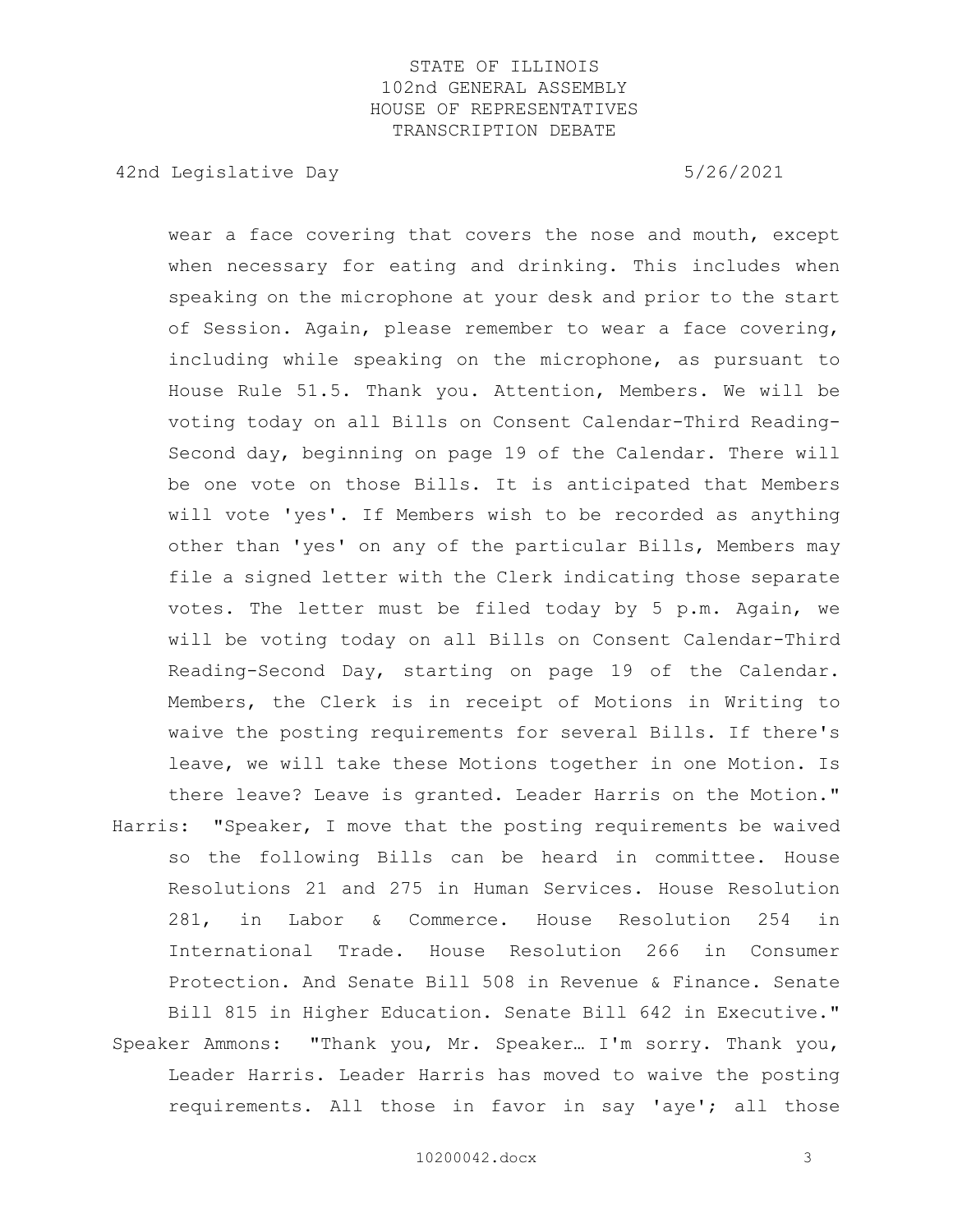42nd Legislative Day 6/26/2021

opposed say 'nay'. The voting… oh, I'm sorry. All those in favor vote 'aye'; all those opposed vote 'nay'. The voting is open. The question is, there… 'Shall the posting requirements be waived?' Have all voted who wish? Have all voted who wish? Have all voted who wish? Mr. Clerk, please take the record. There being 71 voting 'yes', 43 voting 'no', 0 voting 'present', and the Motion passes. Members, we'll begin on Bills on Second. On page 9 of the Calendar is Senate Bill 2136. Representative Flowers, for Senate Bill 2136. Mr. Clerk, please read the Bill."

Clerk Bolin: "Senate Bill 2136, a Bill for an Act concerning criminal law. Second Reading of this Senate Bill. No Committee Amendments. Floor Amendment #1 is offered by Representative Flowers."

Speaker Ammons: "Representative Flowers on the Amendment."

Flowers: "Thank you, Madam Speaker and Members of the committee. Floor Amendment #1 is an agreed committee… Amendment, and it provides that a person may file a 210 (sic-2-1401) petition at any time, if his or her final order… thank you, Madam Speaker. It states that House Amendment #1 provides a person may file a 2-1401 petition at any time, if his or her final order or judgement was entered based on a plea of guilty or nolo contendere and has potential federal immigration laws… consequences. And I move for the adoption of Amendment #1." Speaker Ammons: "Thank you. Leader Flowers moves for the adoption

of Floor Amendment #1 to Senate Bill 2136. All in favor say 'aye'; those opposed say 'nay'. In the opinion of the Chair, the 'ayes' have it. And the Amendment is adopted. Any further Amendments, Mr. Clerk?"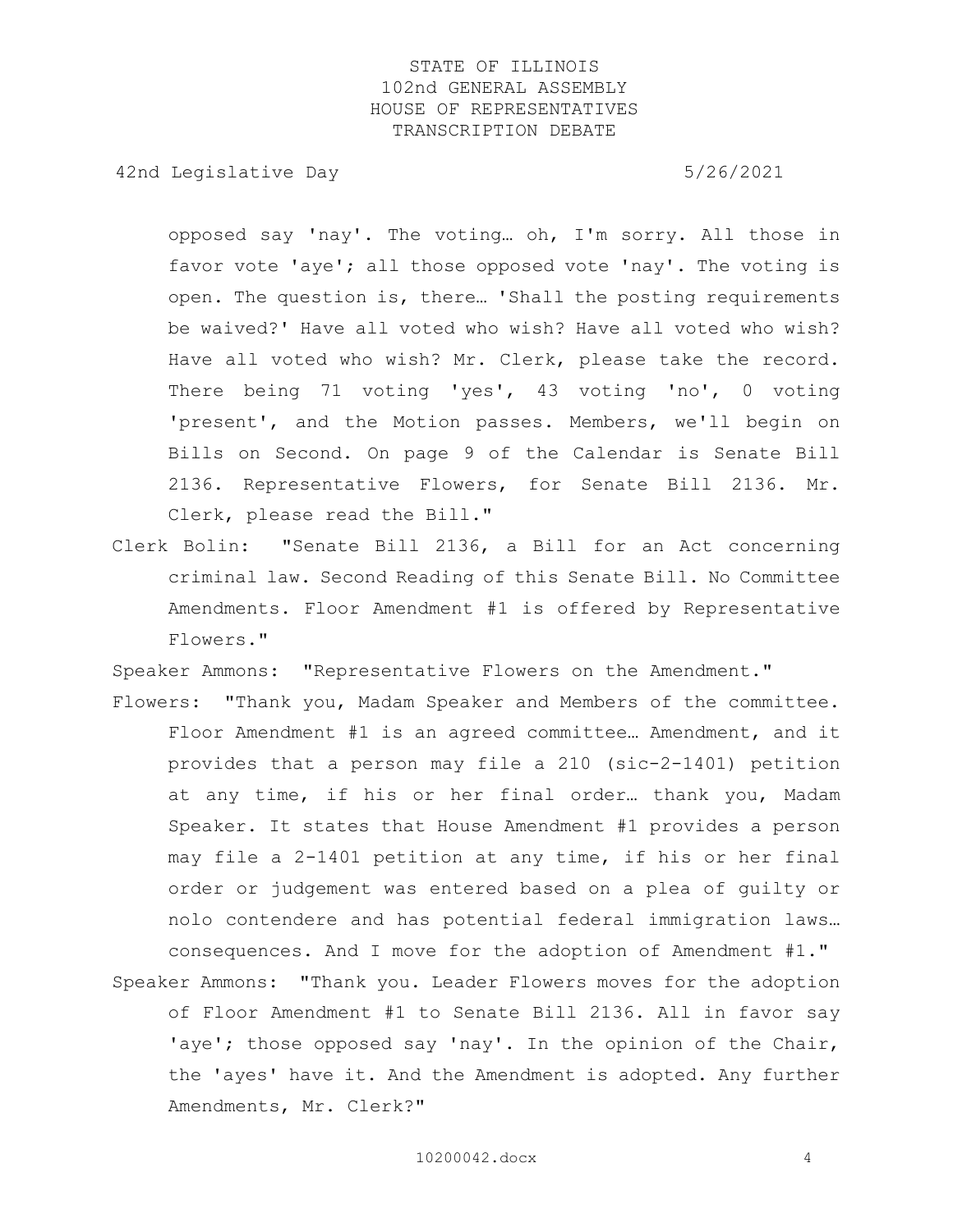42nd Legislative Day 6.1 and 5/26/2021

Clerk Bolin: "No further Amendments. No Motions are filed." Speaker Ammons: "Third Reading. Senate Bill 2158, Representative

Buckner. Mr. Clerk, read the Bill."

- Clerk Bolin: "Senate Bill 2158, a Bill for an Act concerning regulation. Second Reading of this Senate Bill. No Committee Amendments. No Floor Amendments. No Motions are filed."
- Speaker Ammons: "Representative Buckner on Senate Bill 2158. Representative Buckner, you can hold for a second. We'll move it to Third, and then you can explain it on Third. Senate Bill 2158 moves to Third… Third Reading. Senate Bill 2182. Mr. Clerk, please read the Bill."
- Clerk Bolin: "Senate Bill 2182, a Bill for an Act concerning State government. Second Reading of this Senate Bill. Amendment #1 was adopted in committee. No Floor Amendments. No Motions are filed."
- Speaker Ammons: "Third Reading. Senate Bill 2270. Mr. Clerk, please read the Bill."
- Clerk Bolin: "Senate Bill 2270, a Bill for an Act concerning regulation. Second Reading of this Senate Bill. No Committee Amendments. Floor Amendment #1 is offered by Representative Ford."

Speaker Ammons: "Representative Ford on Floor Amendment #1."

Ford: "Thank you, Madam Speaker. I move for the adoption of House Floor Amendment #1, and I can tell you what the Amendment does. The underlying Bill simply required that DPH to file rules for the certification of behavior health management units that the General Assembly approved back in 2010. This Amendment comes from the proponents of the Bill and just limits the number of certifications for the first three years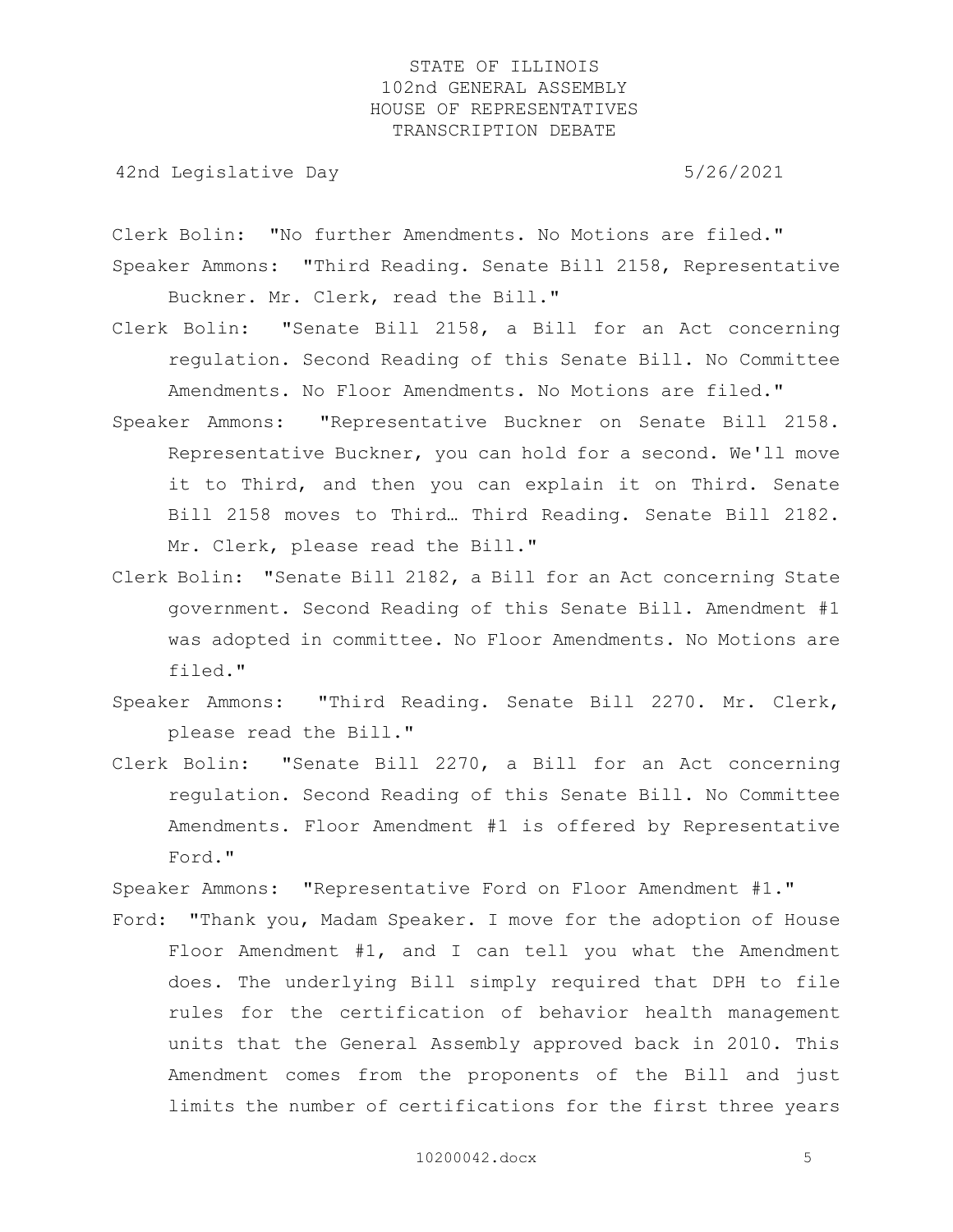42nd Legislative Day 6.1 and 5/26/2021

to ensure a measure and effective rollout once the rules are followed and approved by JCAR. That's what the Amendment does, and it becomes the Bill."

Speaker Ammons: "Thank you. Representative Ford moves adoption of Floor Amendment #1. All those in favor vote 'aye'... say 'aye'; all those opposed say 'nay'. In the opinion of the Chair, the 'ayes' have it. And the Amendment is adopted. Mr. Clerk, are there any other Amendments?"

Clerk Bolin: "No further Amendments. No Motions are filed." Speaker Ammons: "Third Reading. Senate Bill 2338. That's Representative Buckner. Mr. Clerk, please read the Bill."

- Clerk Bolin: "Senate Bill 2338, a Bill for an Act concerning education. Second Reading of this Senate Bill. Amendment #1 was adopted in committee. No Floor Amendments. No Motions are filed."
- Speaker Ammons: "Third Reading. Senate Bill 2339, Representative Cassidy. Mr. Clerk, please read the Bill."
- Clerk Bolin: "Senate Bill 2339, a Bill for an Act concerning criminal law. Second Reading of this Senate Bill. Amendment #1 was adopted in committee. Floor Amendment #2 is offered by Representative Cassidy."

Speaker Ammons: "Representative Cassidy on Floor Amendment #2." Cassidy: "Thank you, Madam Speaker. Floor Amendment #2 adds the Attorney General's Office to the list of folks who are able to access these records. I should note that there were some late arrivals asking about being added to the list. There will likely be a trailer Bill due to… one of them, for example, is the Hospital Association. And they aren't really sure how to quantify who they want to put on there. So, I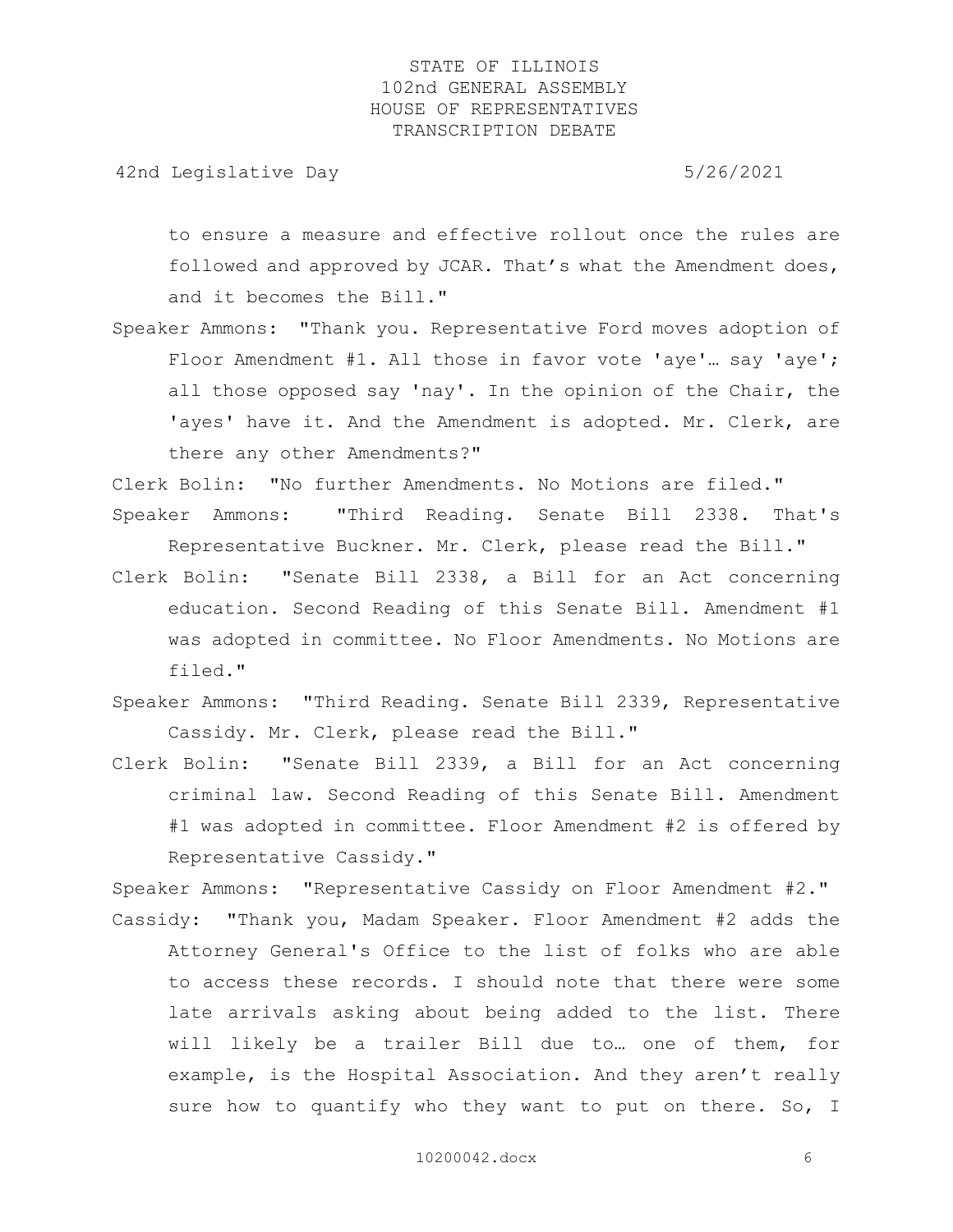42nd Legislative Day 6/26/2021

anticipate coming back to this at a later date. But for now, we want to keep this moving. So, we've added the Attorney General to the list of parties that have access to the records. And I ask for it to be adopted."

Speaker Ammons: "Representative Cassidy moves adoption of Floor Amendment #2 to Senate Bill 2339. All those in favor say 'aye'; those opposed say 'nay'. In the opinion of the Chair, the 'ayes' have it. And the Amendment is adopted. Any further Amendments, Mr. Clerk?"

Clerk Bolin: "No further Amendments. No Motions are filed."

Speaker Ammons: "Third Reading. Senate Bill 2340, Representative Cassidy. Mr. Clerk, please read the Bill."

Clerk Bolin: "Senate Bill 2340, a Bill for an Act concerning criminal law. The Bill was read for a second time, previously. Amendment #1 was adopted in committee. Floor Amendment #2 is offered by Representative Cassidy."

Speaker Ammons: "Representative Cassidy, Floor Amendment #2."

- Cassidy: "Thank you. This is the same version of the Bill. 2339 relates to minor victims. 2340 relates to adult victims. The Amendment does the same thing, adding the Attorney General to the list."
- Speaker Ammons: "Thank you. Representative Cassidy moves adoption of Floor Amendment #2 to Senate Bill 2340. All those in favor say 'aye'; those opposed say 'nay'. In the opinion of the Chair, the 'ayes' have it. And the Amendment is adopted. Mr. Clerk, any further Amendments?"

Clerk Bolin: "No further Amendments. No Motions are filed." Speaker Ammons: "Third Reading. Senate Bill 2370, Representative Slaughter. Mr. Clerk, please read the Bill."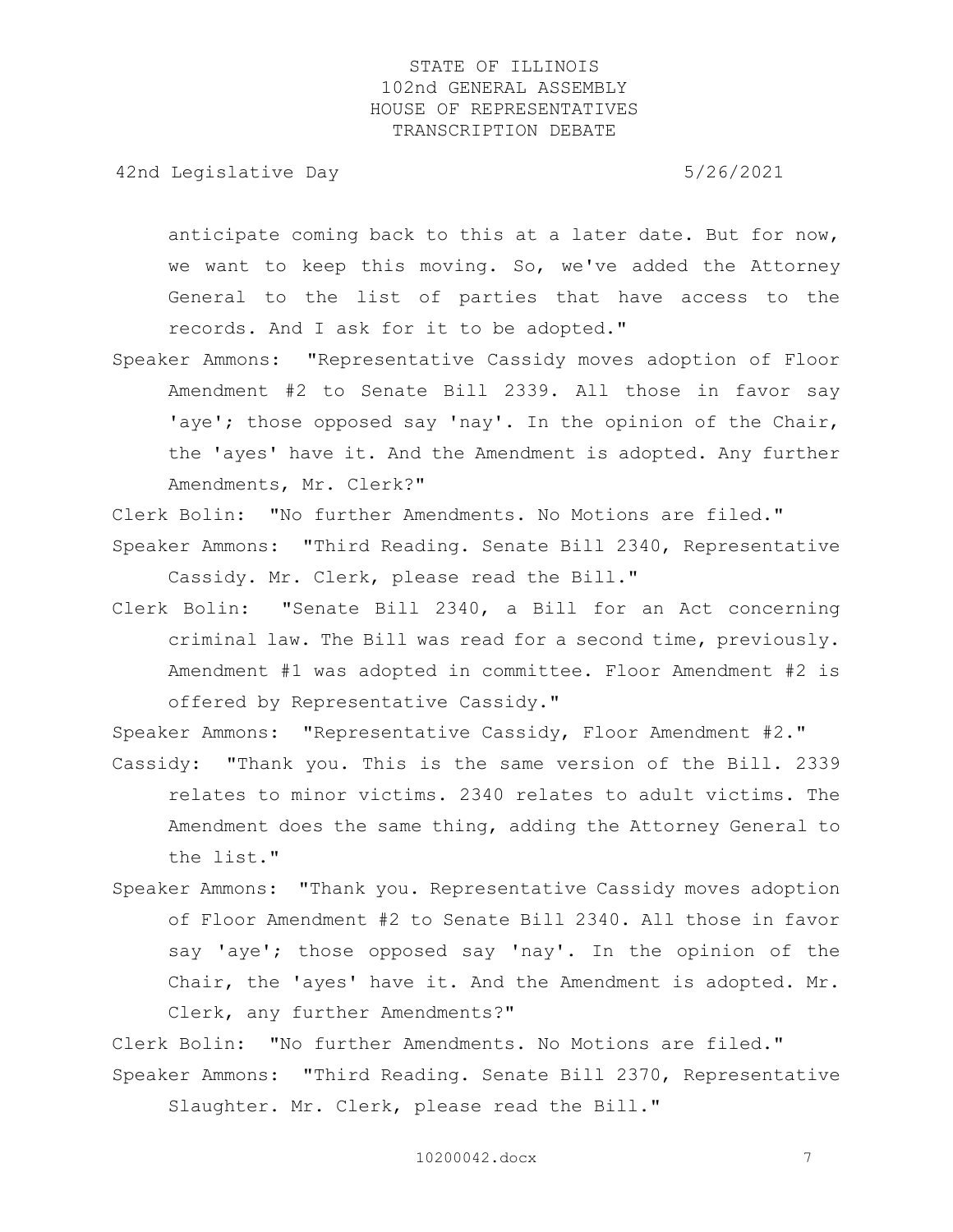42nd Legislative Day 6/26/2021

- Clerk Bolin: "Senate Bill 2370, a Bill for an Act concerning courts. The Bill was read for a second time, previously. Amendment #2 was adopted in committee. No Floor Amendments. No Motions are filed."
- Speaker Ammons: "Third Reading. Senate Bill 2384, Leader Gabel. Leader Gabel on 2384. Out of the record. Senate Bill 2460, Leader Ramirez. Out of the record. Senate Bill 2665, Representative Ortiz. Mr. Clerk, please read the Bill."
- Clerk Bolin: "Senate Bill 2665, a Bill for an Act concerning government. Second Reading of this Senate Bill. Amendment #1 was adopted in committee. No Floor Amendments. No Motions are filed."
- Speaker Ammons: "Third Reading. On page 5 of the Calendar is Senate Bill 153, Representative Kifowit. Representative Kifowit for Senate Bill 153. Out of the record. Senate Bill 157, Leader Gordon-Booth. Out of the record. Senate Bill 214, Representative Mah. Mr. Clerk, please read the Bill."
- Clerk Bolin: "Senate Bill 214, a Bill for an Act concerning regulation. The Bill was read for a second time, previously. No Committee Amendments. Floor Amendment #2 is offered by Representative Mah."

Speaker Ammons: "Representative Mah, Floor Amendment #2."

- Mah: "Thank you, Madam Speaker. The Floor Amendment adds an immediate effective date and moves… changes the sunset to 5 years instead of 10. Thank you."
- Speaker Ammons: "Representative Mah moves adoption of Floor Amendment #2 to Senate Bill 214. All those in favor say 'aye'; all those opposed say 'nay'. In the opinion of the Chair, the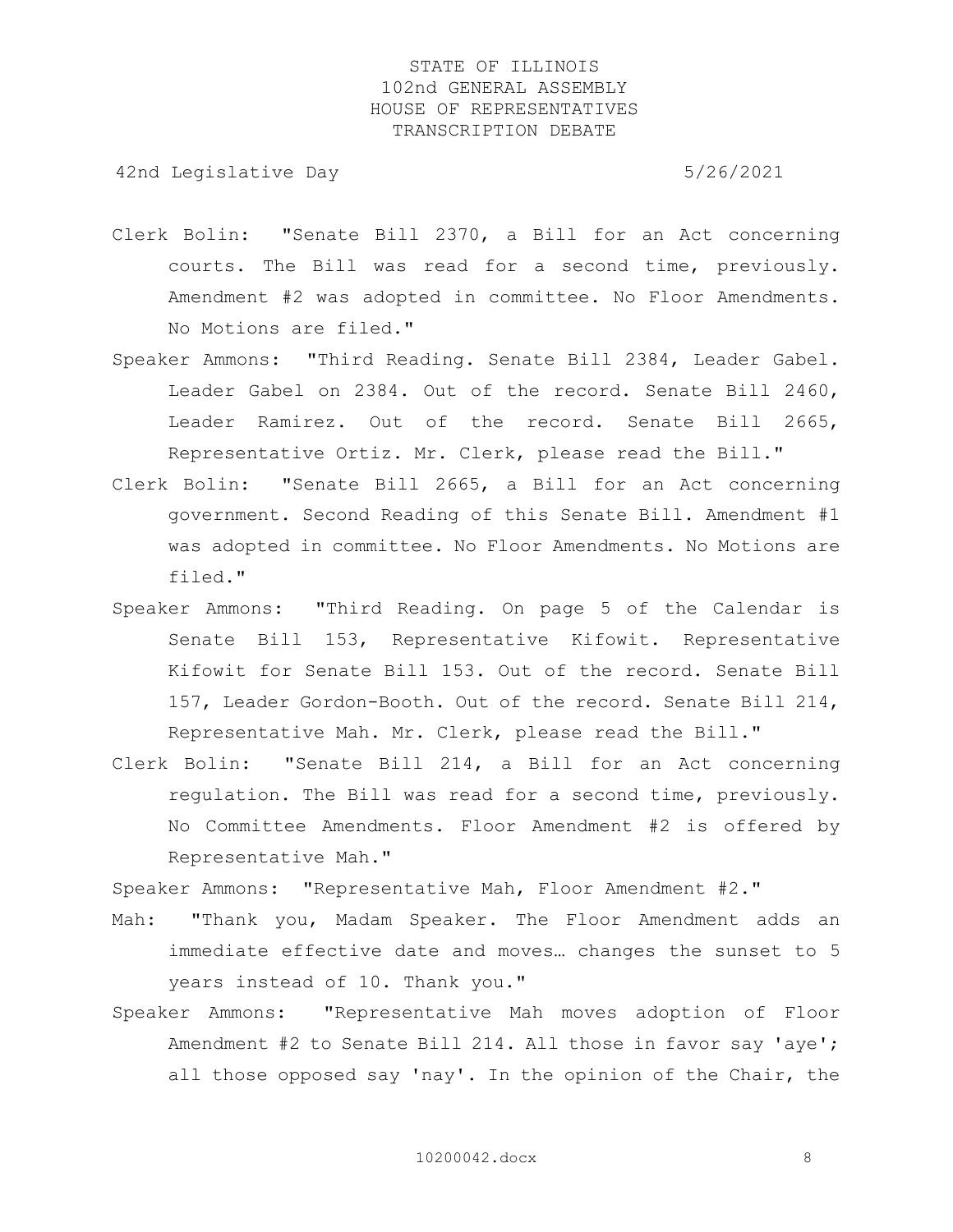42nd Legislative Day 6/26/2021

'ayes' have it. And the Amendment is adopted. Any further Amendments, Mr. Clerk?"

Clerk Bolin: "No further Amendments. No Motions are filed."

Speaker Ammons: "Third Reading. Senate Bill 317, Representative Costa Howard. Mr. Clerk, please read the Bill."

- Clerk Bolin: "Senate Bill 317, a Bill for an Act concerning State government. Second Reading of this Senate Bill. No Committee Amendments. No Floor Amendments. No Motions are filed."
- Speaker Ammons: "Third Reading. Senate Bill 336, Representative Stuart. Out of the record. Senate Bill 338, Representative Zalewski. Mr. Clerk, please read the Bill."
- Clerk Bolin: "Senate Bill 338, a Bill for an Act concerning civil law. Second Reading of this Senate Bill. No Committee Amendments. Floor Amendments 3 and 4 have been approved for consideration. Floor Amendment #3 is offered by Representative Zalewski."

Speaker Ammons: "Representative Zalewski for Floor Amendment #3." Zalewski: "Thank you, Madam Speaker. I wish to adopt the Floor Amendment #3. It represents agreement among the financial institutions, along with the Treasurer's Office and other stake holders. So, I wish for its adoption."

- Speaker Ammons: "Representative Zalewski moves adoption of Floor Amendment #3 to Senate Bill 338. All those in favor say 'aye'; those opposed say 'nay'. In the opinion of the Chair, the 'ayes' have it. And the Amendment is adopted. Any further Amendments, Mr. Clerk."
- Clerk Bolin: "Floor Amendment #4 is offered by Representative Zalewski."

Speaker Ammons: "Representative Zalewski on Floor Amendment #4."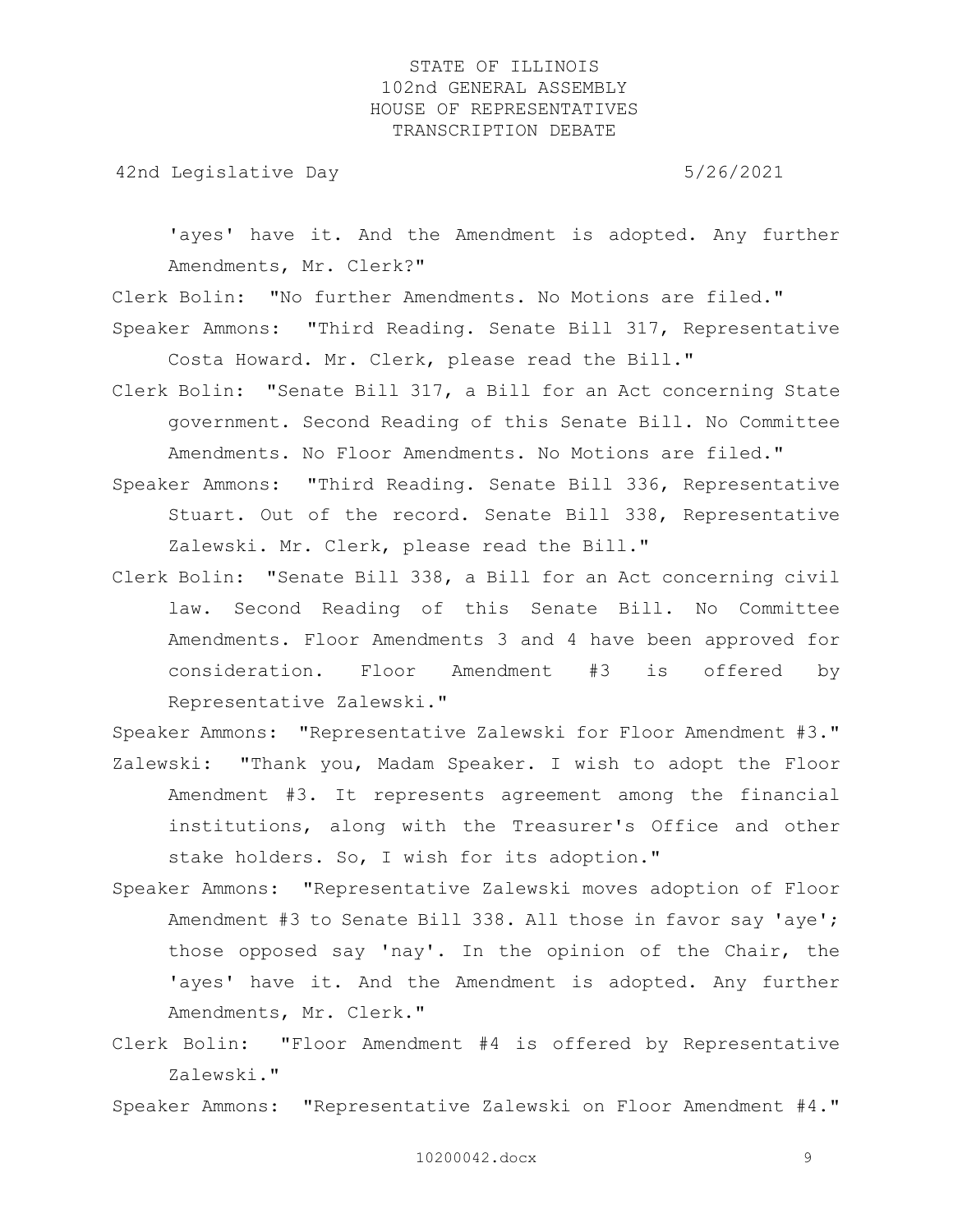42nd Legislative Day 6/26/2021

- Zalewski: "This is a technical Amendment that is purely designed to conform to what… with the design of the Bill. I ask for its adoption."
- Speaker Ammons: "Representative Zalewski moves for Amendment #4 to Senate Bill 338. All those in favor say 'aye'; those opposed say 'nay'. In the opinion of the Chair, the 'ayes' have it. And the Amendment is adopted. Mr. Clerk, any further Amendments?"
- Clerk Bolin: "No further Amendments. No Motions are filed." Speaker Ammons: "Third Reading. Senate Bill 55… 581, Representative Halpin. Mr. Clerk, please read the Bill."
- Clerk Bolin: "Senate Bill 581, a Bill for an Act concerning State government. Second Reading of this Senate Bill. Amendment #2… Amendment #2 was adopted in committee. Floor Amendment #3 is offered by Representative Halpin."
- Speaker Ammons: "Representative Halpin for Floor Amendment #3." Halpin: "Thank you, Madam Speaker. Floor Amendment 3 removes changes to the lapse period pending… lapse period spending provisions that were in the original Bill. I'd ask for its adoption."
- Speaker Ammons: "Representative Halpin moves adoption of Floor Amendment #3 to Senate Bill 581. All those in favor say 'aye'; those opposed say 'nay'. In the opinion of the Chair, the 'ayes' have it. And the Amendment is adopted. Mr. Clerk, any other Amendments?"

Clerk Bolin: "No further Amendments. No Motions are filed." Speaker Ammons: "Third Reading. Senate Bill 633, Representative Conroy. Mr. Clerk, please read the Bill."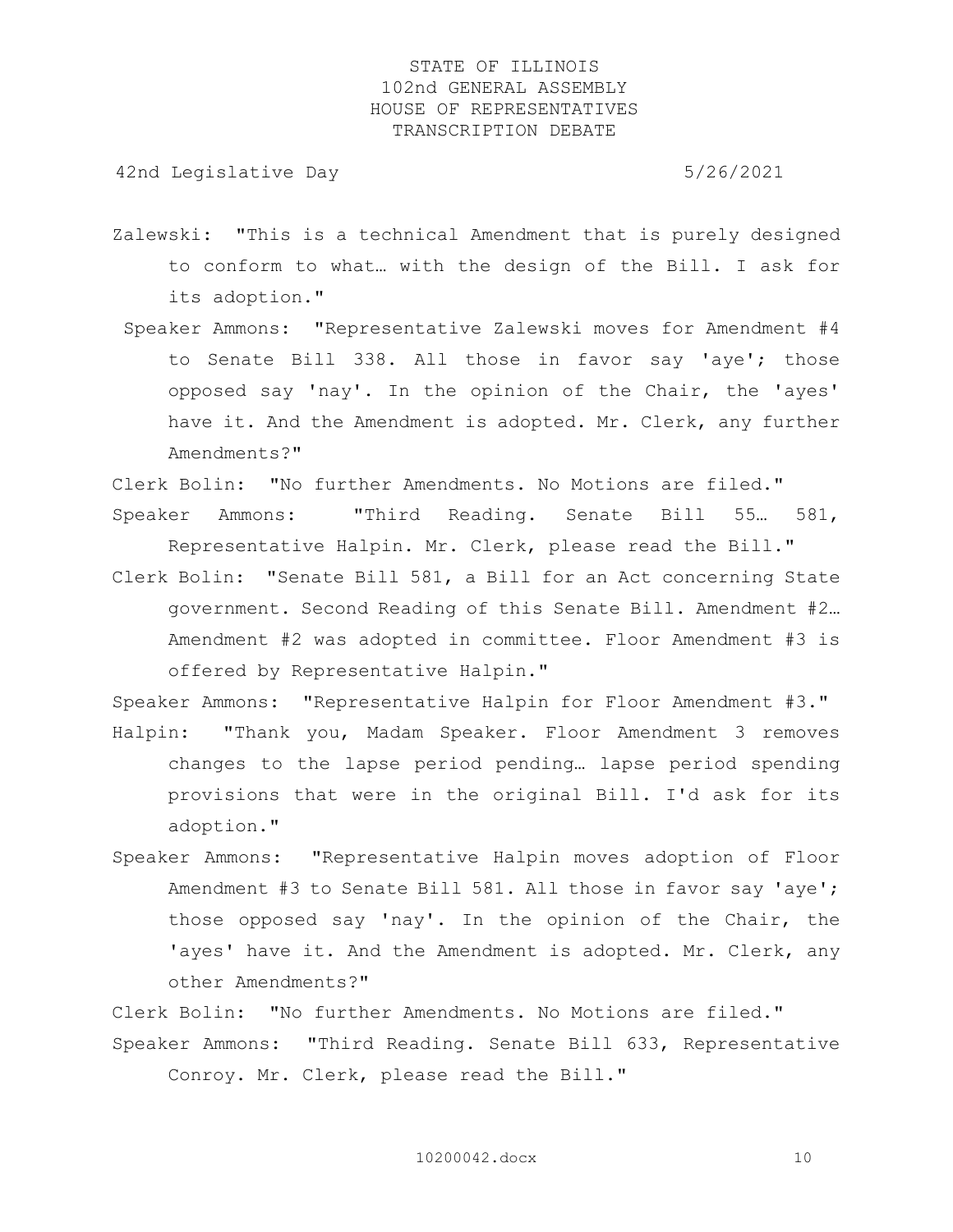42nd Legislative Day 6/26/2021

- Clerk Bolin: "Senate Bill 633, a Bill for an Act concerning education. Second Reading of this Senate Bill. No Committee Amendments. No Floor Amendments. No Motions are filed."
- Speaker Ammons: "Third Reading. Senate Bill 654, Representative Ortiz. Mr. Clerk, please read the Bill. Representative Ortiz for Floor Amendment #1."
- Ortiz: "Good afternoon, Madam Speaker. I present to you House Floor Amendment 1, which is a gut and replace Amendment. House Floor Amendment 1 maintains the underlying legislation but makes the following changes. Floor Amendment 1 provides daily time for supervised, unstructured, child-directed play for all students shall be provided in grades K-5, previously K-8. Requires play time to be at least 30 minutes, rather than 60 minutes, on any school day that is 5 clock hours or longer in length. Also provides that for any school day less than five clock hours, play time shall be at least one-tenth of a day of attendance. It also removes the requirement that, to the extent appropriate, students with disabilities shall participate in play with students who do not have a disability. Provides instead that play time must comply with a student's applicable individualized education program or federal Section 504 plan. The Amendment becomes the Bill. I ask for its adoption."
- Speaker Ammons: "Representative Ortiz moves for the adoption of Floor Amendment #1 to Senate Bill 654. All those in favor say 'aye'; those opposed say 'nay'. In the opinion of the Chair, the 'ayes' have it. And the Amendment is adopted. Mr. Clerk, any further Amendments?"

Clerk Bolin: "No further Amendments. No Motions are filed."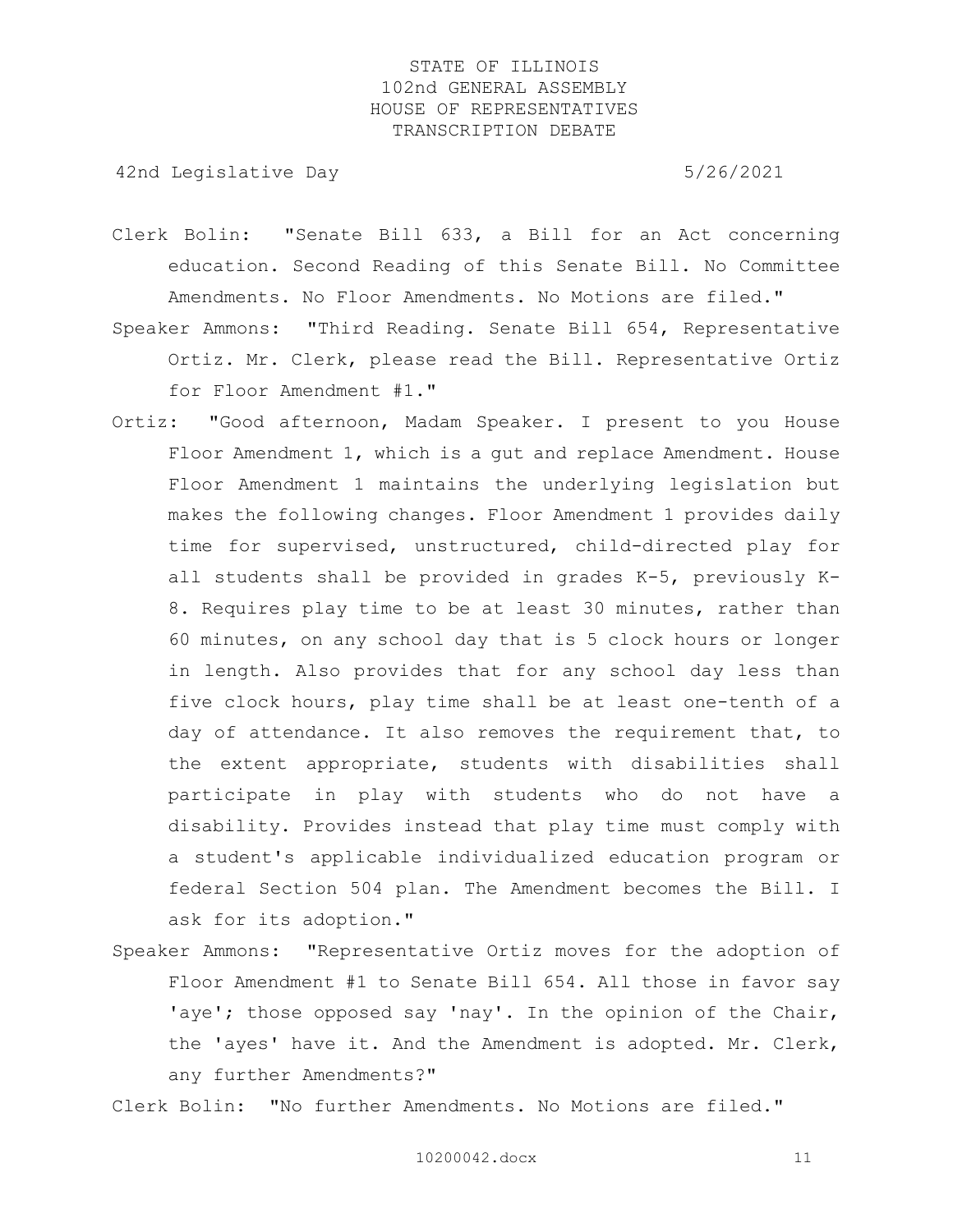42nd Legislative Day 6/26/2021

Speaker Ammons: "Third Reading. Representative Hurley is recognized. For what reason do you rise?"

Hurley: "Good afternoon, Madam Speaker. Thank you. Point of personal privilege."

Speaker Ammons: "Please state your point, Ma'am."

- Hurley: "Today Ms. Gloria Freels is on the floor. She's right there standing next to Representative West. She is retiring on May 31 with almost 23 years of service to the State of Illinois. She… she is a wonderful human being. She is kind. She is generous. She cooks me tuna when she hates the smell. And she is just a… she's just lovely, and she will be truly missed. She knows I like certificates. So, I actually made her one that she doesn't know about. And I'd like other Representatives who have the pleasure to have her as their LA to say a few words too. Thank you."
- Speaker Ammons: "Thank you. Thank you, Representative Hurley. Recognizing Representative West. For what reason do you rise, Sir?"
- West: "Thank you, Madam Speaker. Point of personal privilege." Speaker Ammons: "Please state your point."
- West: "I've had the opportunity to know Gloria for just the two or three months that we've been down here. And even though I'm a second-termer, she has… she's been the best LA I've ever had. But… I was able to feel her honesty, her integrity, and her compassion for individuals as soon as I got here. And so, Gloria, I want to thank you for your years of service. I wish I could've had more years with you, but I totally understand. I had to ask you to bring a sandwich to get you up here. So, could you take it back to the fridge in my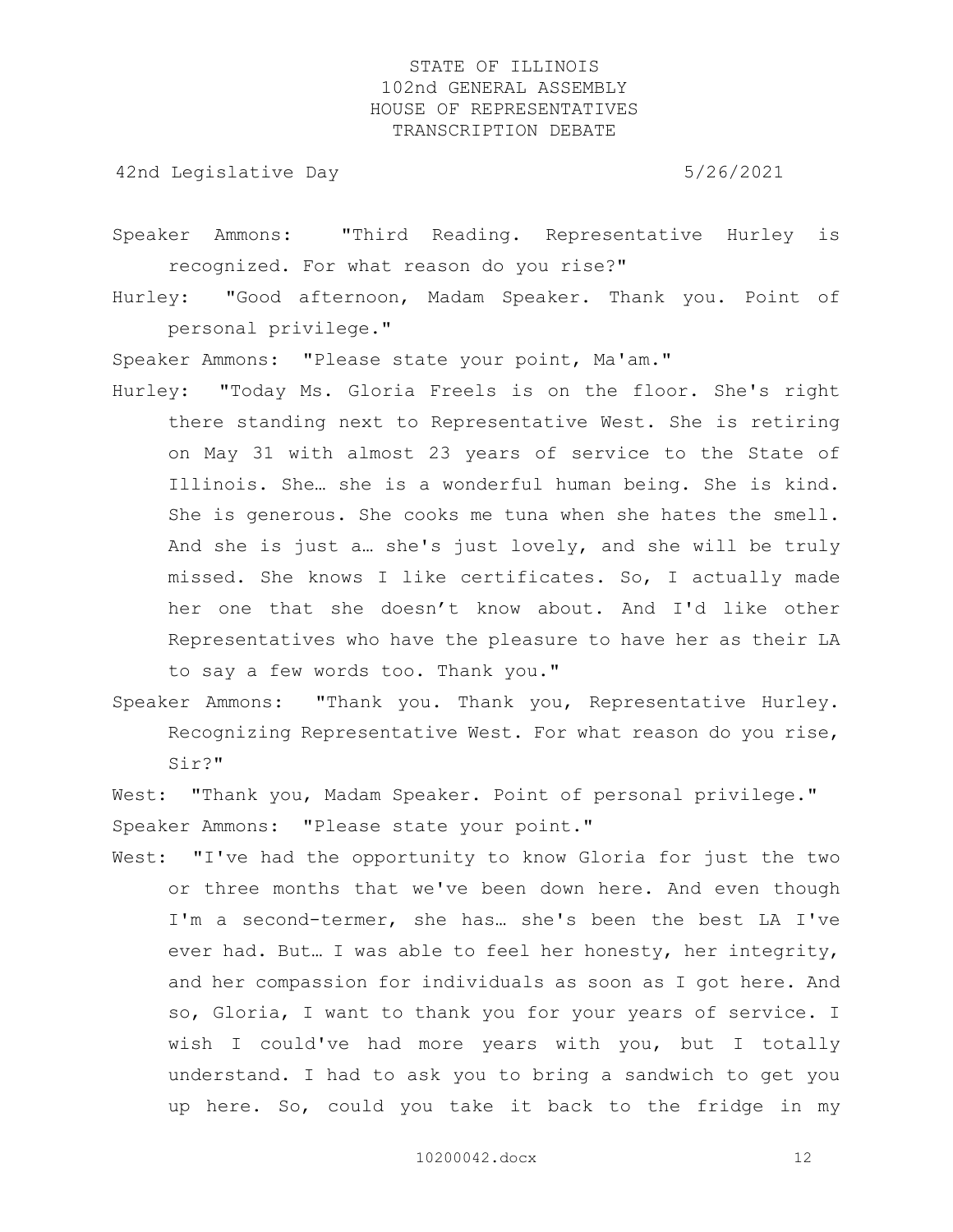42nd Legislative Day 6/26/2021

office, please? I'm not hungry just yet. Thank you for everything that you've done."

Speaker Ammons: "Representative D'Amico is recognized." D'Amico: "Thank you, Madam Speaker. Point of personal privilege." Speaker Ammons: "Please state your point, Sir."

- D'Amico: "I, too, want to congratulate Gloria on a long, great career here in the General Assembly. She's been with me and my… over in the Stratton Building there for, I think, 12 or 14 years. And, Gloria, it's just been great getting to know you, and you've been like family to me. And I wish you nothing but the best and a happy, healthy retirement. I'm going… I'm going to miss you. But I will say this, please make sure you take my phone calls because I'm sure I'm going to have a lot of questions when you leave here. So, thank you. Congratulations."
- Speaker Ammons: "Thank you. Representative. Representative Guerrero-Cuellar."

Guerrero-Cuellar: "I ask on personal privilege."

Speaker Ammons: "Please state your point, Ma'am."

Guerrero-Cuellar: "As many of you know, I'm fairly new. And so, being here is nerve-racking for many of us, but for me especially because I feel like I have a lot to prove. But Gloria has been my LA for a very short period of time. And her words of encouragement, her motivation is something that I am going to miss dearly. And thank you very much for all the help and watching over me and printing out everything that I need to know and explaining everything in detail. So, I might just be like D'Amico and have to call you or send you a text message so that way you can explain things to me. And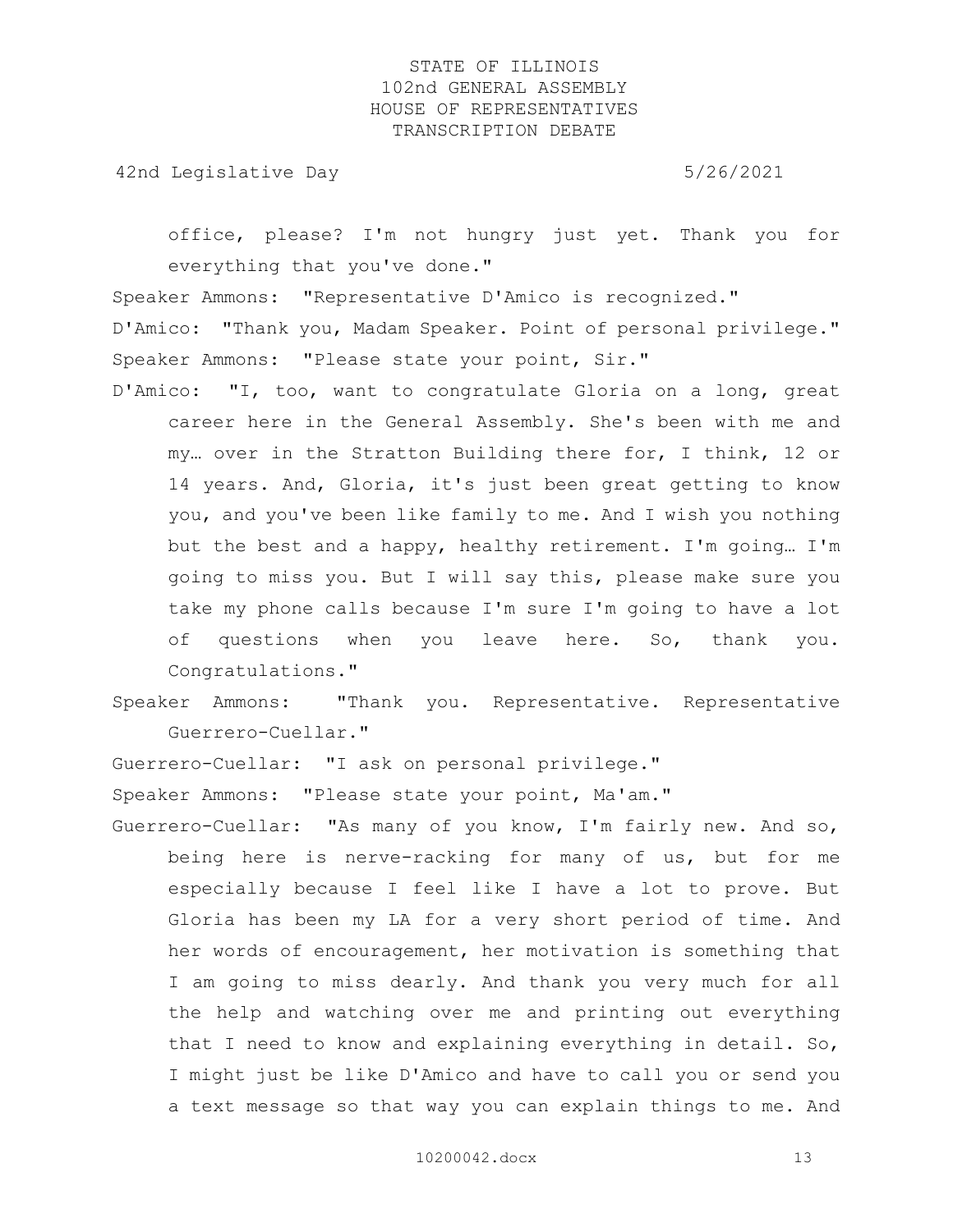42nd Legislative Day 6/26/2021

it is a great… I am very honored that you have been my LA for a very short period of time. And I will miss you, dearly. Congratulations."

- Speaker Ammons: "Congratulations, Ms. Gloria. We wish you well. Going back to the order… on page 7 of the Calendar is Senate Bill 672, Representative Williams. Ann Williams. Out of the record. Senate Bill 685, Representative West. Representative West. Mr. Clerk, please read the Bill."
- Clerk Bolin: "Senate Bill 685, a Bill for an Act concerning domestic violence. Second Reading of this Senate Bill. Amendment #1 was adopted in committee. Floor Amendment #2 is offered by Representative West."

Speaker Ammons: "Representative West on Floor Amendment #2."

- West: "Thank you, Madam Speaker. Floor Amendment #2 clarifies the definition of confidential information by inserting in the profession of the board, statewide committee, or regional team to be included in these provisions. It also adds the Director of the State's Attorney Appellate Prosecutor, Director of the State's Appellate Defender, and the Director of the Administrative Office of the Illinois Courts, as the three ex officio members to the statewide committee. I ask for its adoption."
- Speaker Ammons: "Representative West moves for the adoption of Floor Amendment #2 to Senate Bill 685. All those in favor say 'aye'; those opposed say 'nay'. In the opinion of the Chair, the 'ayes' have it. And the Amendment is adopted. Mr. Clerk, any further Amendments?"

Clerk Bolin: "No further Amendments. No Motions are filed."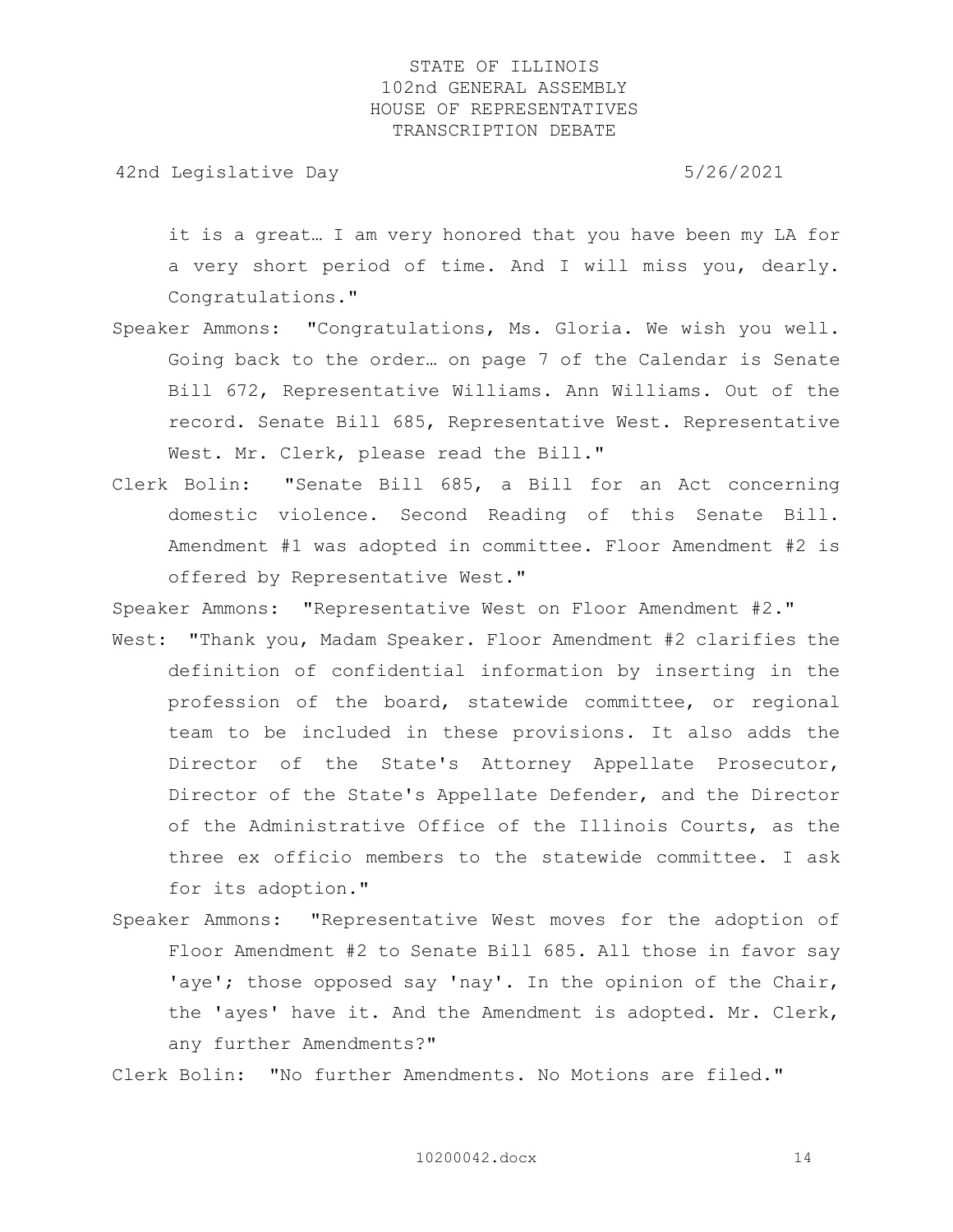42nd Legislative Day 6.1 and 5/26/2021

- Speaker Ammons: "Third Reading. Senate Bill 814, Representative Meyers-Martin. Mr. Clerk, please read the Bill."
- Clerk Bolin: "Senate Bill 814, a Bill for an Act concerning education. Second Reading of this Senate Bill. No Committee Amendments. No Floor Amendments. No Motions are filed."
- Speaker Ammons: "Third Reading. Senate Bill 817, Representative… Leader Harris. Mr. Clerk, please read the Bill."
- Clerk Bolin: "Senate Bill 817, a Bill for an Act concerning education. Second Reading of this Senate Bill. Amendment #1 was adopted in committee. No Floor Amendments. No Motions are filed."
- Speaker Ammons: "Third Reading. Members, on page 11 of the Calendar is Senate Joint Resolution Committee Amendment #… Constitutional Amendment #11. Mr. Clerk, please read the Amendment."
- Clerk Bolin: "Senate Joint Resolution Constitutional Amendment #11.
	- RESOLVED, BY THE SENATE OF THE ONE HUNDRED SECOND GENERAL ASSEMBLY OF THE STATE OF ILLINOIS, THE HOUSE OF REPRESENTATIVES CONCURRING HEREIN, that there shall be submitted to the electors of the State for adoption or rejection at the general election next occurring at least 6 months after the adoption of this resolution a proposition to amend the Illinois Constitution in Article I by adding Section 25 as follows:

#### ARTICLE I

#### BILL OF RIGHTS

SECTION 25. WORKERS' RIGHTS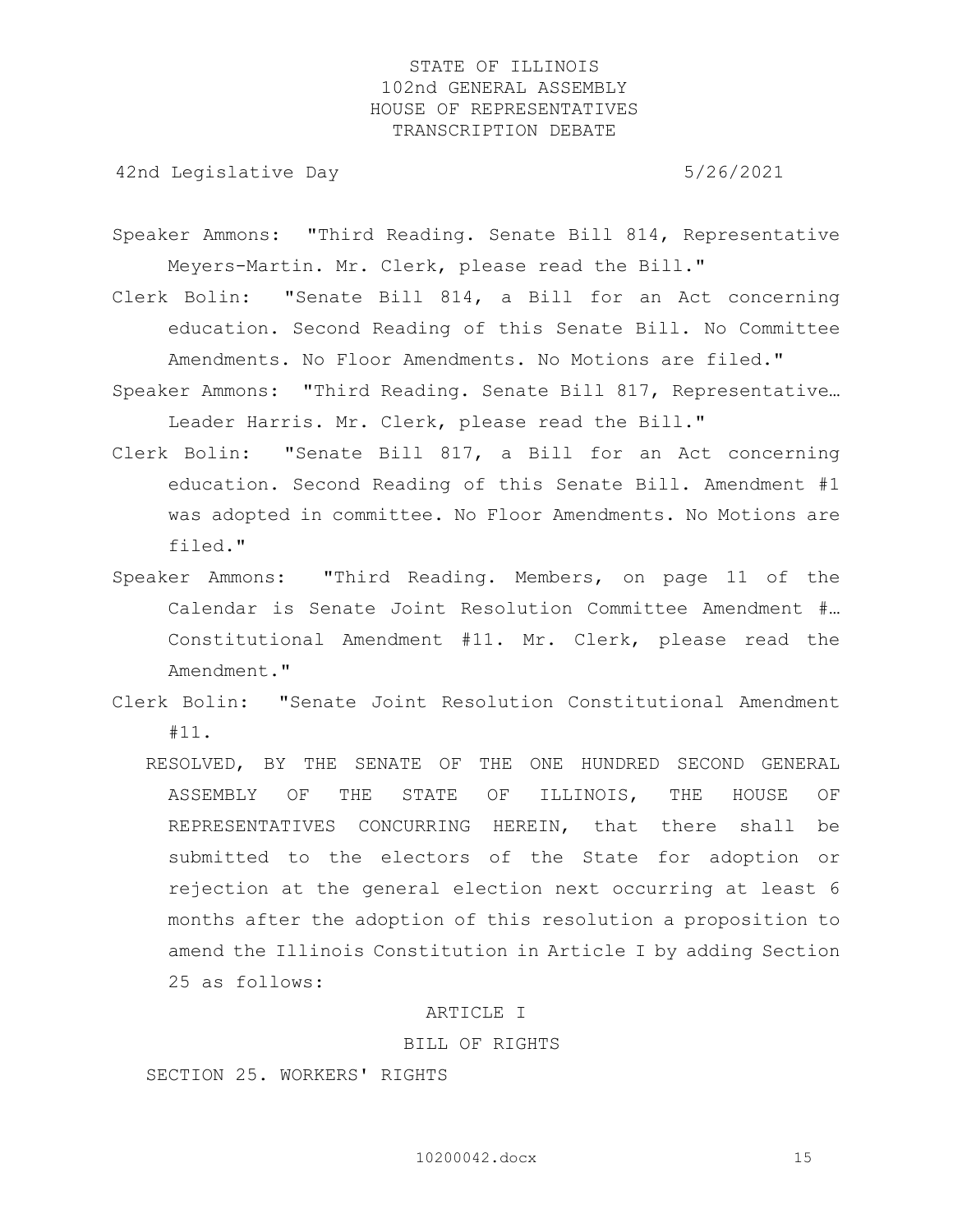42nd Legislative Day 6/26/2021

 (a) Employees shall have the fundamental right to organize and to bargain collectively through representatives of their own choosing for the purpose of negotiating wages, hours, and working conditions, and to protect their economic welfare and safety at work. No law shall be passed that interferes with, negates, or diminishes the right of employees to organize and bargain collectively over their wages, hours, and other terms and conditions of employment and work place safety, including any law or ordinance that prohibits the execution or application of agreements between employers and labor organizations that represent employees requiring membership in an organization as a condition of employment.

 (b) The provisions of this Section are controlling over those of Section 6 of Article VII.

#### SCHEDULE

 This Constitutional Amendment takes effect upon being declared adopted in accordance with Section 7 of the Illinois Constitutional Amendment Act. This has been the Third Reading in full of House Joint Resolution Constitutional Amendment… Senate Joint Resolution Constitutional Amendment #11."

- Speaker Ammons: "Representative Evans… Leader Evans is recognized for SJRCA11. Leader Evans."
- Evans: "Thank you, Madam Speaker. I'd like to move this to Third Reading."
- Speaker Ammons: "It's on Third. You can present the Bill."
- Evans: "Again, thank you, Madam Speaker. I think the Clerk read the words, and I think it's crystal clear. This adds Section 25 to the Workers' Rights… to the Illinois Constitutional Bill of Rights, which makes it a fundamental right for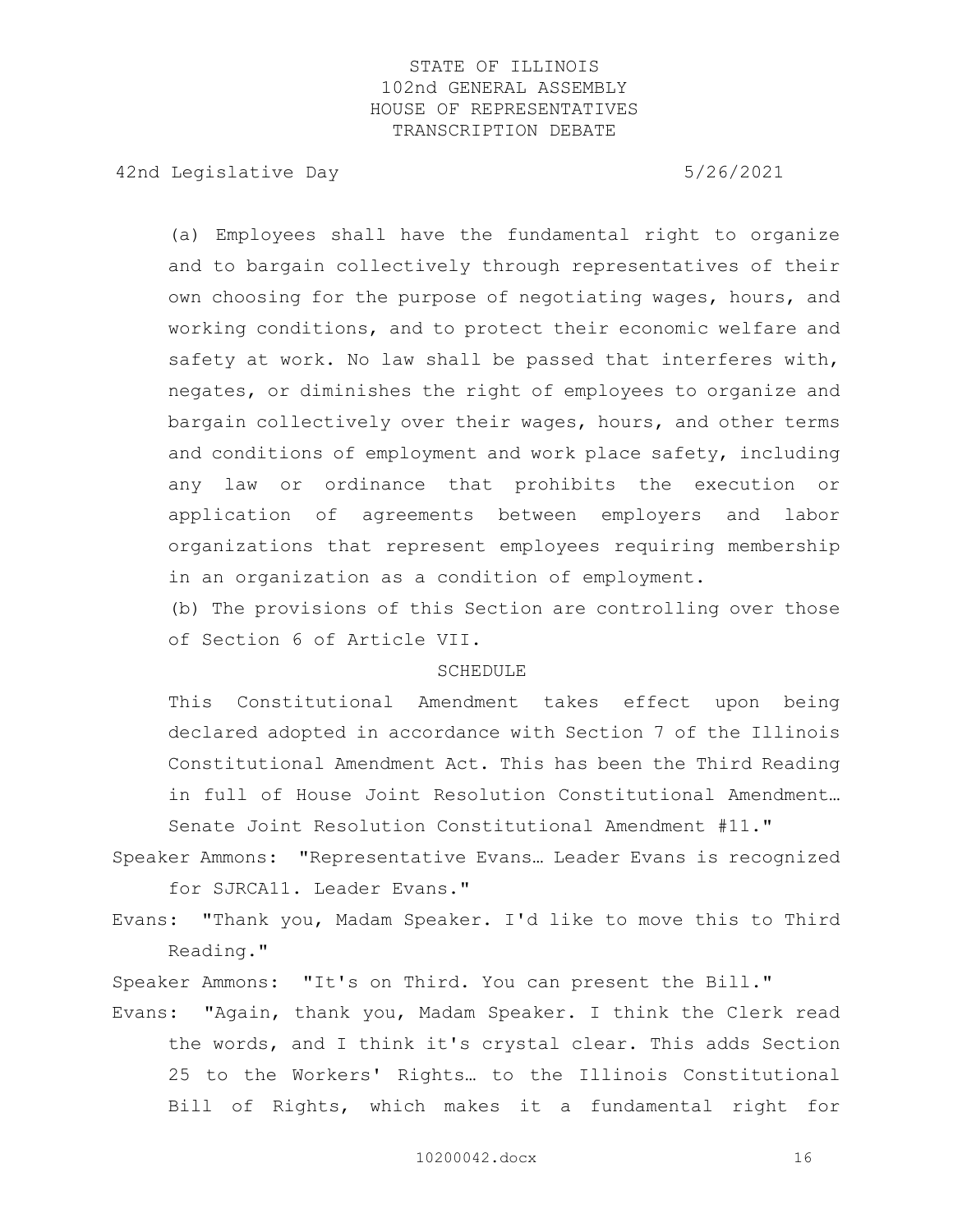42nd Legislative Day 6/26/2021

employees to organize and collectively bargain for the purpose of negotiating wages, hours, and working conditions and to protect their economic welfare and safety at work. It's three great parts to this Constitution Amendment. The fundamental rights for all employees. The banning and the complete elimination of work… right-to-work policies for the State of Illinois and for our local governments. This House Joint… excuse me… Senate Joint Resolution, which moving forward… 11… preempts Home Rule authority. And it prohibits the passage of any future law that interferes, neglects, or diminishes such rights, including any law, ordinance that prohibits the execution or application of agreements between employers and labor organizations that represent employees requiring membership in an organization as a condition of employment. It sets a bar that we will, in the State of Illinois, oppose right-to-work legislation. I request your support and available for questions."

Speaker Ammons: "Thank you, Leader Evans. For further discussion on SJRCA11, Rep… Leader Batinick is recognized."

Batinick: "Republicans request an immediate caucus." Speaker Ammons: "How long you need, Leader Batinick?" Batinick: "An hour would be swell. Thank you."

- Speaker Ammons: "Let me check for you. Thank you. Members, Republicans have requested a caucus. We will return in one hour. We'll recess for one hour and return to the call of the Chair. Members, we are resuming our meeting. Mr. Clerk, Rules Report."
- Clerk Hollman: "Rules Report. Representative Harris, Chairperson from the Committee on Rules reports the following committee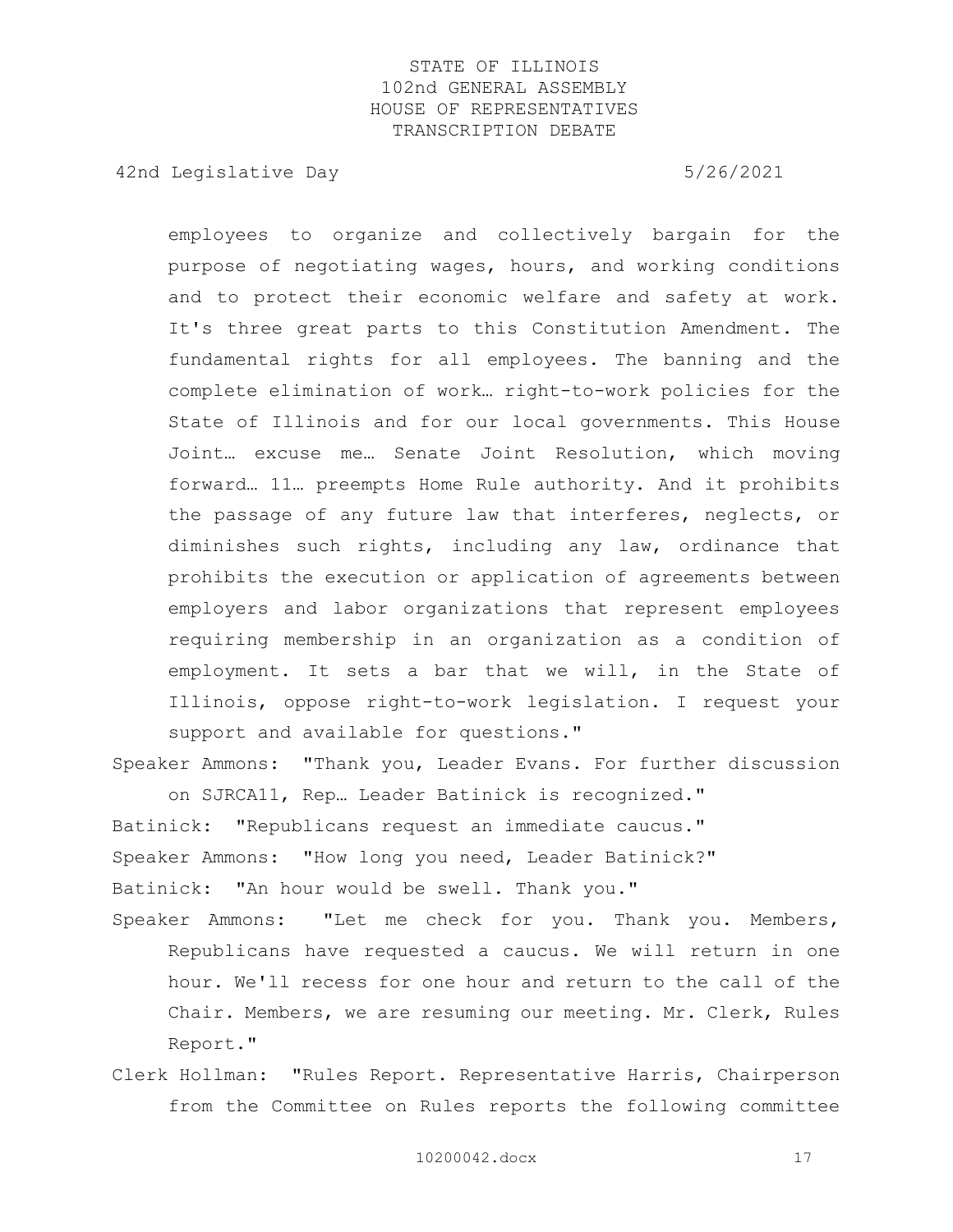42nd Legislative Day 6/26/2021

action taken on May 26, 2021: recommends be adopted, a Motion to Concur with Senate Amendment 2 to House Bill 376, and Senate Amendment 1 to House Bill 1290."

Speaker Ammons: "Thank you, Mr. Clerk. Returning to SJRCA11. Leader Evans to present SJRCA11."

Evans: "Thank you, Madam Speaker. What a great day in Illinois when the General Assembly can stand for workers' rights. I have the pleasure to present to you Senate Joint Resolution Constitutional Amendment 11. And this great piece of legislation does the following. It does three things. Makes a fundamental right to all employees in Illinois. Prohibits the passage of any future right-to-work law in the private sector. And lastly, prohibits any local municipality Home Rule unit from passing any right-to-work laws. I think we've been past the period of time in which the rights of workers have been systematically diminished. Unfortunately, in places like Missouri, Montana, and across this country, these pitiful, ridiculous laws are continuing to be pushed throughout this country. But today, we have an opportunity in the State of Illinois to be a leader. We have leadership on the second floor. We have Leadership here in the General Assembly, in both chambers. The Senate has already spoken. Workers' rights will be prioritized in the State of Illinois. I ask my colleagues in this great House of Representatives, under the Leadership of our Speaker Welch, to send that same message to everyone across this country and across this state that workers' rights will be prioritized. And not just in this General Assembly, but we will bake it and we will make it permanent in the Constitution of the State of Illinois for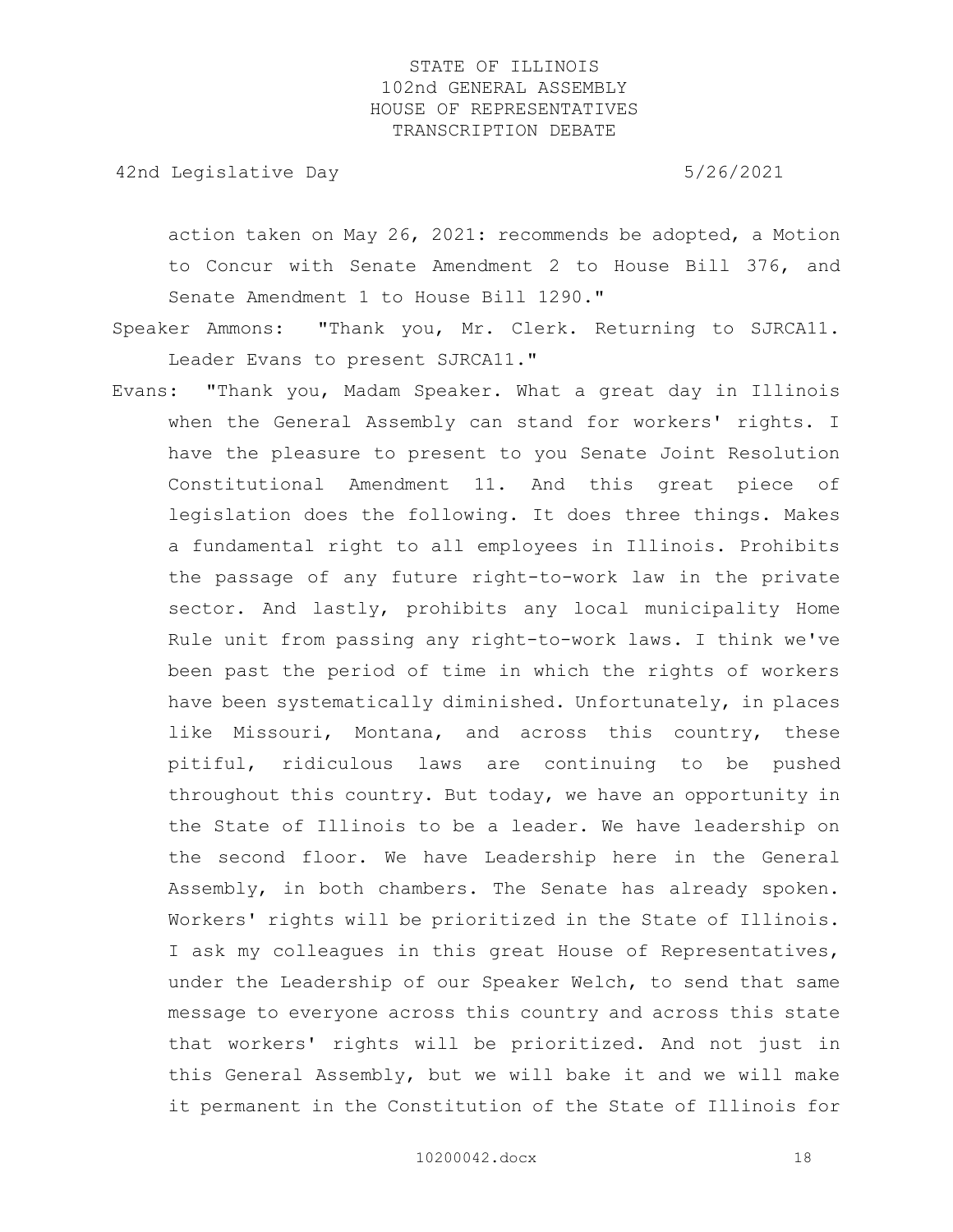42nd Legislative Day 6/26/2021

our children for generations to come, that the rights of workers will be prioritized and will not be diminished. I'm available for questions."

Speaker Ammons: "Thank you, Leader Evans. Members, let me just remind you about the face mask rule. If you're on the House Floor, please keep your mask on that covers your nose and mouth. Also, that we will be moving to a five-minute debate timer. So, we want to make sure we hear from every Member, but it will be on a five-minute debate timer. Recognizing Leader Batinick for further discussion on this Amendment."

Batinick: "Thank you, Madame Speaker. Before we go to the Bill, can I excuse Representative Marty McLaughlin, please?" Speaker Ammons: "Thank you."

Batinick: "And I'm going to go ahead and go straight to… straight to the Bill. And thank you, Madam Speaker, for the Unlimited Debate. And I got to tell you, I got pretty excited this week at the thought of a Constitutional Amendment. I know we've been talking about some on this side for quite a while. I thought well, hey, maybe we're finally going to get a Constitutional Amendment on term limits. I thought maybe a Constitutional Amendment to address the ethic issues we have where we could do a recall and allow citizens to recall corrupt elected officials. Maybe just even an ethics Bill. Maybe a Constitutional Amendment on property taxes that are driving people out of this state. And then I thought about it. I said you know what, it's been a clown show with this redistricting thing, maybe we're going to do a Constitutional Amendment on a fair map. But, no. Here we are today, somewhat codifying how we practice, but maybe open up the great unknown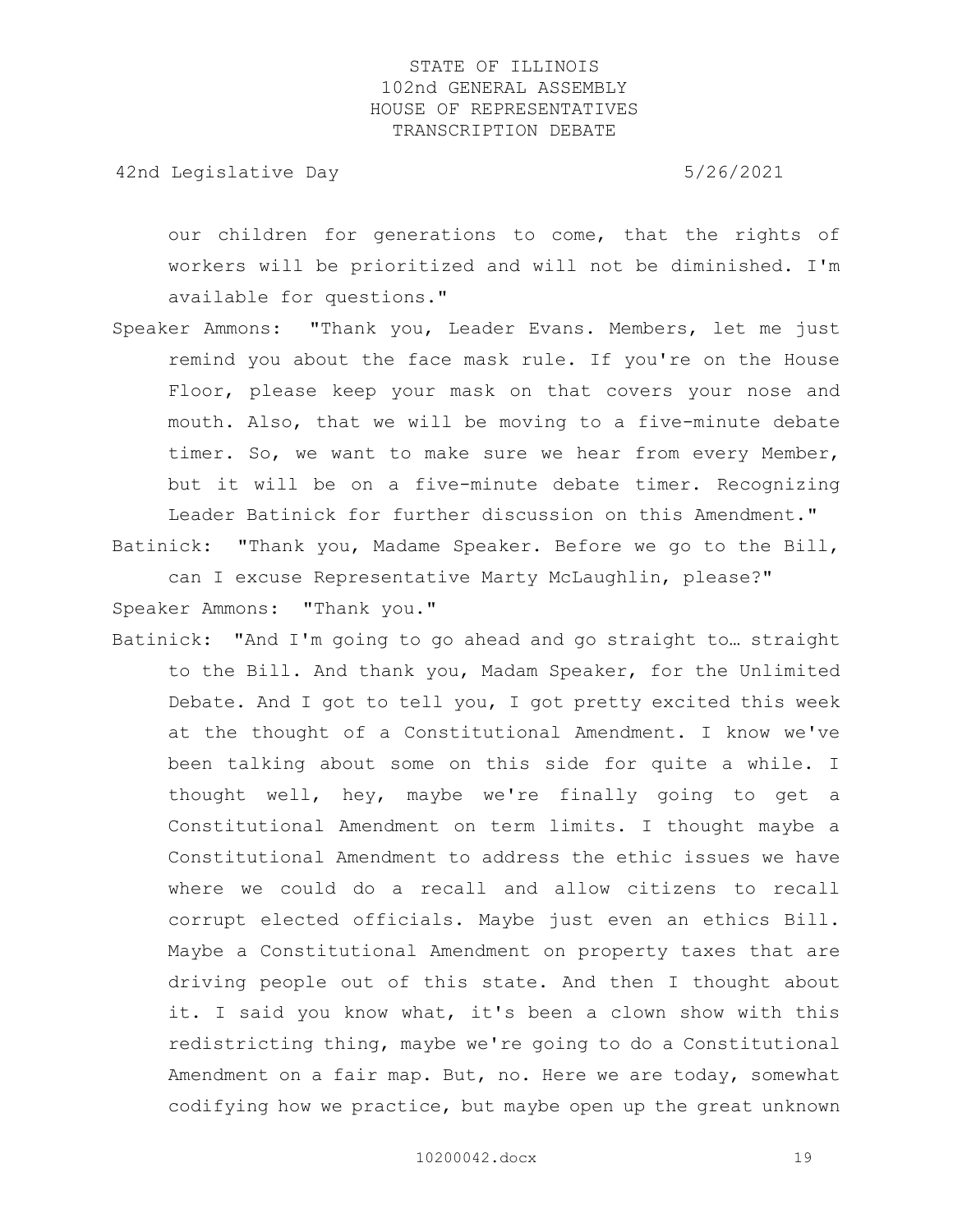42nd Legislative Day 6/26/2021

for courts to decide on what the actual effect of this Constitutional Amendment is. You know, IRS data, not ASC data, not census data, IRS data, in terms of filers and their… and their children, we've lost over a million people since the year 2000. Over 1 million people. They're moving out of this state because we don't have a fair map, because we have ridiculously high property taxes, because we fail to address our ethic issues in this state. Folks, we are debating the wrong Constitutional Amendment. We are trying to cover up our issues. Vote 'no'."

Speaker Ammons: "Representative Grant is recognized."

Grant: "Thank you, Madam Speaker. I will pass. I'm sorry."

Speaker Ammons: "Thank you. We will go to Representative Wilhour, please."

Wilhour: "Thank you, Madam Speaker. And I'll… I'll just go to the Bill here. I'll put my working class… working person bona fides against… against anybody in here. I literally climbed off a pole barn into the General Assembly. I represent a working-class district. I support unions and nonunions. But let's recognize, unions don't create jobs. Specialist interest pandering may create campaign donations but it doesn't create jobs. And it perpetuates an environment that we have right now where too many working families don't have real opportunities for success and for upward mobility in this state. And I want to ask who's speaking for those people? Who's speaking for those people in my district? You know, these… the special interests that are… that are behind in pushing this Bill, they've controlled this General Assembly for decades. How are working people doing in those decades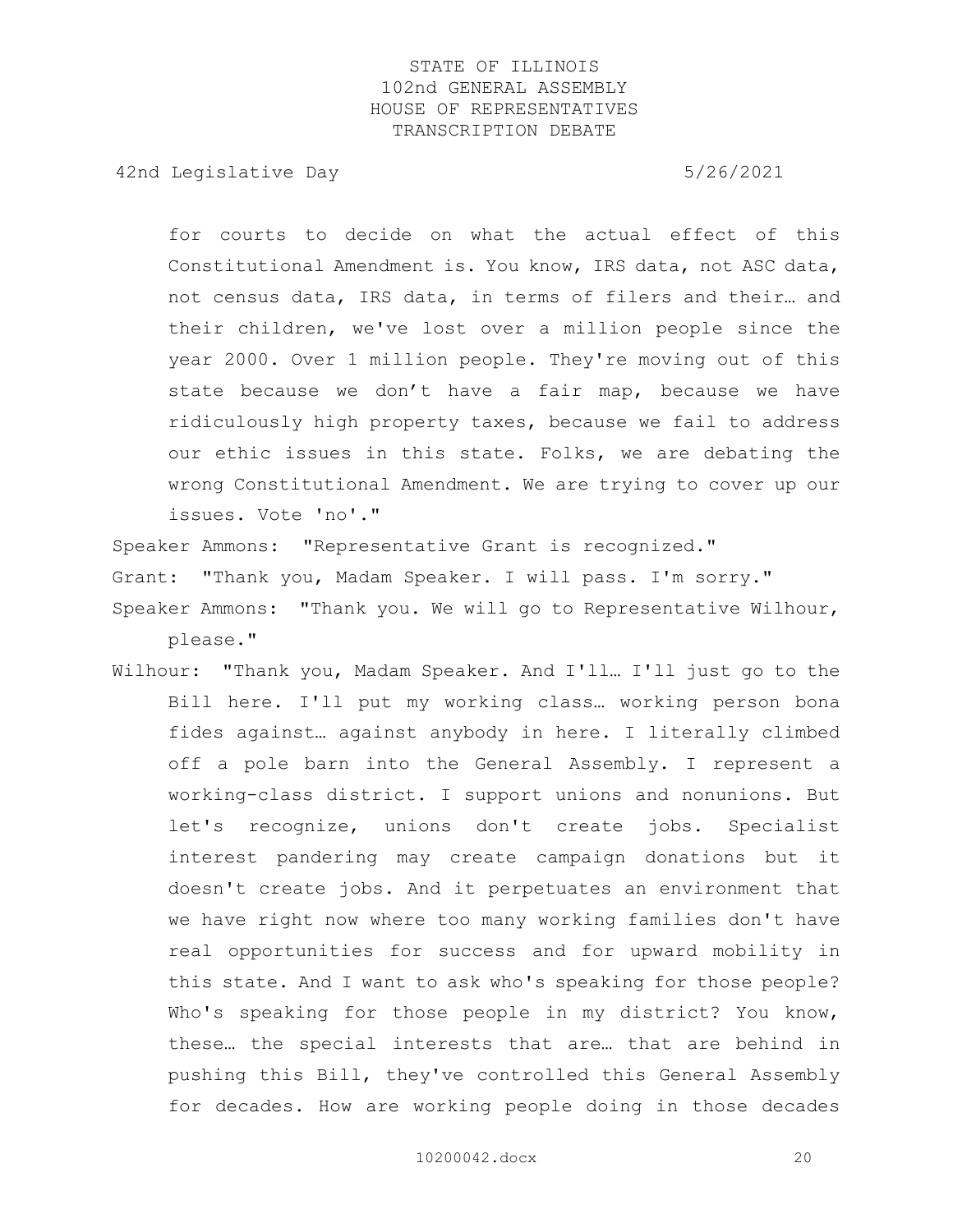42nd Legislative Day 6/26/2021

that they've had control here? You know, where were… where were these special interests over the last 30 years when the private sector economy in my region was being destroyed on the backs of workers and job creators. You want to help workers in this state, how about we display an ounce of fiscal sanity or government restraint that would allow us to put union workers to work, lower property taxes, properly fund education, and really prioritize the most vulnerable among us. You know, the things that all of us say that we care deeply about. We won't do that. The special interests that already run this place, they wouldn't like that because they may lose some power in that dynamic. If we set the special interests aside and really prioritized opportunity in quality of life for the people of Illinois, we could build an economic giant here in this state. We have everything that we need. And here's the deal guys. A… a strong economy with real longterm viability that has respect. Respect for the balance of power between labor and job creators is an environment that attracts investment. Right now that dynamic is way out of balance. This permanent power grab pushes that balance off the cliff forever. To think that job creators are going to look favorably on this type of environment shows a real lack of critical thought about what is and is not a smart investment. This legislation is unnecessary. It gives job creators more reasons to not invest in job creation in Illinois. And I'm going to let you in on maybe one of the best kept secrets in Springfield. Without investment, there is no economic opportunity. There's no new union jobs being created. Economic empowerment is impossible, especially in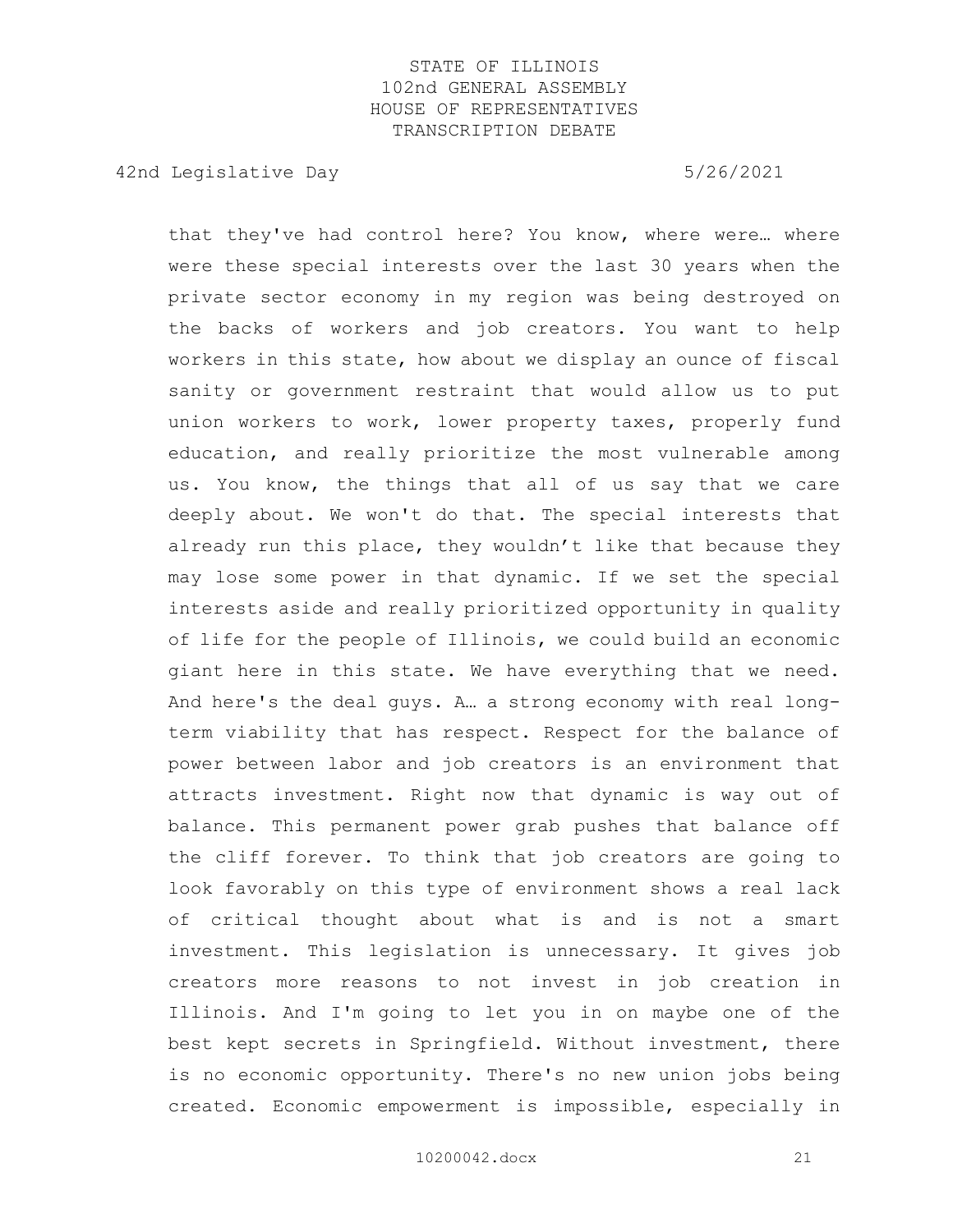42nd Legislative Day 6/26/2021

poor communities who have disproportionately shouldered the burdens of generations of poor public policy coming out of this General Assembly. Constitutionally codifying the economic interest, the political interest, the political agenda of a special interest group is totally inappropriate. But, unfortunately, it's also very Illinois. Now, I'll fight for the economic opportunities and economic empowerment of working folks all day long, but this isn't it. This is a special interest boondoggle. Stand up for workers in Illinois. Vote 'no' on this legislation."

- Speaker Ammons: "Thank you. Next I will move to Representative Yednock."
- Yednock: "Thank you, Madam Speaker. To the Bill. One of the central priorities in Illinois' labor policies is protecting collective bargaining rights. When workers are free to collective bargainly… bargain collectively, it leads to safer work places, enhanced skill levels, and better economic conditions for all workers, whether or not they're in a union. One of the most diabolical ways to limit collective bargaining is through so-called right-to-work laws. States that limit collective bargaining see declines in wages, benefits, training, and safety standards, and it's a losing proposition for all workers. Workers already have a choice whether or not to join the union, and this Amendment protects that choice. And it protects government from interfering with the agreements between workers and employees… employers. So, I just ask that the whole Body here just think about what this is. It puts a floor where we're at right now. This is good for workers, it's good for your districts, and this is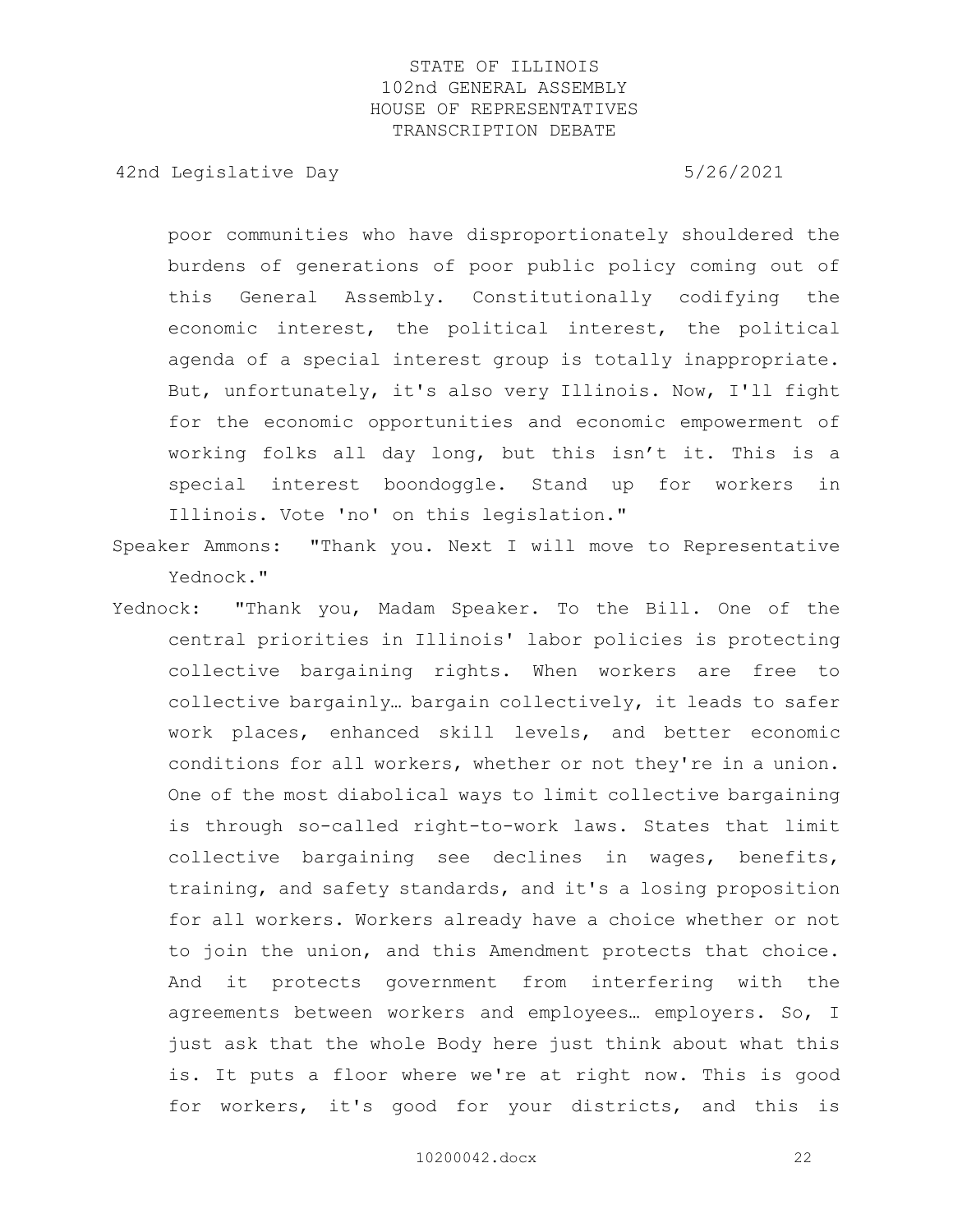42nd Legislative Day 6/26/2021

something that we don't need to fight about every successive election. You have the chance to stand with workers and to say this is the good thing to do. Thank you."

Speaker Ammons: "Thank you. Next will be Representative Weber." Weber: "Thank you, Madam Chair. To the Bill. We've heard about what this could do to restrict government bodies. And I think what that does is it has opened up the door for many questions for me, and I received emails and stuff with peoples' concern. A lot of it in regards to public safety. Currently, we obviously have that police and fire cannot strike. As we know, this will be decided at some point by a judge. But does this open a door for police and fire to go on strike? I've heard many of my… people on the other side of the aisle talk about eliminating qualified immunity for our law enforcement. I don't support this. And maybe this Bill should pass because, in my opinion, it would block them from being able to do that. Just a question. Another one. Air traffic controllers. Currently, they can't strike. Would this open the door for that? I'd like to see the… commerce in Illinois come to a screeching halt when Chicago O'Hare shuts down. And we know this is going to be all decided at some point, in a court, by a judge, of which judges we don't know will be there. So, anyway, just like the Body to think about those questions for a minute. Thank you."

Speaker Ammons: "Thank you, Representative. Representative Mazzochi."

Mazzochi: "Thank you, Madam Speaker. Will the Sponsor yield?" Speaker Ammons: "Indicates that he will."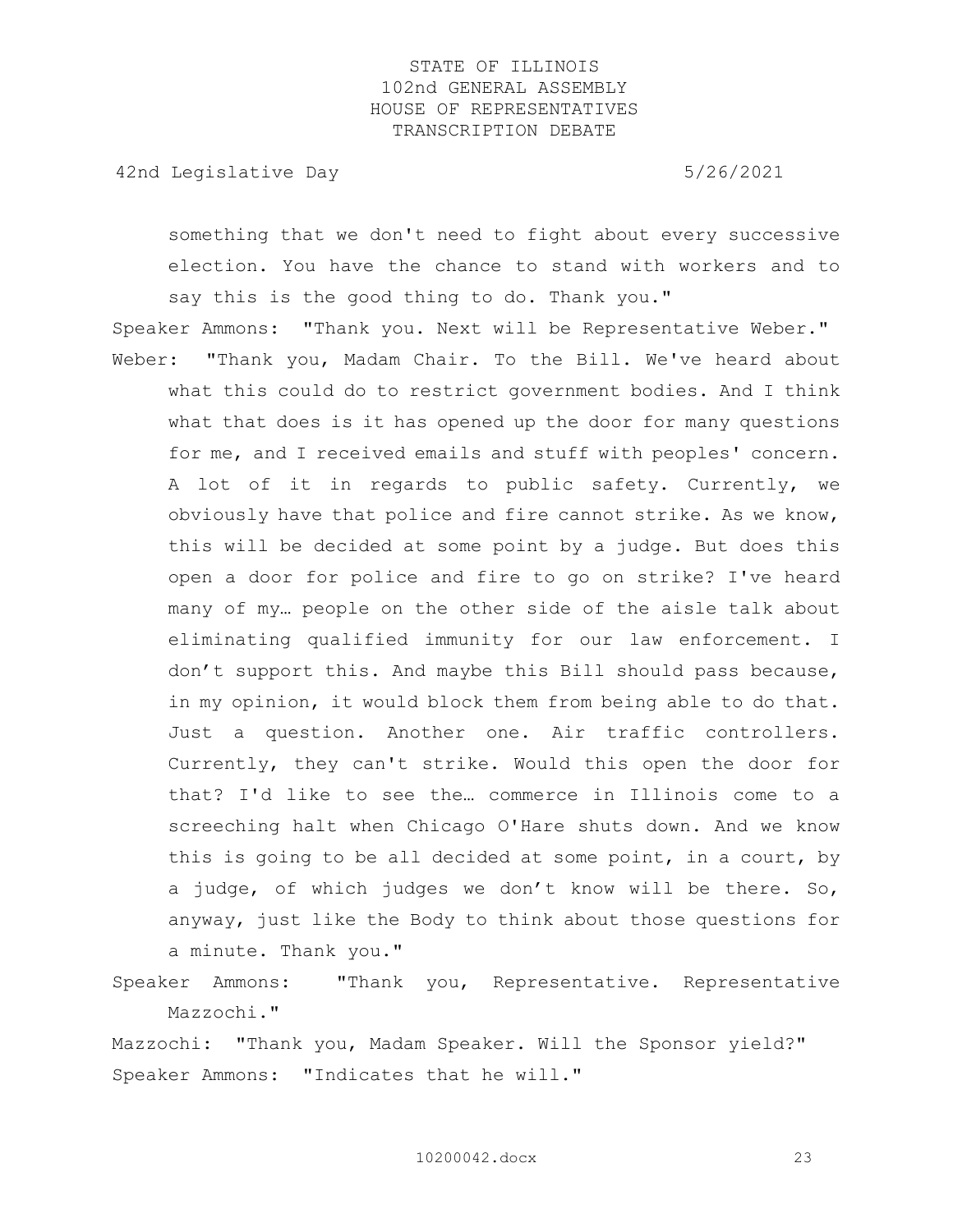42nd Legislative Day 6/26/2021

Mazzochi: "Thank you. One question that I have in Section 25, subpart (a), it's at line 15. It talks about the employee shall have the fundamental right to organize and to bargain collectively through representatives of their own choosing. Is that an individual right or a collective right?"

Evans: "It's a fundamental right."

- Mazzochi: "Right. And is that then tied to an individual if it's construed as a fundamental right?"
- Evans: "Well, it's a fundamental right. I think once you get into individuals, we clearly laid out employees because we want to focus on individuals who are employed. So, we focused on employees. Once you start getting into individual or persons, I mean, that is something that skews away from the intent of this Constitution Amendment."
- Mazzochi: "Right. But I guess that's… that's part of the point in terms one of the reasons why I have some concerns about the language and how it's going to be construed. Because the term employees, obviously, is written in the plural. That would seem to indicate employees of a particular group. Yet to say, representatives of their own choosing, would imply that someone has a right to… themselves, individually, to decide who's going to represent them. So, I'm just trying… that's why I just want to have clarity on the record. Is this an... does an individual have the right to collectively bargain? Or when you're using the term employees, do you mean… do you intend that to mean a group of employees that has already formed?"
- Evans: "And I appreciate your question. The Amendment refers to employees, as I mentioned before, and not workers or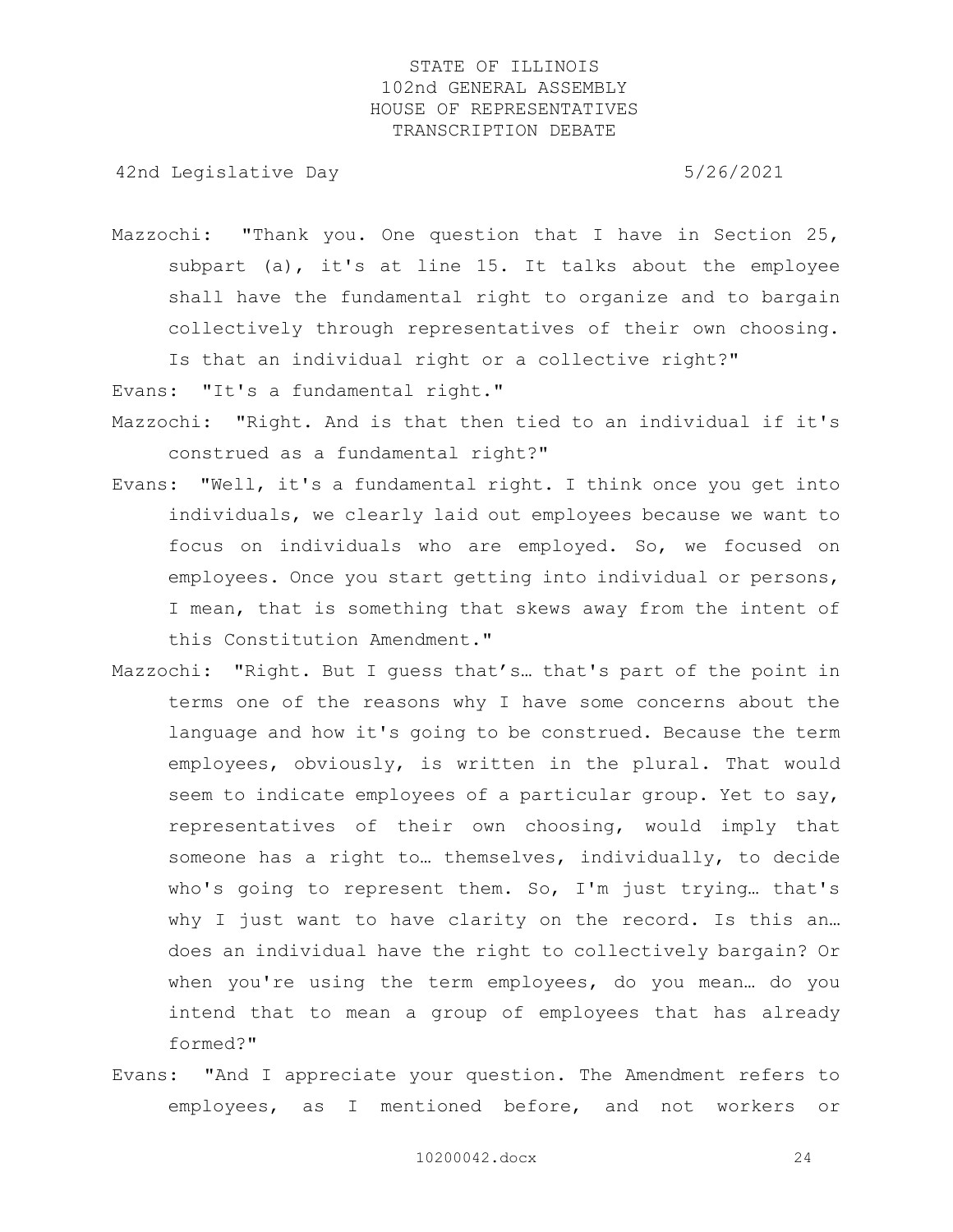42nd Legislative Day 6/26/2021

individuals. This was done with intention. As the Members of the House should be aware that the National Labor Relations Act has governed organizing and collective bargaining in the private sector, and as such preempts any direct state regulation of the subject. Therefore, as federal labor law stands today, the Amendment could not apply to the private sector. With that in mind, the drafters referred to employees and the context of collective bargaining and organizing with the understanding that it's… implicitly incorporates the well-recognized and accepted that understanding of an employee for the purpose of organizing under the IPLRA and the IELRA, as understood and constructed upon the passage of this Amendment."

- Mazzochi: "All right. Well with… I appreciate that. Now, you do agree, of course, that there are employees who exist who are not covered by the National Labor Relations Act in the other federal statutes that you mentioned, true?"
- Evans: "Yeah. I don't agree. What I mentioned was clear, that we're addressing was not covered under… under Federal Law."
- Mazzochi: "Right. Well… so the National Labor Relations Board specifically says there are certain groups of employees that the law specifically does not cover. So, is it your intent to only have the term employees in this Amendment apply to people who are already covered under the NLRB? Or is it… NLRA. Or is it your intention that the word employees, in this Amendment, is going to cover individuals who are already… who are not covered by the NLRA?"
- Evans: "Yeah, I think I can repeat it a few more times. It is my intention to cover employees, of course, with every piece of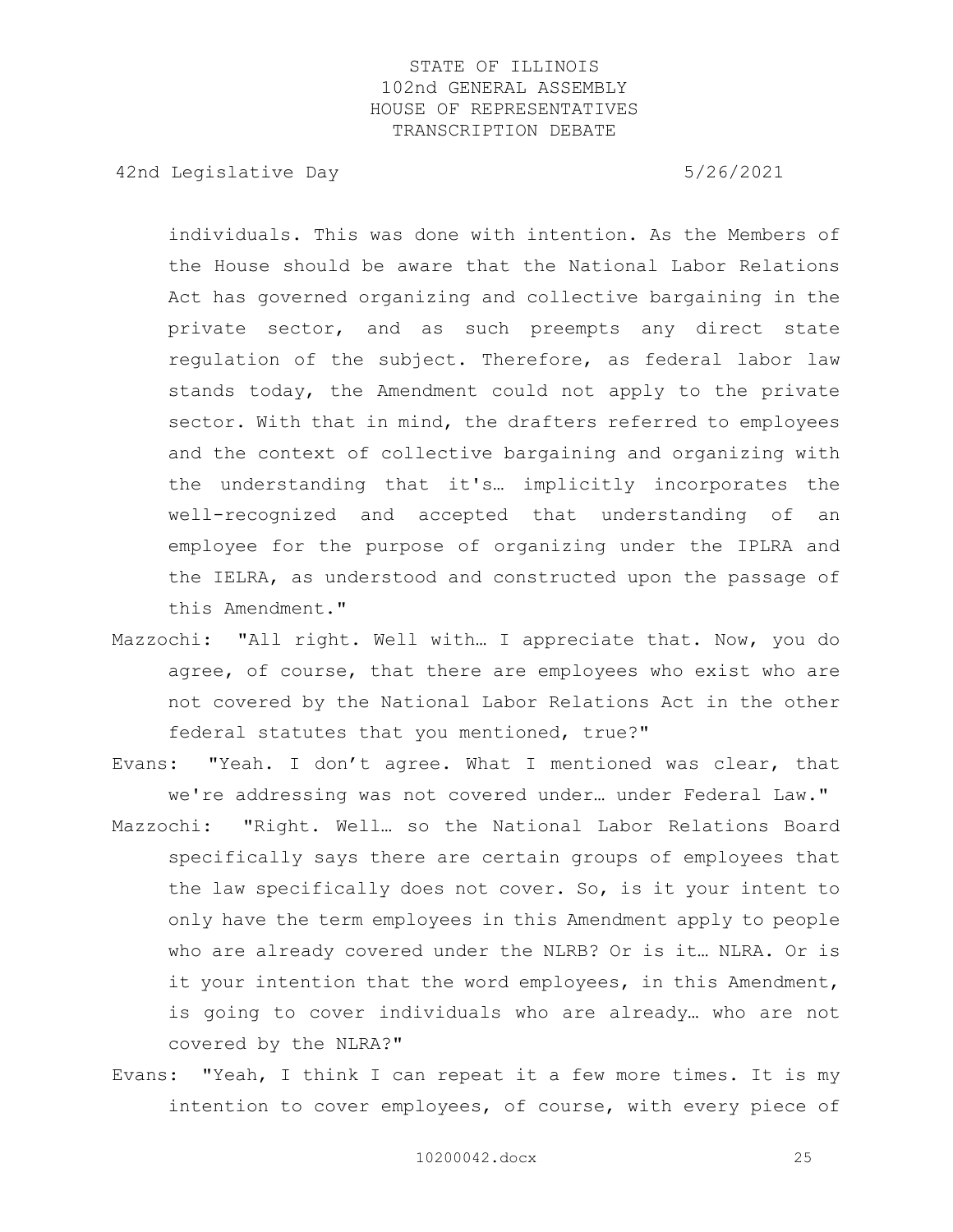42nd Legislative Day 6/26/2021

legislation we pass. And any legislative measure, there's always the scrutiny of the courts. But for the purpose and the intent of this measure, employees is a term that is appropriate and germane."

- Mazzochi: "I'm sorry. You said employees is appropriated from what?"
- Evans: "Employees is a term that is appropriate to cover the individuals that will be affected by this Constitutional Amendment."
- Mazzochi: "Right. Well, so let's assume I… here in Illinois, we obviously have employers who have employees who are not subject to the NLRA. So, in that context, are the... are those employees covered by this Constitutional Amendment or are they not?"
- Evans: "Nothing on the current law is changing. So, you can… we can create various scenarios, but nothing on the current law is changing."
- Mazzochi: "Well, but this is attempting to change current law. It's attempting to change current law by adding a Constitutional Amendment that says employees shall have the fundamental right to organize and bargain collectively. So, it's expanding the scope of rights that employees would currently have under both State and Federal Law, correct?"
- Evans: "It still doesn't interfere with the federal standards. So, the Illinois Public Labor Relations Act is still not affected. So, you're… you're going to ask me this question a million times, but we… we can't preempt Federal Law."
- Mazzochi: "Well, here… the reason why I'm trying to get clarity is because your answers are actually inconsistent. Because if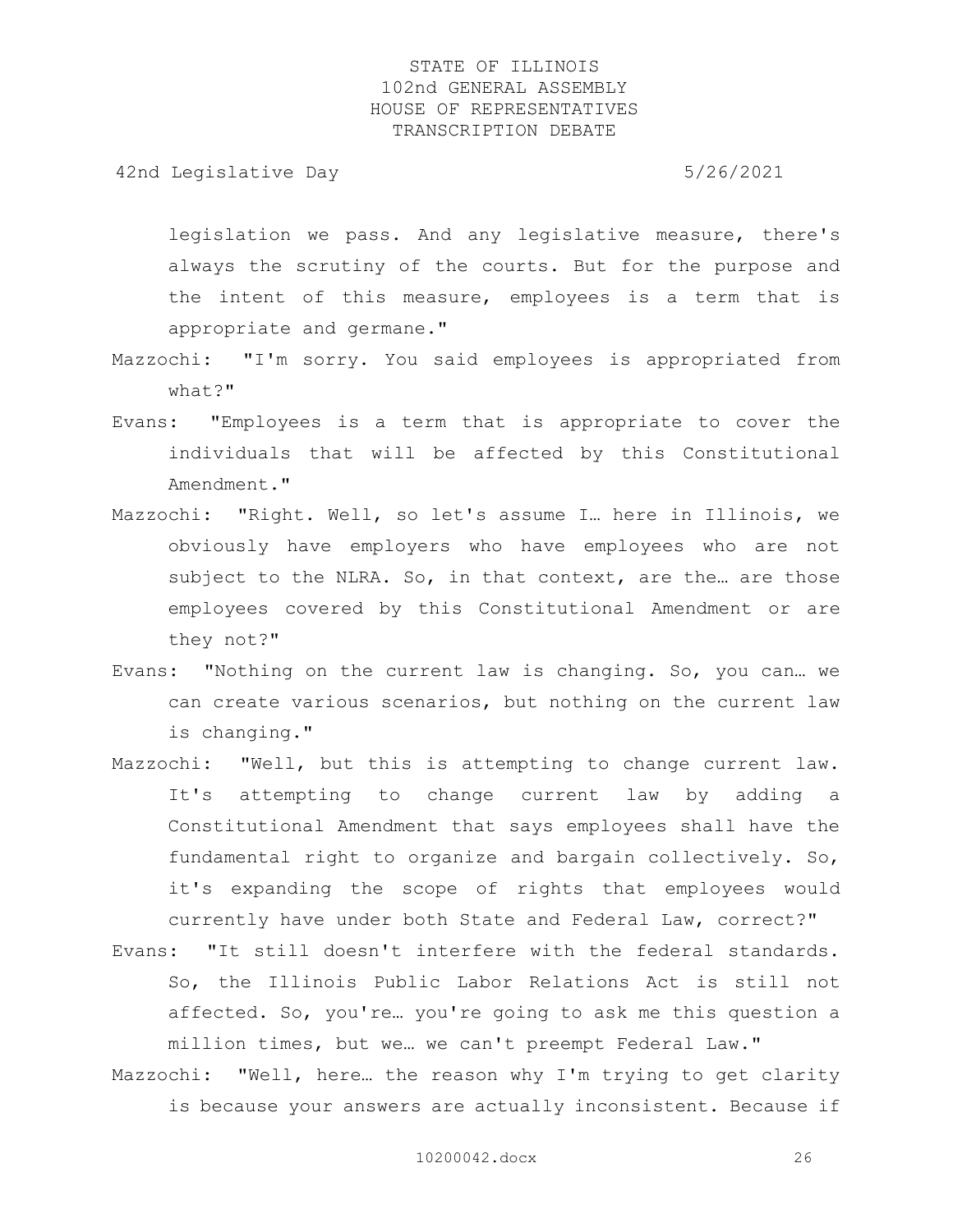42nd Legislative Day 6/26/2021

you can be an employee not covered by the Federal Law, but here in the State of Illinois, this seems… this Constitutional Amendment seems to be expanding the scope of rights that that employee would have. Similarly, if you're a group of employees, what… you know, you are… there are going to be situations where maybe your… your employer is not going to meet the threshold standards for activity in interstate commerce that wouldn't be needed to qualify under the NLRA. Yet, here, we're going to have to come up with some type of standard then for figuring out how are we going to deal with who actually qualifies as an employee."

- Speaker Ammons: "Representative. I'm sorry, Representative Mazzochi. Your time has expired. You've been given an additional five minutes from your colleague."
- Evans: "Yeah, I think you giving a long explanation, I got to stop you for one second. I don't see anywhere in here where there's an expansion of rights. Where do… where do you see expansion? I see protection of rights. What do you see in expansion of rights?"
- Mazzochi: "Well, because right… because the term employees does not have any qualification to it. It doesn't say employees subject to Federal Law, employees…"
- Evans: "But again, you… you have to… I want to go back. Again, you're discussing an expansion of rights, and I want you to point to me where do you see in expansion?"
- Mazzochi: "It's an expansion because it's the term employees without any restriction as to number, as to volume of business, as to whether you're in the context of interstate commerce. But since you're plainly not going to answer that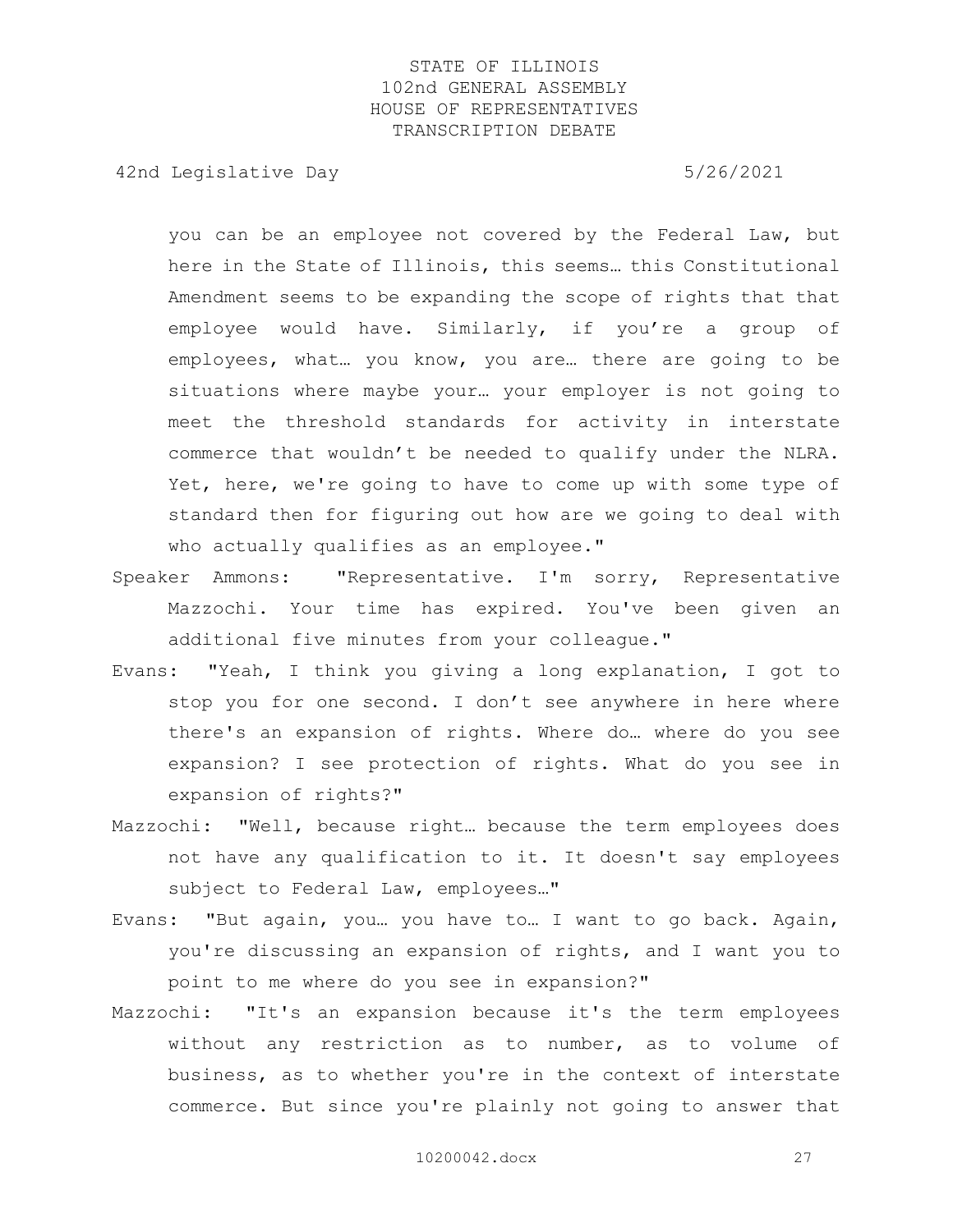42nd Legislative Day 6/26/2021

question, let's go to the phrase that starts on line 18 and goes to line 19. It says, 'No law shall be passed that interferes with, negates, or diminishes the right of employees to organize and bargain collectively, et cetera.' Do you have that text?"

Evans: "Yes."

Mazzochi: "All right. Now, diminishes is obviously a fairly meaningful word in the context of the Illinois Constitution. Because we also have a provision in Article 13, Section 5 that also seems very nice on its face that talks about enforceable contracts… enforceable contractual relationships, the benefits of which shall not be diminished or impaired. And, of course, that diminished language that's in the pension clause Constitutional Amendment has wreaked all kinds of havoc on the ability of this Legislature to try to manage the State of Illinois in its budget. Would you agree with that?"

Evans: "Well, I would disagree on wreaking havoc."

Mazzochi: "Really? You think the state's finances and pension liabilities are looking rosy today, Sir?"

- Evans: "Again, wreaking havoc, I really don't even know what that means."
- Mazzochi: "Well, what it means is, when you're using the term diminishes, is that intended to have the same meaning as the pension clause? Or is it going to have a different meaning? And if so, what is it?"
- Evans: "Again, many of your questions are basically an opinion of innuendos. I'm trying to focus on the legislation and what's being done. We're here to protect rights. You are discussing…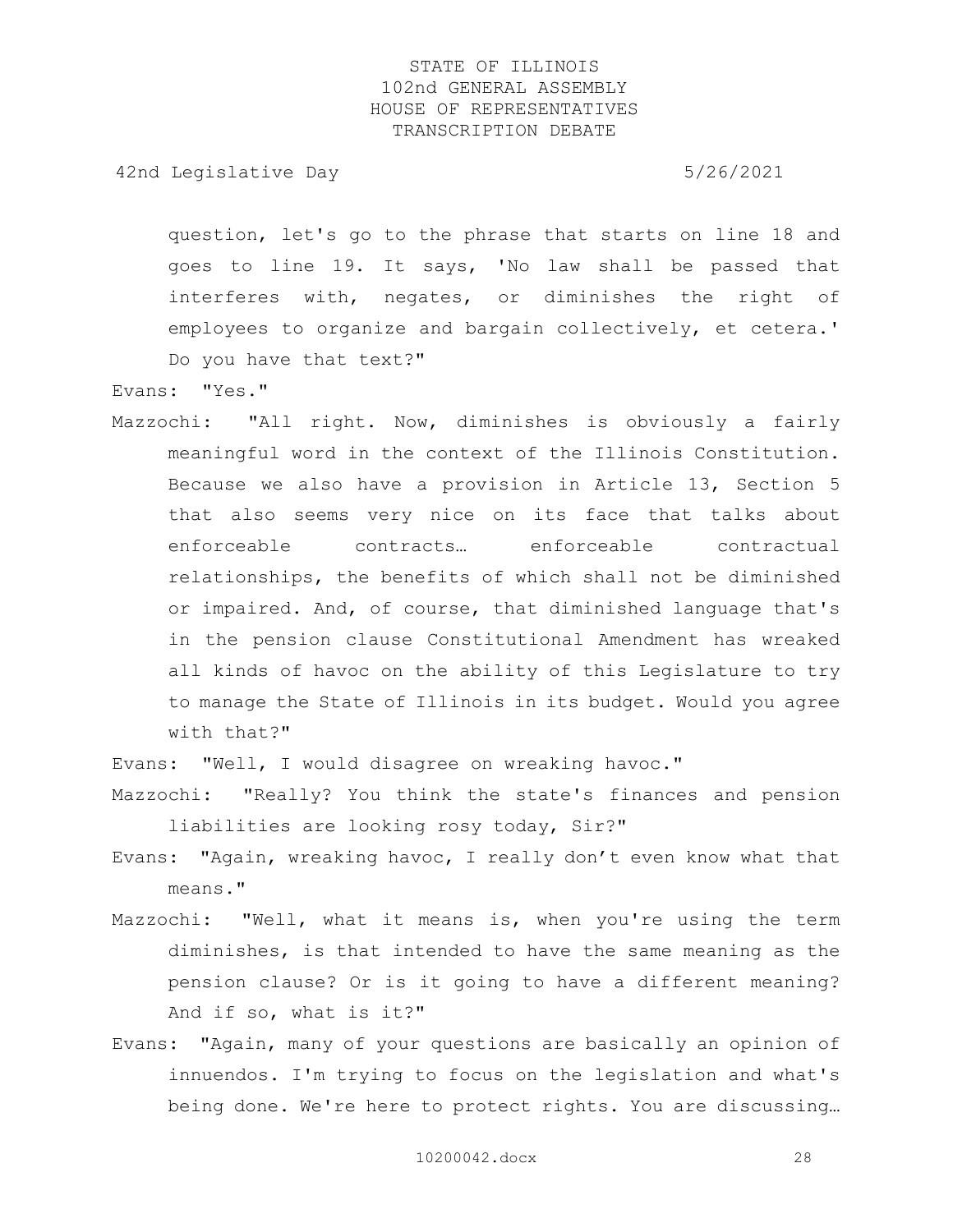42nd Legislative Day 6/26/2021

you didn't even answer my question. I asked you where did you see additional rights? It's discussed… it's just protecting rights. We have Federal Law that covers particular rights. And we are baking in the Constitution particular protections. I've already went through those protections. You can give me a million various scenarios that this is an expansion. You didn't answer my question. It is not an expansion. It is a protection."

Mazzochi: "Yeah. I…"

Evans: "If you don't like the protection, that's a decision that you must make. But you have to give me a question in which I can answer with some facts and data. You know, you're giving me all this innuendo and opinion. And again, we'll be here all day with that."

Mazzochi: "Well, I'll… I'll give you some…"

Evans: "Where's the facts and where are the specific questions?" Mazzochi: "I will give you some facts. Are you aware that the State of Hawaii, when they tried to… which also has a pension

clause that contains language… constitutional pension clause… I'm sorry… a Constitutional collective bargaining clause that is similar to this. When the State of Hawaii tried to actually make adjustments to a pay period, they actually got hauled into court by employees who said that that represented a diminishment, an interference with their collective bargaining rights. So, when it comes to how you want to apply this legislation here in the State of Illinois, is it your intent that the types of cases that have been decided in Hawaii and how Hawaii has interpreted this, to prevent the State Legislature from actually doing things relating to

10200042.docx 29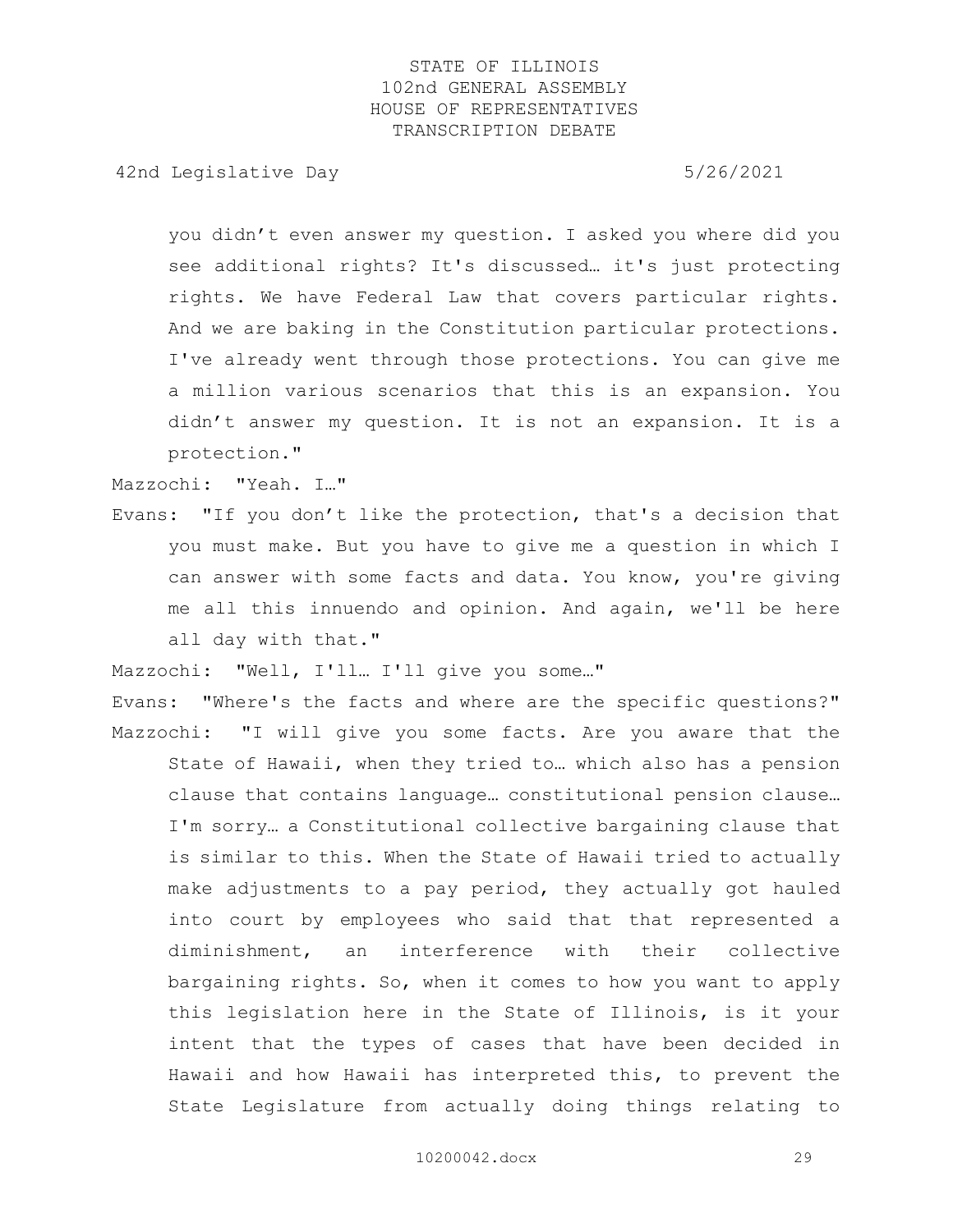42nd Legislative Day 6/26/2021

employees in terms of how they're paid and what their benefits are, is it your position that we're going to follow the Hawaii line of cases in thinking about this clause or should we have a different interpretation on what that clause means here in the State of Illinois?"

- Evans: "Yeah. I think, again, ours is a little different from Hawaii. And I love how we like to pick and choose what we want to do from different states. But since you want to pick this one, I think there's three things that's specific to our Amendment that's not in Hawaii. We are precluding our states from invoking 14(b) right under the National Labors Relations Act. And we are preempting locals from doing the same for this, preventing locals from right-to-work laws. And lastly… so, it's… it is not the same from Hawaii."
- Mazzochi: "Well, where… where in this particular language do you think that it's written out that we're… that we're somehow going to limit the scope of this to only the types of definitions that are giving at the federal level?"

Evans: "Yeah, again, we're not…"

Mazzochi: "It's just not here."

Evans: "Yeah, I really don't understand your question. I'm… at this point, I'm…"

Speaker Ammons: "Representative."

Mazzochi: "Sure. Well, let's continue on then. When it comes to one of the other issues, there's a discussion in here about… when it comes to the employee group, for purposes of legislative intent, does the employee group have to be assigned to one employer or can the employee group encompass multiple employers?"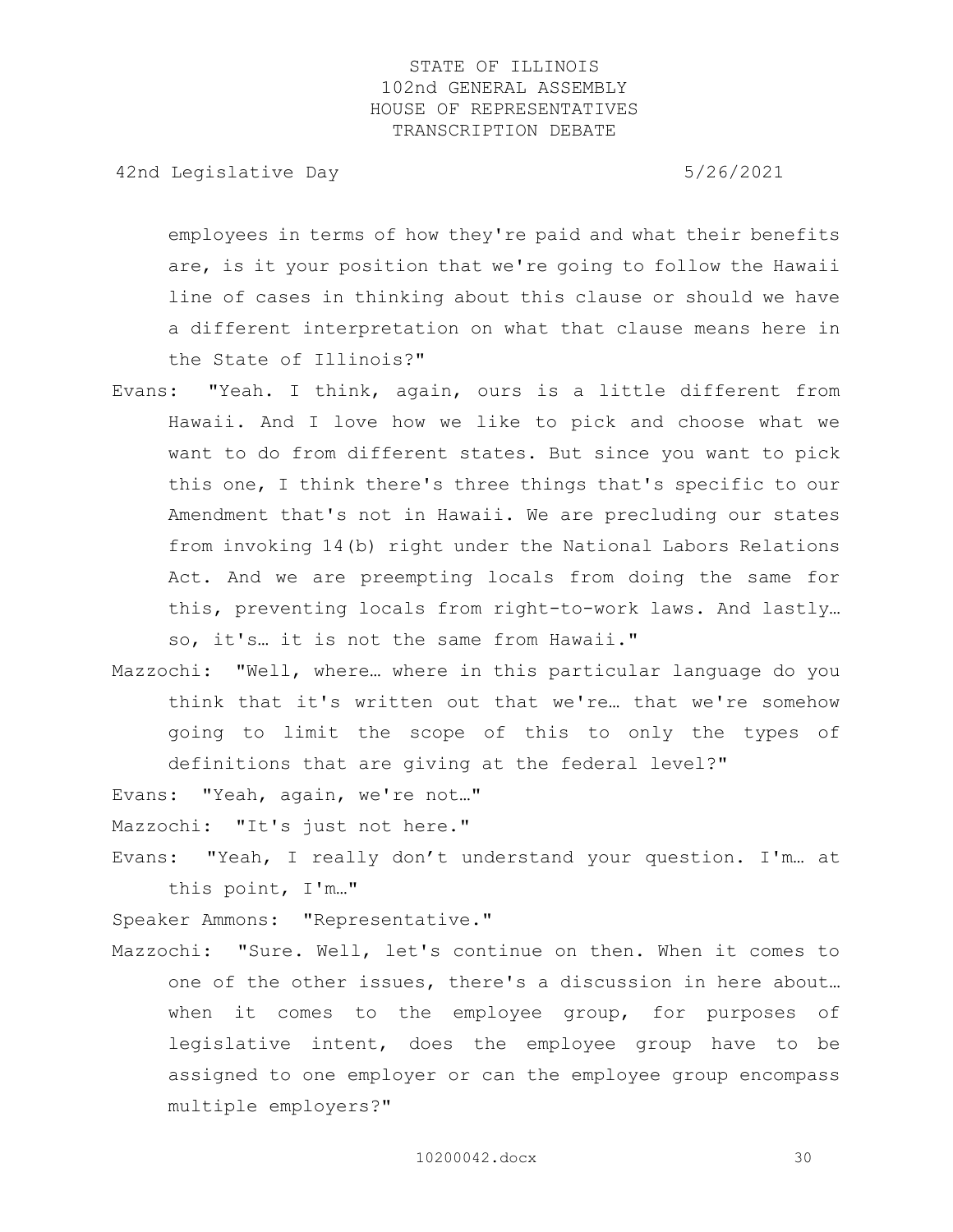42nd Legislative Day 6/26/2021

Evans: "Again, I think you're, again, trying to change law or you're trying to make this something that it's not. If… if I could, could we focus on the language within this Amendment? I think…"

Mazzochi: "I… right. I am focusing…"

- Evans: "…this is not changing federal law. Many of them interpretations and scenarios that you're coming up with will be determined in court. Many of those questions that I can't answer. And you can come up with various scenarios, but many of those things will be determined in court."
- Speaker Ammons: "Representative Mazzochi, your time has expired, again. We will take one more for Representative Mazzochi by Representative Severin giving you five minutes additionally."
- Mazzochi: "All right. I will just go to the Bill at this point. The phrase… this is about 10 lines of text. It starts off 'employees'. The Sponsor has said he can't actually tell me how a court here in Illinois should understand the meaning of the term employees. Now, he's promised that we should be looking at a Federal Law, but there's a lot of different Federal Laws that relate to the definition of employment and employees. And this language isn't being clear that this is the particular meaning that we want to adopt. The reason why it's important to know how do you define the group of employees, since the Sponsor indicated that he wants to consider this to be more of a collective right and not an individual right, is when you have to then, if you're an employer, and you're going to have to deal with this language, what's the scope of your employee group? Is it going to be only employees who work for one employer? Is it going to be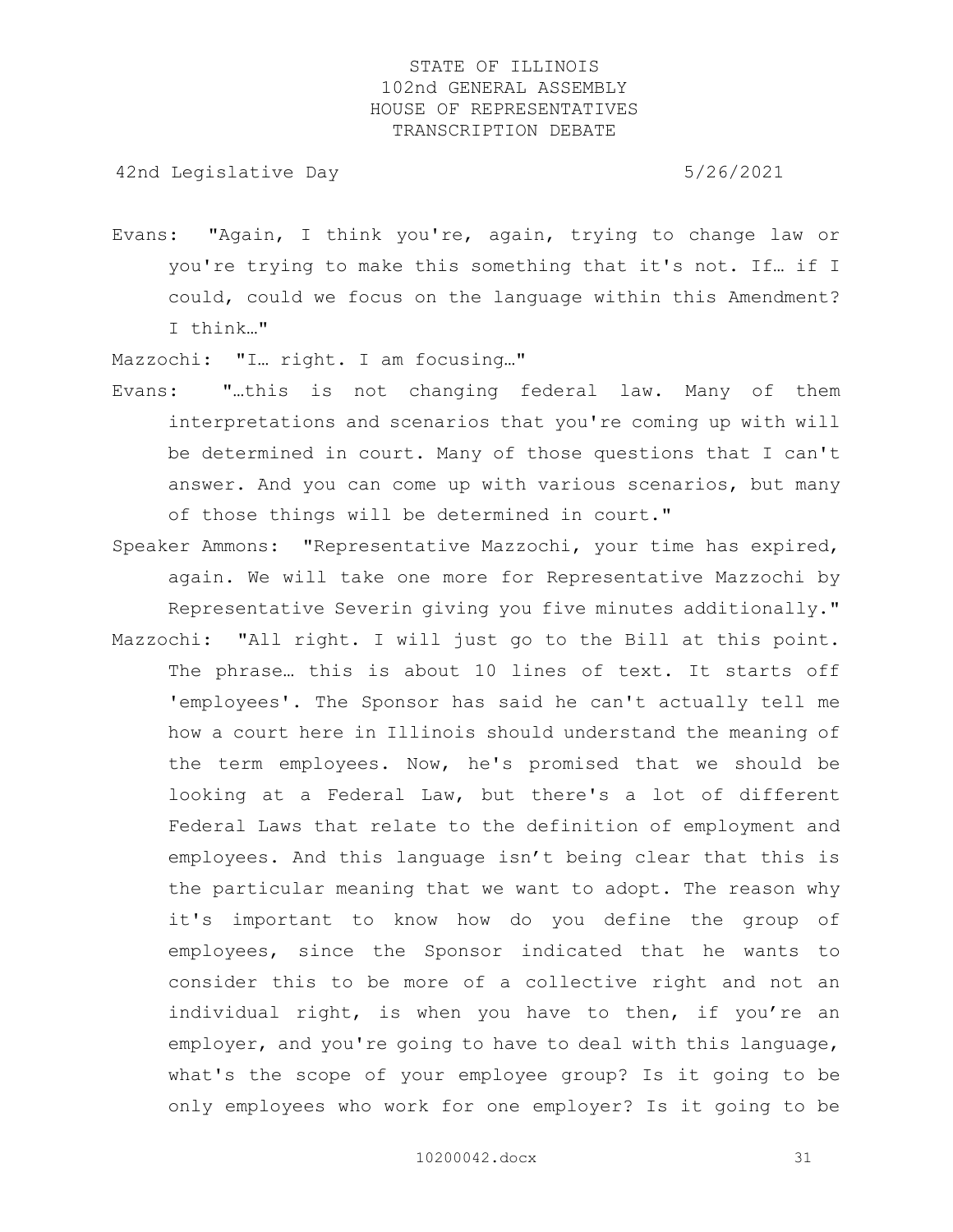42nd Legislative Day 6/26/2021

employees who work for multiple employers? The Sponsor can't answer. He wants it to go to court. That means that the language is problematic. It's not precise. We shouldn't be necessarily relying on the Illinois Supreme Court to figure out what our Constitutional Amendment means. We should be able to make it clear to the public, who's going to be asked to vote on this, what this actually means. Similarly, this Constitutional Amendment includes a diminishment clause. The diminishment clause and the pension clause is one of the huge reasons why the Illinois state finances are in a hopeless mess. This is a loaded word. It's a very concerning word. And be… precisely because of how vague it is… and unlike educational funding, where our Supreme Court has said it's an aspirational goal, if the Illinois Supreme Court were to say this has the same rock red solidity behind it as the pension clause, this Legislature is going to be in for a world of financial hurt. Similarly, cases that have been decided in, for example, Hawaii… because Illinois would only be the third state to bring out language drafted like this… in Hawaii, the State Legislator… Legislature's hands have been considerably tied by efforts to try to change pay periods, to try to change particular things that people… even the scope of bargaining rights. They've been enjoined from doing that because of the nature of language like this. And if this Legislature really wants to tie their hands like that, we should be really, really clear about it up front. But I think that this Legislature has loved to do all kinds of things to tell people, including employees, what they can or can't do, what they can or can't bargain over. And before you surrender those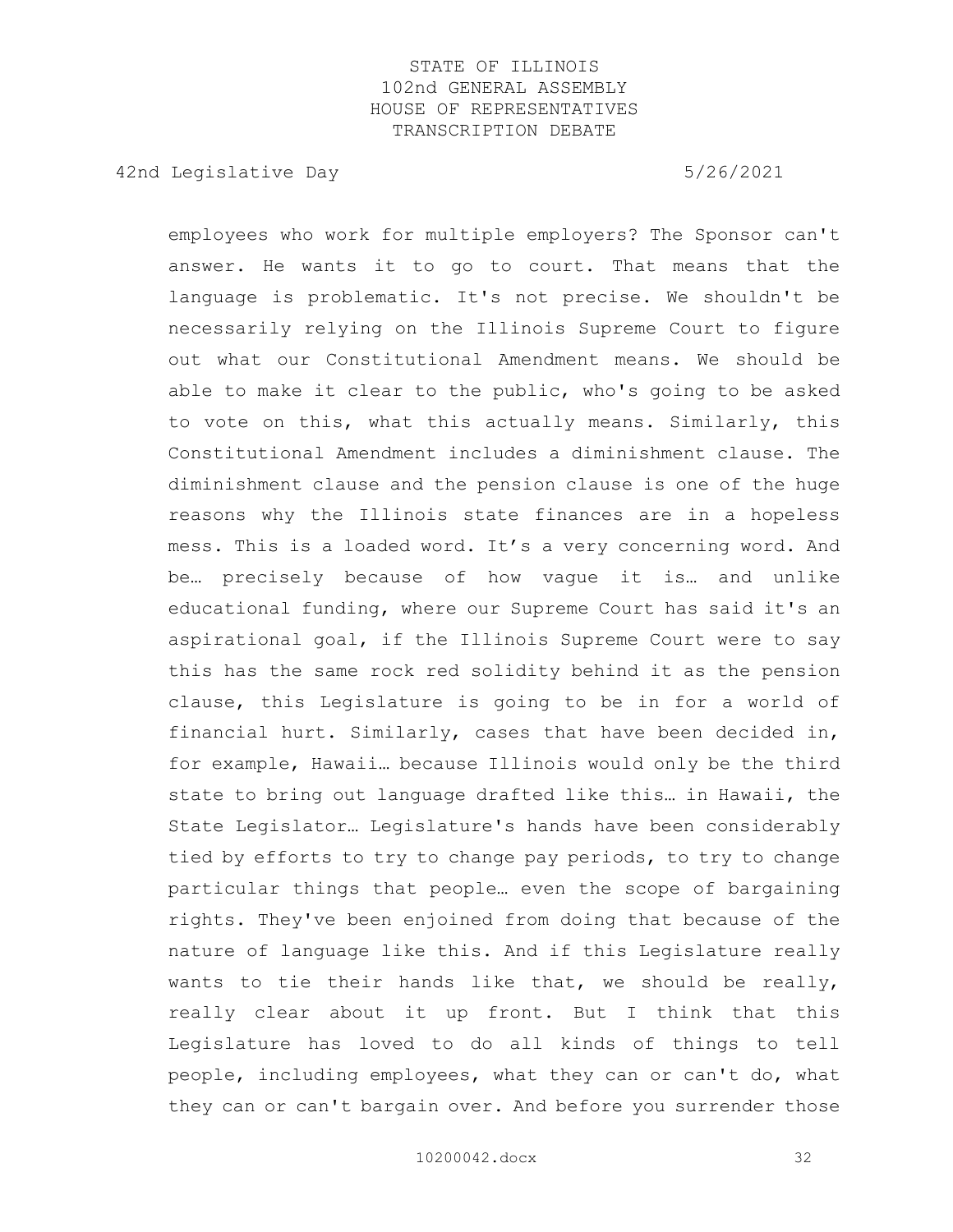42nd Legislative Day 6/26/2021

rights to a Constitutional Amendment, you should be really clear on the scope of what you're surrendering. Furthermore, there's nothing in here that actually explains what the remedy is going to be if you violate it. Now, as I read this, at most, you might be able to secure an injunction. But there's no guarantee what the Illinois Supreme Court is ultimately going to decide. And again, if we're going to put a… a provision like this on the ballot, people should know exactly what rights and exactly what remedies and exactly what cost they're asking for and are going to be asked to live under. Furthermore, when it comes to all of these issues relating to Federal Law and preemption, you're now… normally, at the federal level, managers who are employees don't have the right to collectively bargain. People who are CEOs don't have the right to collectively bargain. People who are in very sensitive positions don't have the right to collectively bargain. And yet, here, we're not doing the same sort of refined, nuance type of meaning of employees that you have in a federal statute. One of the reasons why you can do the kind of nuance at the federal level is because it's in statute. Once you enshrine this at the constitutional level, any Amendment, any change is going to be very difficult to reverse and overcome. This is an area where you… you can fully support individuals rights to collectively bargain. I have no problem if, in the private sector, employers and employees come to mutual agreements over collective bargaining. I don't think that should be banned. I think people have the right to freedom of association. But this particular Bill, the way in which it's drafted, just as the people who drafted the

10200042.docx 33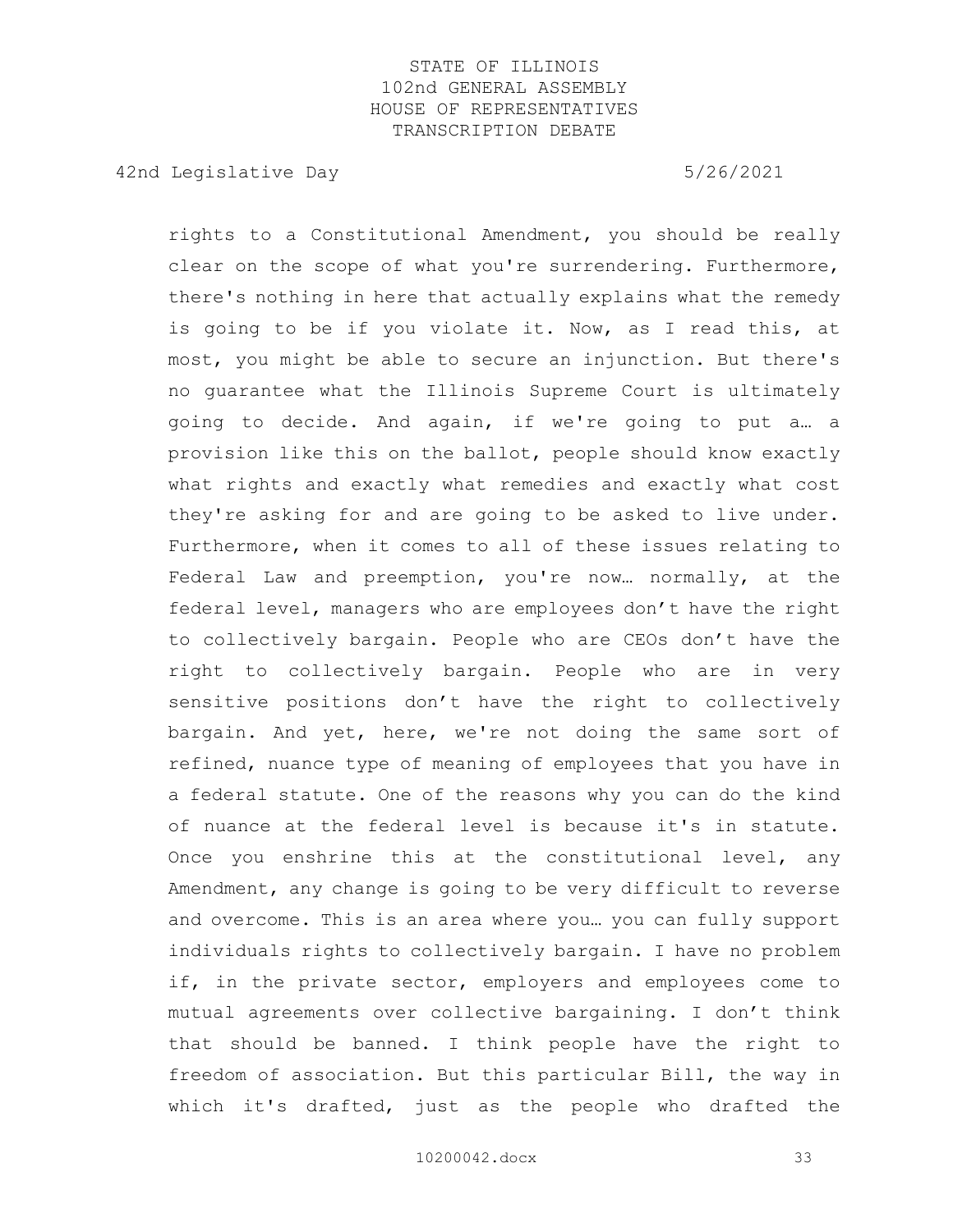42nd Legislative Day 6/26/2021

constitutional provision in the 1970s who thought it was a really nice idea to say contractual rights shall not be diminished or impaired, this, on its face, seems like a really nice idea. Collectively bargaining rights shall not be diminished or otherwise inferred with. But just as 50 years later, we're dealing with the negative fallout of an illthought-out constitutional provision. We should not try to do that again with this one. Thank you."

Speaker Ammons: "Thank you. Moving to Representative Scherer." Scherer: "Thank you, Madam Speaker. Today I stand in full support

of Leader Evans' Bill. And I would like to share with the Members a life experience that my family had that has stuck with me ever since I was a child. My grandpa was one of the first members of the machinists union to unionize with the railroads with the Wabash back in the day. And he would tell me the story of how he would stand, and gramps was a rotund fellow, and he said that they stood hand in hand. And the company took rifles and stuck the rifles in gramps' and his buddies' bellies and told them, you will not unionize. And gramps and his fellow machinist said, 'Stand firm guys. Stay together. Stand firm.' But they did not kill them all, and that's how there was the first union in Decatur for machinists. Those aren't the kind of things that you forget easily. I see no way, in 2021, how anyone with any kind of conscious, whatsoever, could begin to vote against this Bill and propel us back to the way it was nearly a hundred years ago. Surely, surely we have moved farther than that, to sticking rifles in peoples' bellies just because they want to be part of a union and have the rights that they deserve for

10200042.docx 34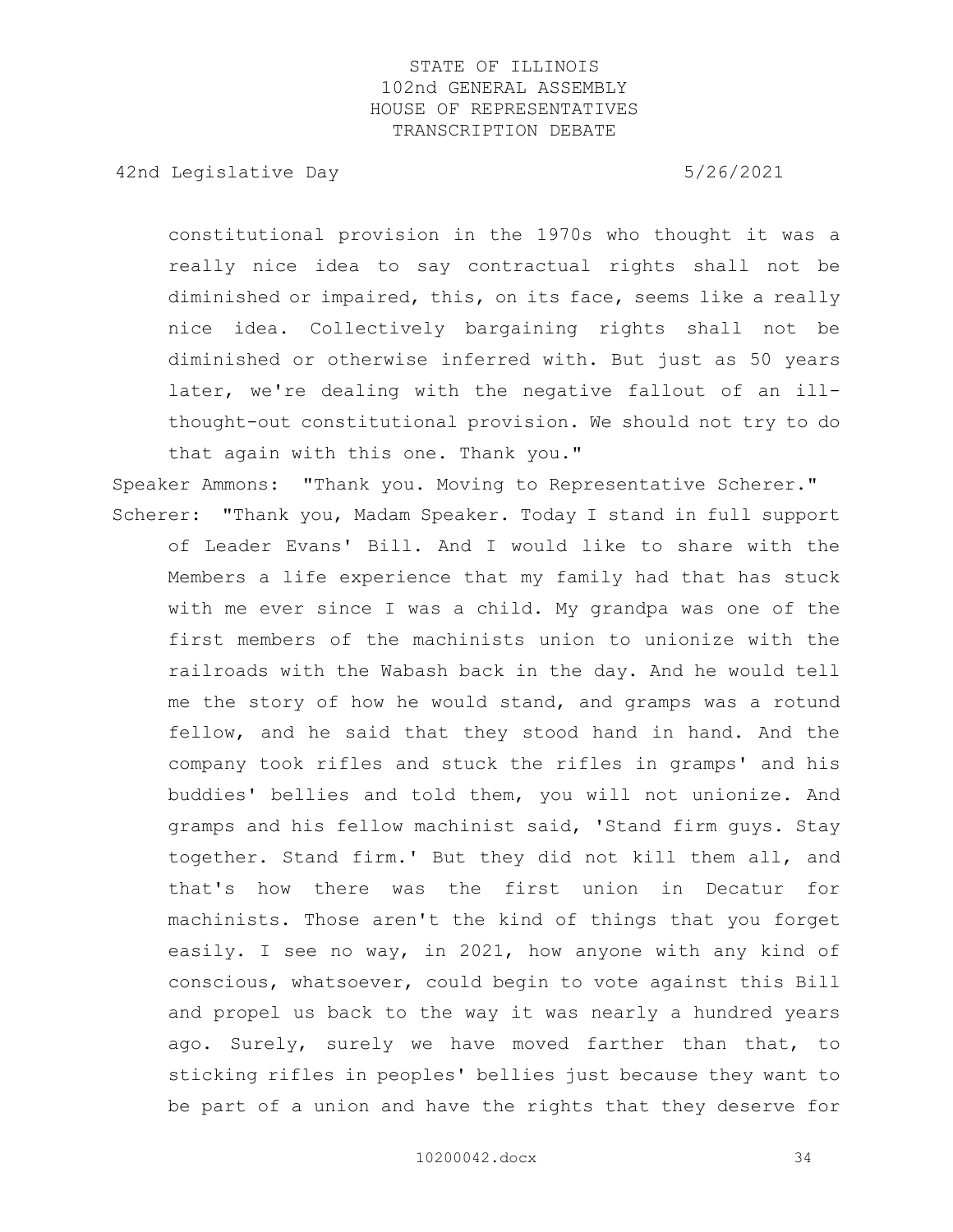42nd Legislative Day 6/26/2021

working very long, hard, dirty jobs. And I'll never forget that gramps stood there with three little children at home knowing what would happen to his children if he was killed. But he still knew it was the right thing, which isn't always the easy thing. Why anyone would ever consider voting against this is beyond me. I recommend an 'aye' vote."

Speaker Ammons: "Thank you. Representative Davidsmeyer is recognized."

Davidsmeyer: "Thank you, Madam Speaker. Due to a possible conflict of interest, I will be voting 'present'."

Speaker Ammons: "Thank you. Representative Willis is recognized."

Willis: "Thank you, Madam Speaker. Will the Sponsor yield?"

Speaker Ammons: "He indicates that he will."

Willis: "Representative, I just have some procedural questions to ask you about this. This is a Constitutional Amendment that, if it passes out this chamber, it does not necessarily become law immediately, correct?"

Evans: "Yes."

- Willis: "So, it has to go on a ballot where we allow the residents of the State of Illinois to make their decision, correct?" Evans: "Yes. The electors. Yes."
- Willis: "And… and what is the… a vote outcome have to be on the ballot in order for this to take place? Is it a simple 50 plus 1, or is it more than that?"
- Evans: "It is my understanding, of course, I'll get clarification, but I believe it is a majority. But that I can clarify with you."
- Willis: "Okay. Thank you. I think it actually has to be a 60 percent, but we can clarify that. So, what we're doing today…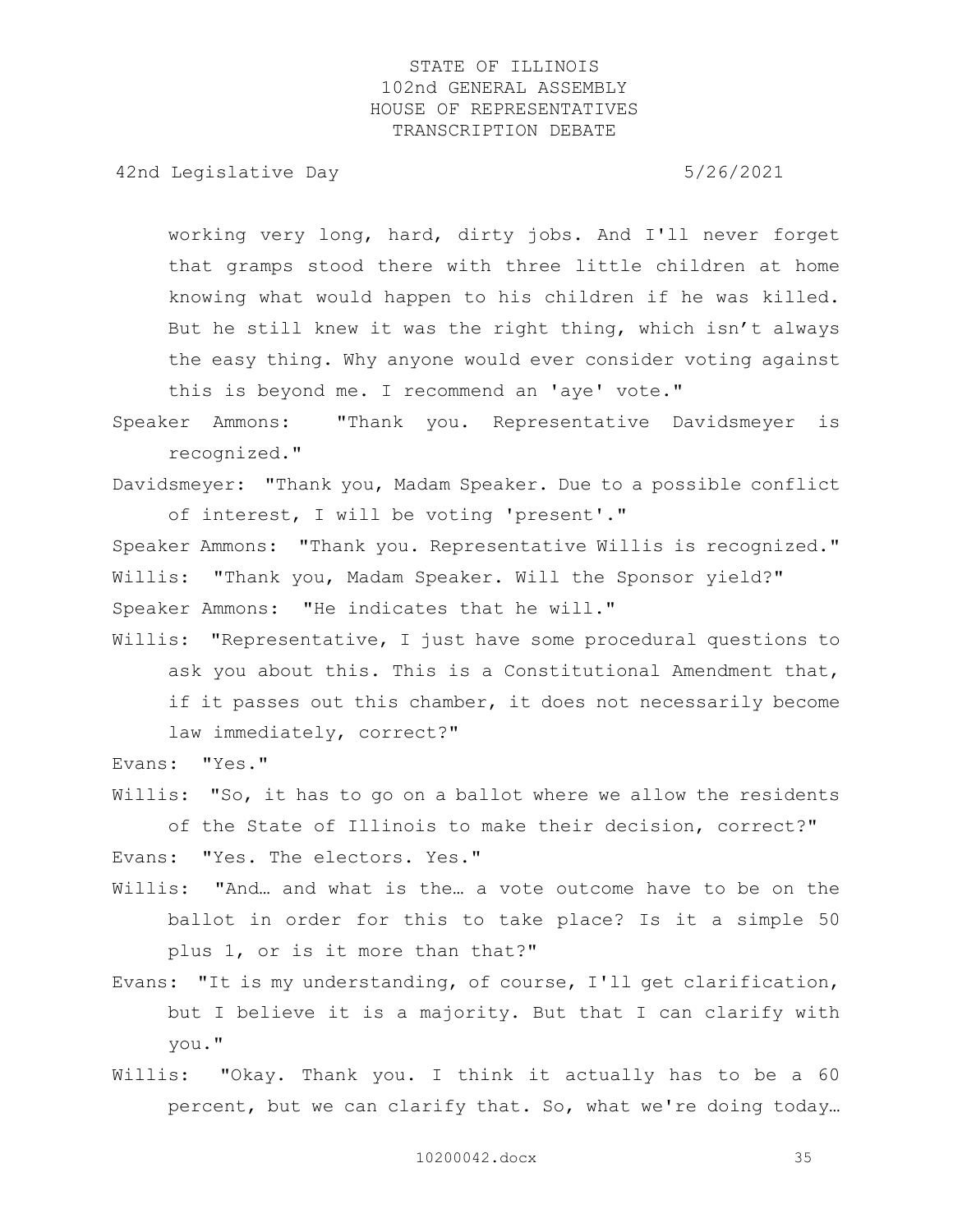42nd Legislative Day 6/26/2021

to the Bill. We are not saying that this is necessarily going to be the law of the land. What we're doing is what many of my colleagues… and I hear often times from both sides of the aisle, local control, local control, let people make those decisions. And that's what we're doing with this. We're bringing this forward to the people that we represent to say this is something that we want your opinion on, this is something we think is worthy of putting into our Constitution and we want your support to do it. That's what we're doing today. We are not saying this is necessarily going to be law of the… land, though, I personally do support it. But I do believe that this is what we're saying to our people that we represent. Each one of us represents over a hundred thousand people, and we're saying this is what we want to see go forward. We want your opinion. We want to make sure it goes through. I urge this to pass through this chamber. Let the citizens of the State of Illinois make their decision. And hopefully they'll make the decision that, yes, this should be added to the Constitution. But if they don't, that is their decision. And that is why I urge an 'aye' vote to let the citizens of the State of Illinois make the choice. Thank you." Speaker Ammons: "Thank you. Moving to Representative Chesney."

Chesney: "Thank you. To the Bill. I am so proud to be the party of working class people. So proud. We argue for things like property tax relief. We argue for things like fee reductions. We also argue for opportunity 'cause we know that people, regardless of where you come from, we want people to have a shot in the State of Illinois. It's about a shot. But my colleague also talked about ethics. Because every dollar that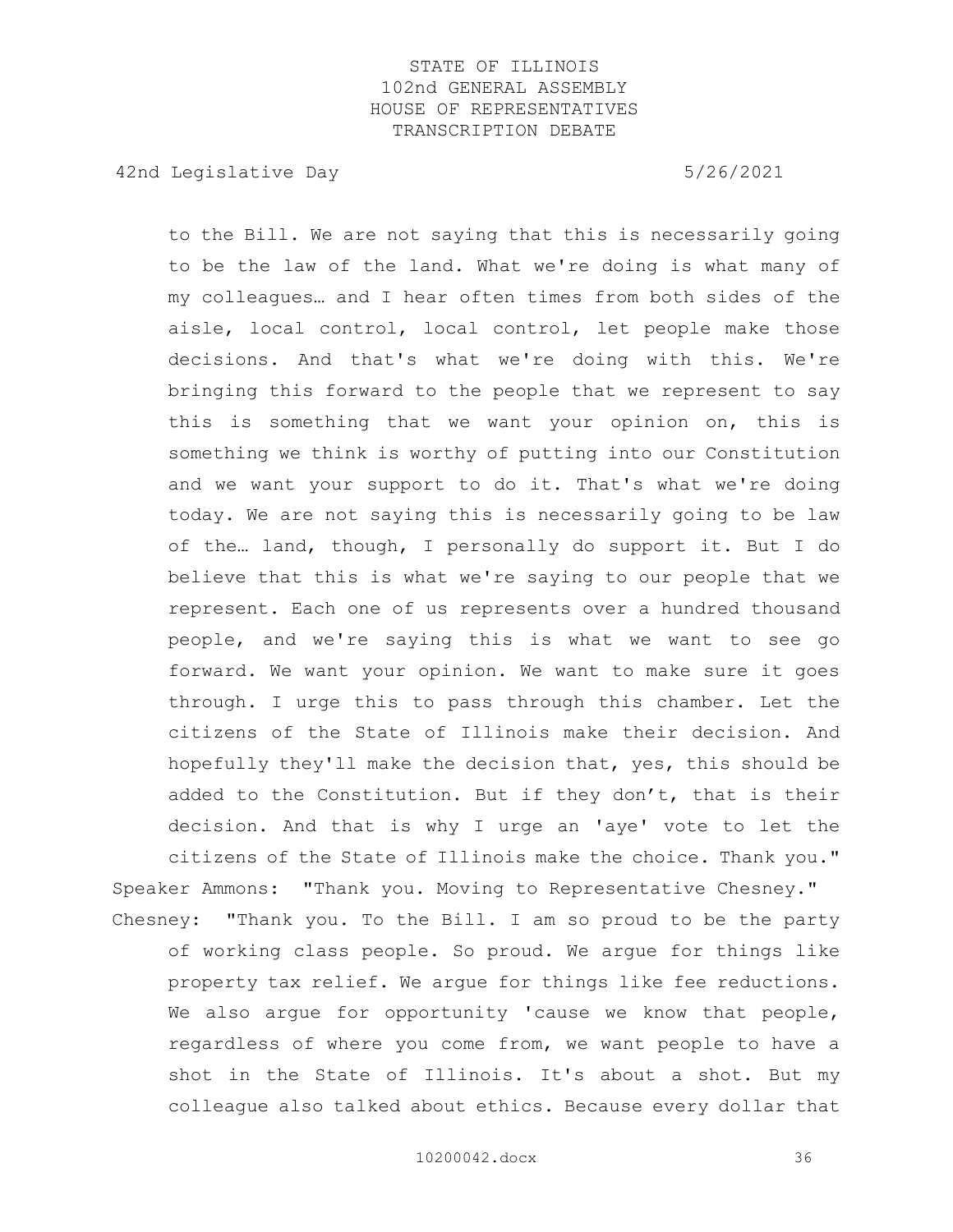42nd Legislative Day 6/26/2021

they send to the state, at a minimum, doesn't matter where you come from, you're Democrat or Republican, every dollar we send to the state, we want people to be… feel comfortable that every dollar is being spent correctly. And we talk about ethics over and over and over again. As Democrats and Republicans, we continue to hammer this idea that we need to make all of our constituents a hundred percent comfortable that, when they send dollars to the State of Illinois, we're going to spend them properly and ethically. And every time we get jammed up in these nuance debates about ethics. Ladies and Gentlemen, the former Clerk of the House, Tim Mapes, was just indicted. Just indicted. And again, many of you will say nothing about the long-standing tradition of corruption in the State of Illinois. These are different than philosophical differences we have as Democrats and Republicans and urban Legislators or rural Legislators. We have a trust problem in this state. And that's why, when the Majority Party put forward the graduated income tax, it got soundly defeated, because there's a trust problem in this state. And we know there's a trust problem, not just by the graduated income tax. We know there's a trust problem because people no longer want to live here, which is why we're one of the few states that people are saying no to Illinois. But I do agree with my friend and colleague on the other side of the aisle, who I thought was the most intellectually honest and made a comment that was so telling, and he's the Representative from South Holland. He was fighting a Bill, and he was arguing hard, and he said, 'I'm asking you to stand for me. I'm asking you, the Majority Party, to stand against the union interest.' Because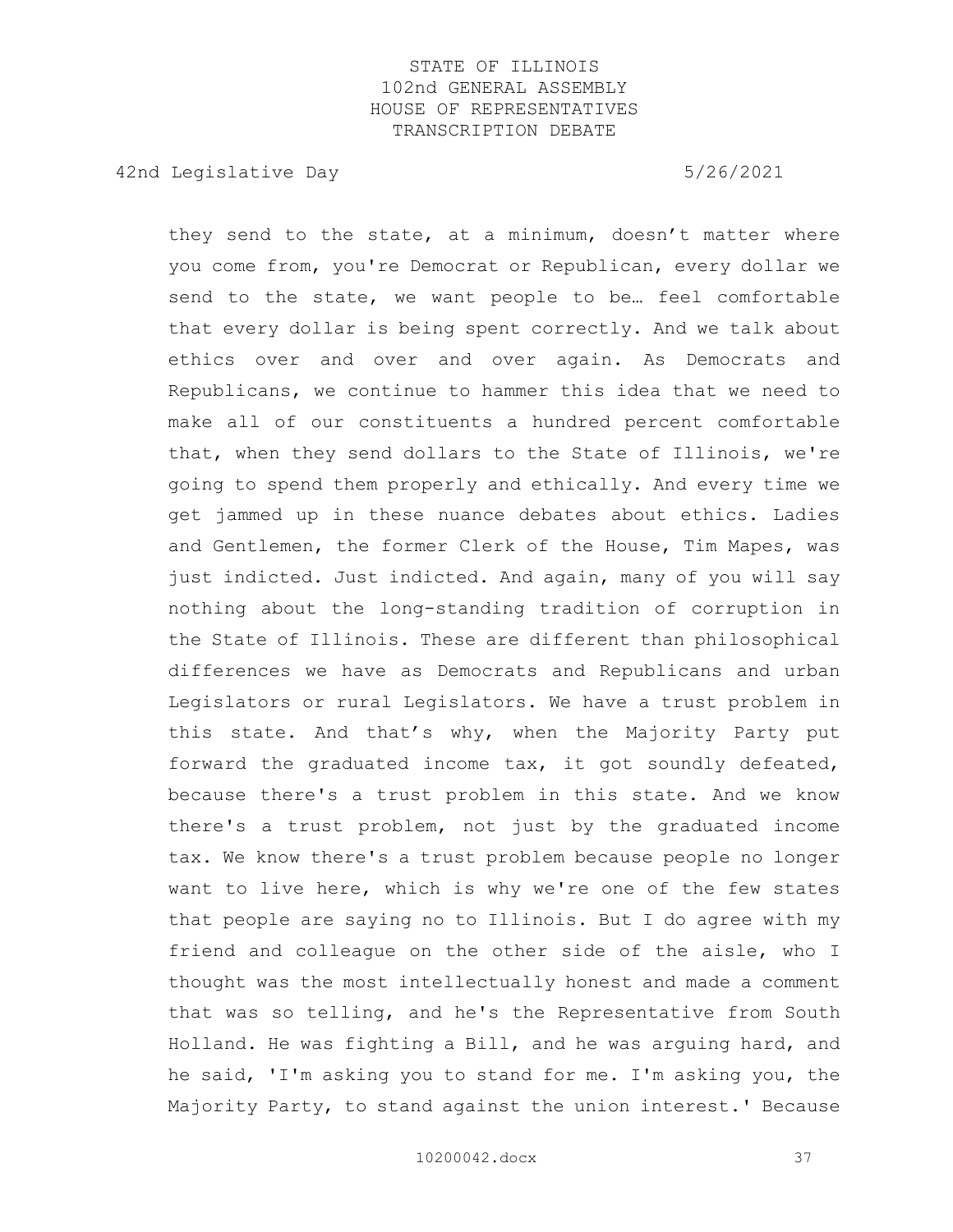42nd Legislative Day 6/26/2021

he believed in a Bill so hard he was asking you colleagues to once say no to the union. And then he made a comment that was so telling and so truthful… the only mistake I made is I didn't just say thank you. He said, 'Guys', looked at your side of the aisle, he said, 'I know your D2s...' those are campaign contributions. 'I know what your D2s look like, but I'm asking you to stand with me.' And when that… when that vote hit the board, very few of you stood with him because he was asking you to be intellectually honest to yourself. If you back out the political corruption as it relates to campaign donations, would you stand with him? And many of you said no. So, I just ask my colleagues to be intellectually honest of what the vote is today. This isn't about men and women in hats slamming hammers and building stuff. These are the people right outside this door, ready to send contribution checks to your campaign to get you re-elected. I'm asking my colleagues to vote 'no'. The corruption in this state is too great. The people keep getting indicted. And until we address the ethics reform, nobody's going to want to live in this damn state. And that's the biggest crisis of our state right now. Thank you."

Speaker Ammons: "Thank you. Final speaker is Representative Collins."

Collins: "Thank you, Madam Chair. So, I'll say a couple of facts really quick before I speak to the Bill. So, it is a proven fact that the annual incomes for Illinois workers are six percent higher when they have rights at work. It's also proven that Illinois' workers are five percent more likely to have health insurance coverage and three percent more likely to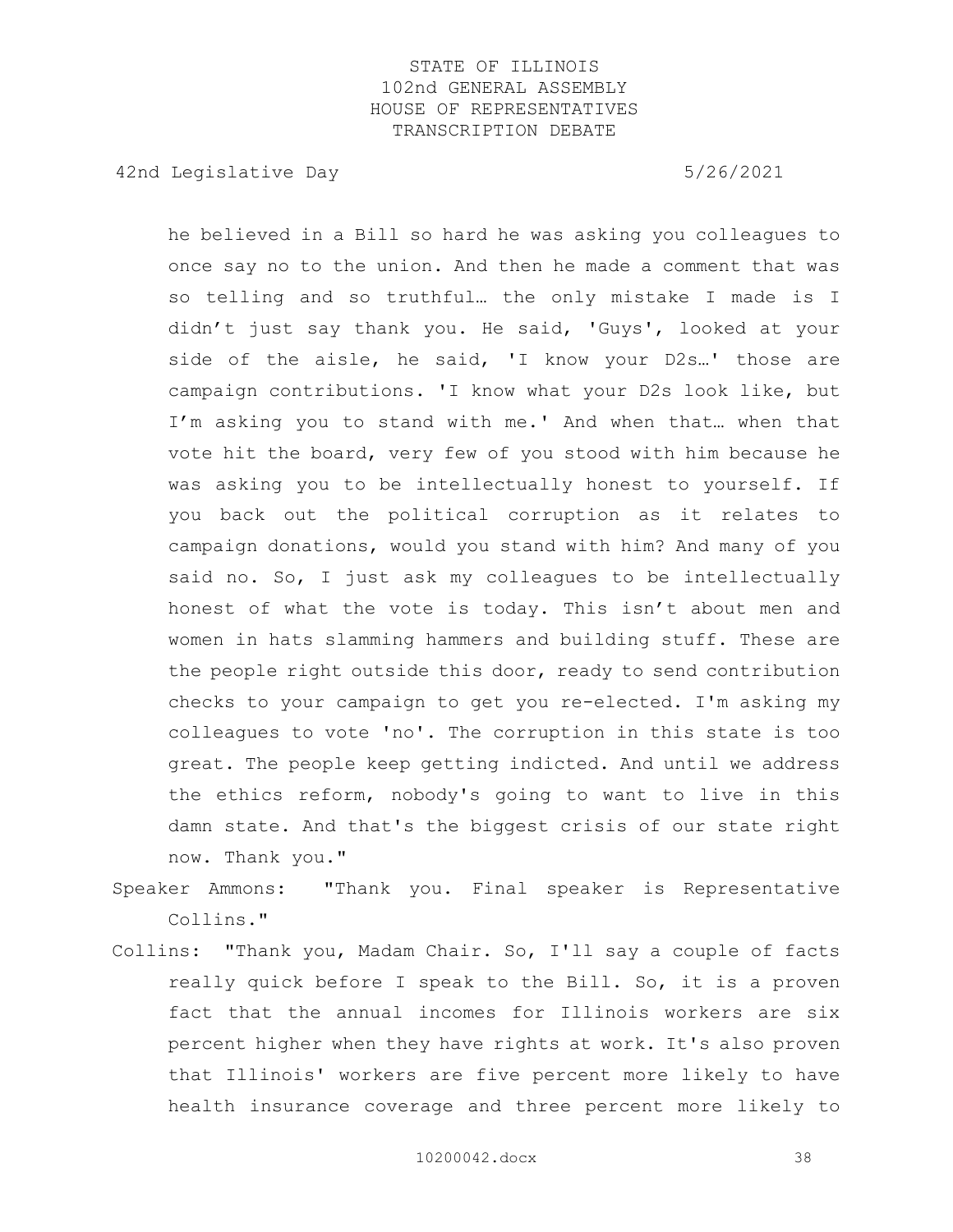42nd Legislative Day 6/26/2021

have employer-provided health and coverage insurance when they have rights at work. And it is also proven that we are three percent more likely, in Illinois as workers, to own our own homes. I am from the working class, and I do represent working class workers and my working class families in my district. I've knocked on my doors. I've talked to many of the ones that I've worked with in the past before I came to the Legislature. And so, for someone who has walked that trail and understands why it's important to have rights at work and what it means when they say right-to-work, it means no rights at work. I've knocked doors in different states because I do come from an organization that represents internationally across our country. So, I've been to those right-to-work states, and I've heard from workers how they don't have health insurance. How they can't speak up about the conditions that their working in. How they cannot come together and have conversations with their bosses and ask for increases for their labor. So, I urge an 'aye' vote on this Bill because the workers are what's important. The workers drive our economy. If it wasn't for the workers, then the job creators couldn't do business in the State of Illinois or across this country. So, we must not forget about the people who are actually doing the work. The hotel workers, hospitality, the cab drivers, the ones who are washing the windows, the ones who are serving your food at the table, the ones who are fixing the beds and feeding your loved ones in these nursing homes and hospitals, taking their blood pressures, checking in on them day and night. They're workers everywhere across the State of Illinois. And businesses, they come here in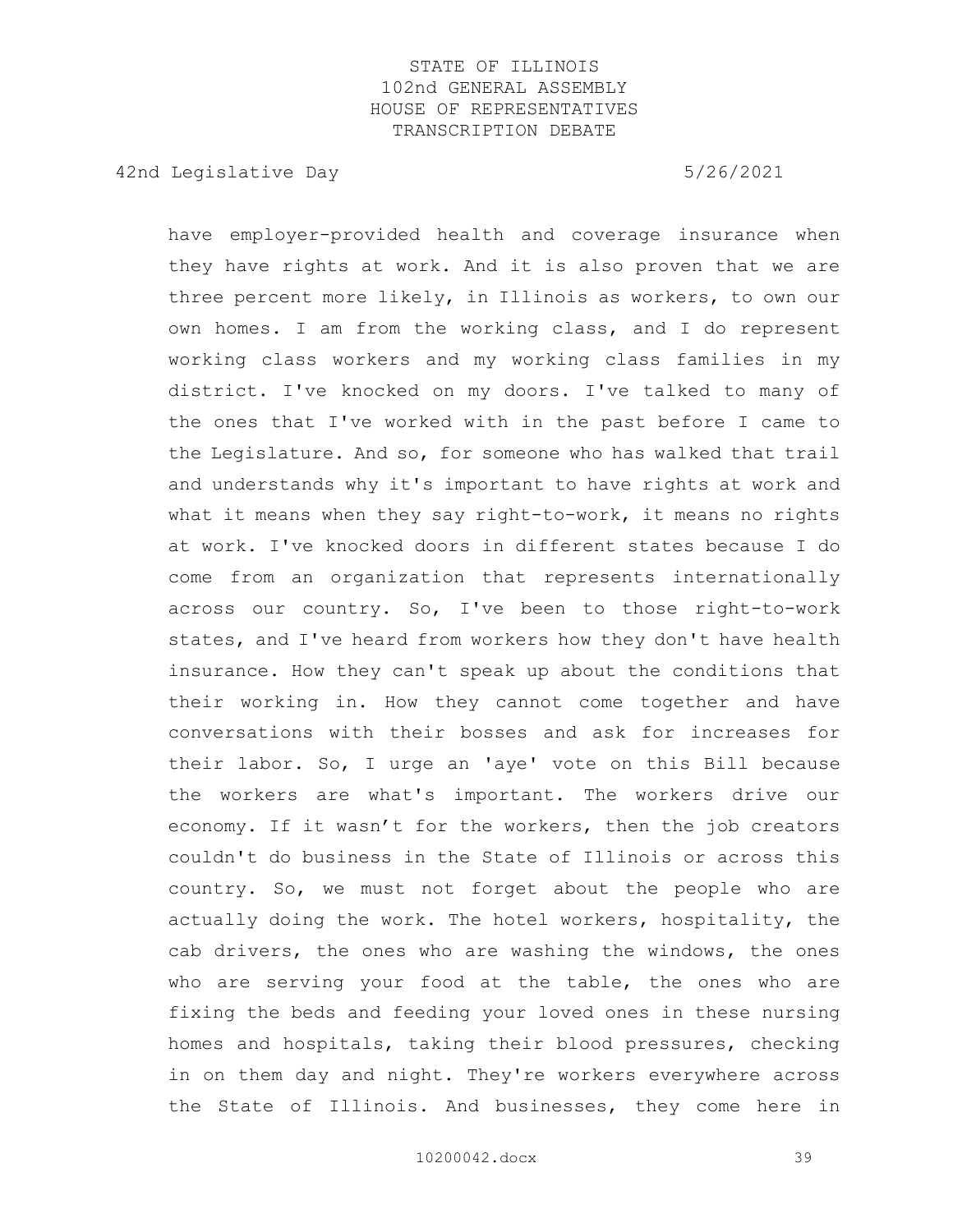42nd Legislative Day 6/26/2021

droves because there are many loopholes for them to come here and suck Illinois dry. So, I say this again, right-to-work means no right at work, no health coverage, no way to ask for higher wages to give you money to take care of your own families. And I urge an 'aye' vote on this Bill. Thank you." Speaker Ammons: "Leader Evans to close."

Evans: "First of all, I would like to thank all of the cosponsors, many more to come. And I'd like to thank the Leadership of the Democratic side of the aisle for making the decision. You know, Ladies and Gentlemen, the joy of this job is that a decision must be made. There's a button and there's options. And in a few minutes, we are going to see where people stand with regards to workers. See, we know where you stand when it comes to business interest. We've already seen it. We've got the Bills for that. But where do you stand when it comes to workers, workers in your community? Workers in Western Illinois, Northern Illinois, Southern Illinois? Where do you stand for the working man and woman? Talk about the unions and the representation all you want, where do you stand when you look that working mother in your community in the eye? And do you want her to have collective bargaining? Do you want her to have representation? Or do you want to follow many other states as they continue to, with a concerning effort, take away the rights of the working man and woman? You got to make a decision. And there's some different colors on this button. So, I… I know where my Democratic Caucus Members are going to stand. And we're not going to be distracted by the innuendos and the lies and the legal confusion on… on labor law. There's no labor law need. Just

10200042.docx 40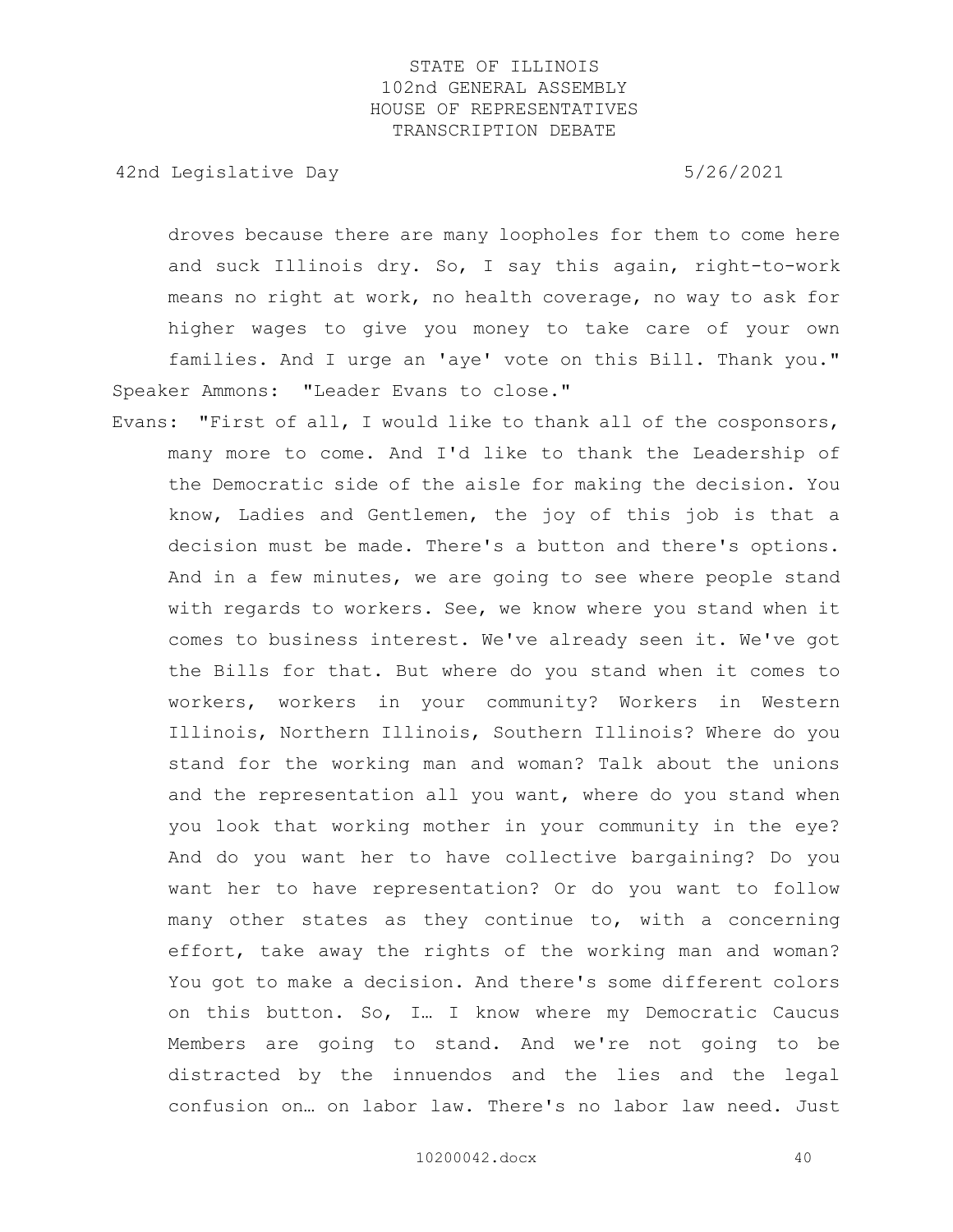42nd Legislative Day 6/26/2021

a few lines here, and a decision needed to be made. So, you can say 'no' to me and you can hit that button, and you got to go back to the working class men and women in your family. Stand for workers' rights. Vote 'yes'. Let's send it to the electors. And let's make sure that we cement in our Constitution, for generations to come, that workers will be respected and appreciated in the State of Illinois. I request your 'aye' vote."

- Speaker Ammons: "Thank you, Leader. Leader Evans moves for the adoption of SJRCA11. The voting is open. All voted who wish? All voted who wish? All voted who wish? Mr. Clerk, please take the record. On a vote of 80 'yes' votes, 30 'no' votes, 3 'present', this Amendment has reached the Constitutional Majority and is hereby passed. Thank you, Members. Returning to the Supplemental Calendar #1, appears House Bill 900, offered by Representative West… Welch, presented by Leader Harris. Mr. Clerk, please read the Bill."
- Clerk Hollman: "House Bill 900, a Bill for an Act making appropriations. This Bill was read a second time on a previous day. No Committee Amendments. No Floor Amendments. No Motions are filed."

Speaker Ammons: "Third Reading. Mr. Clerk, please read the Bill." Clerk Hollman: "House Bill 900, a Bill for an Act making

appropriations. Third Reading of this House Bill."

Speaker Ammons: "Leader Harris."

Harris: "Thank you, Ladies and Gentlemen of the House. This is an appropriation shell Bill that could be become the state budget, is being sent to the Senate today. The Senate is sending us a vehicle also."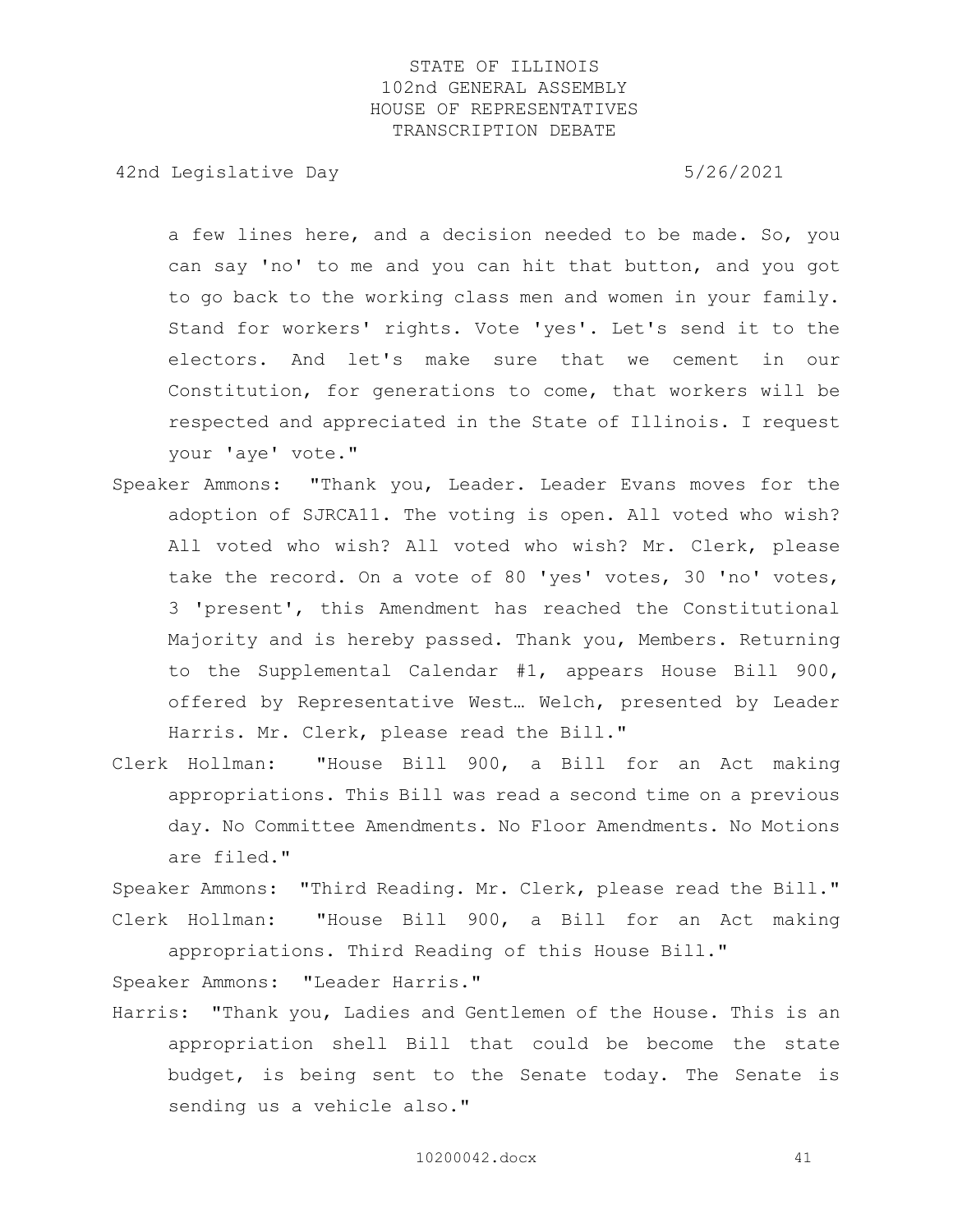42nd Legislative Day 6/26/2021

- Speaker Ammons: "The questions is… I'm sorry. Leader Batinick, excuse me."
- Batinick: "Two quick things, Madame Speaker. Please excuse Representative Mark Luft for the rest of the day. Can I go to the Bill, please?"

Speaker Ammons: "Yes, Sir. Please proceed."

- Batinick: "You know, maybe we should… instead of calling this a shell Bill, we should call it a shell game. Because this is where we hide the budget, and we send a vehicle over that nobody's seen so we can pass a budget in a day. So, my side, vote 'no' to the shell game. Thank you."
- Speaker Ammons: "The question is, 'Shall House Bill 900 pass?' All in favor vote 'aye'; all opposed vote 'nay'. The voting is open. Have all voted who wish? Have all voted who wish? Have all voted who wish? Mr. Clerk, please take the record. There being 71 'yes' votes, 41 'no' votes, and 0 'present', this Bill has received the Constitutional Majority and is hereby declared passed. Motion to waive posting requirements. The Clerk is in receipt of a Motion in Writing to waive posting requirements. Leader Harris on the Motion."
- Harris: "Madam Speaker, I move the posting requirements be waived so the following Bill can be heard in committee this week. Senate Bill 2662 in Immigration."
- Speaker Ammons: "Thank you. Leader Batinick, for what reason do you rise?"

Batinick: "Request a roll call on it, please."

Speaker Ammons: "Thank you, Leader Batinick. Leader Harris has moved to waive the posting requirements. All those in favor vote 'aye'; all those opposed vote 'nay'. And the… the voting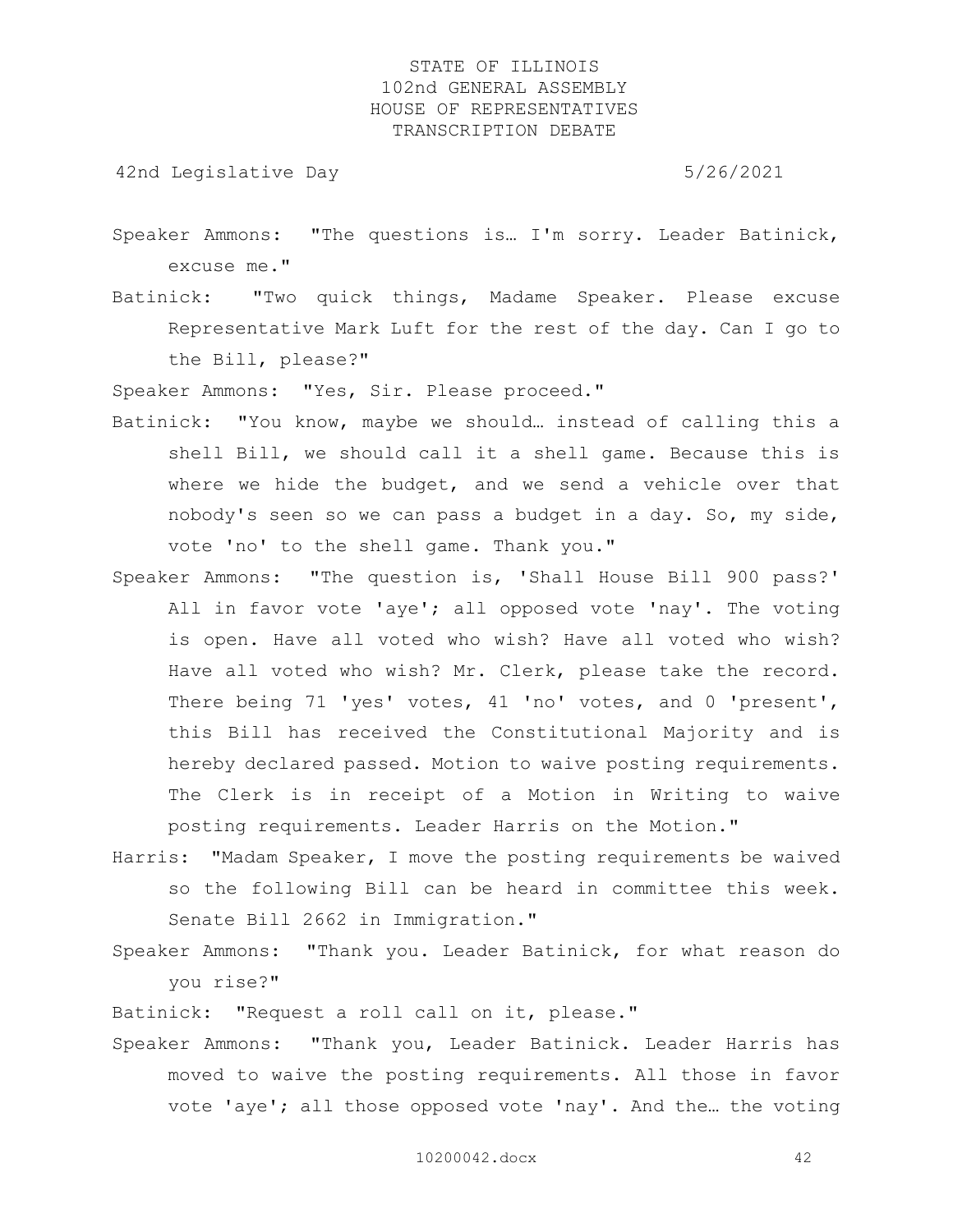42nd Legislative Day 6/26/2021

is open. Have all voted who wish? Have all voted who wish? Have all voted who wish? Mr. Clerk, please take the record. There being 71 votes in 'favor', 41 votes 'opposed', 0 'present', this Bill has received the… this Motion has received a Constitutional Amendment (sic-Majority) to pass and is hereby declared passed. Members, on page 19 of the Calendar appears on Consent-Third Reading-Second Day. As a reminder, we're preparing to vote on Bills appearing on the Consent Calendar. After the Clerk reads the Bills, we will take one vote on those Bills. If Members wish to be recorded as anything other than 'yes' on the Bills, Members can have those votes recorded separately by filing a signed letter with the Clerk today by 5 p.m. Mr. Clerk, please read the Bills."

Clerk Hollman: "Bills on the Consent Calendar-Third Reading-Second Day. Third Reading of these Senate Bills. Senate Bill 47, a Bill for an Act concerning civil law. Senate Bill 61, a Bill for an Act concerning regulation. Senate Bill 63, a Bill for an Act concerning children. Senate Bill 100, a Bill for an Act concerning public aid. Senate Bill 105, a Bill for an Act concerning regulation. Senate Bill 106, a Bill for an Act concerning State government. Senate Bill 110, a Bill for an Act concerning public aid. Senate Bill 119, a Bill for an Act concerning health. Senate Bill 258, a Bill for an Act concerning civil law. Senate Bill 294, a Bill for an Act concerning safety. Senate Bill 332, a Bill for an Act concerning regulation. Senate Bill 335, a Bill for an Act concerning regulation. Senate Bill 346, a Bill for an Act concerning public aid. Senate Bill 363, a Bill for an Act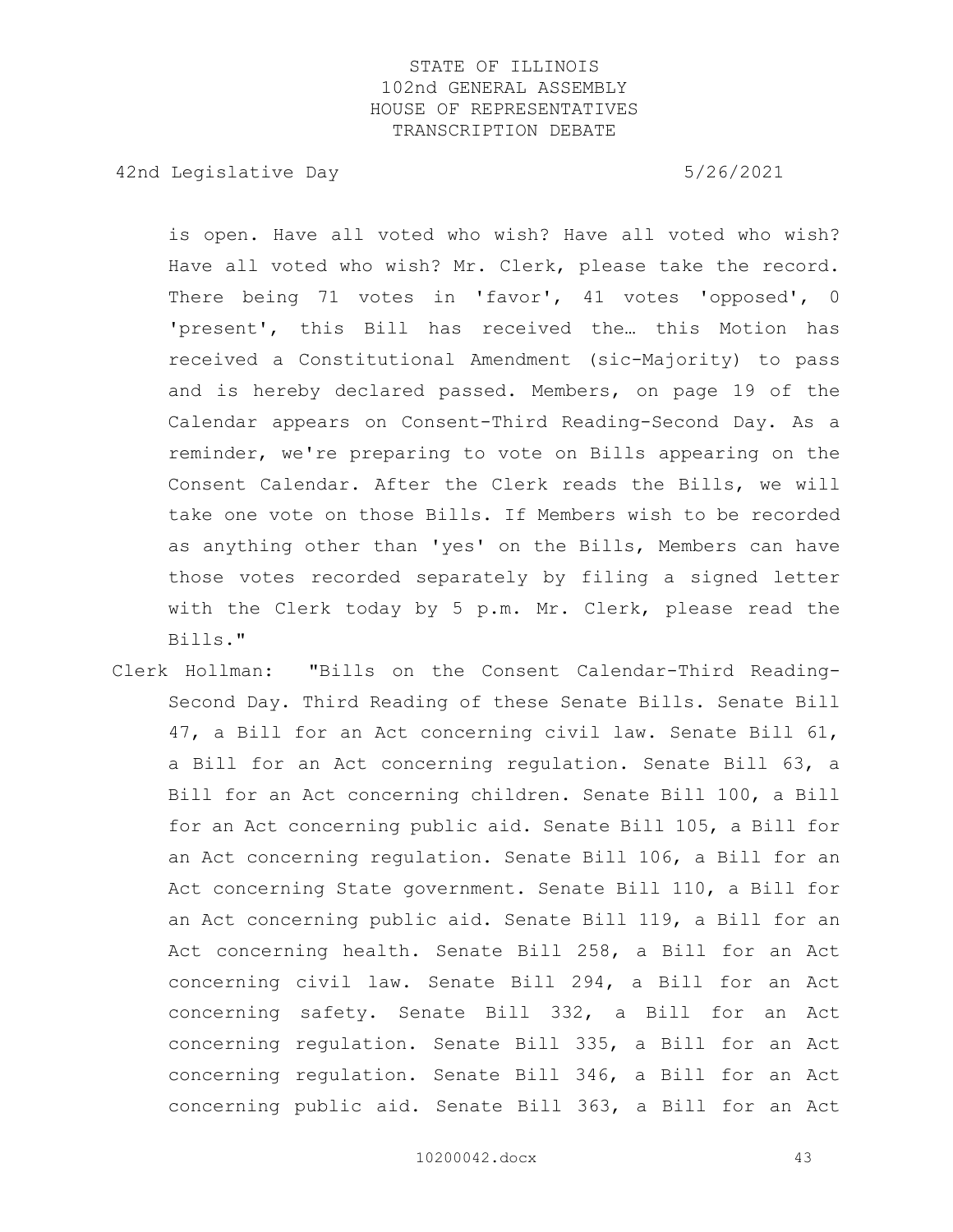42nd Legislative Day 6/26/2021

concerning health. Senate Bill 471, a Bill for an Act concerning regulation. Senate Bill 481, a Bill for an Act concerning courts. Senate Bill 493, a Bill for an Act concerning regulation. Senate Bill 500, a Bill for an Act concerning civil law. Senate Bill 567, a Bill for an Act concerning regulation. Senate Bill 579, a Bill for an Act concerning health. Senate Bill 593, a Bill for an Act concerning civil law. Senate Bill 622, a Bill for an Act concerning property. Senate Bill 673, a Bill for an Act concerning education. Senate Bill 677, a Bill for an Act concerning regulation. Senate Bill 692, a Bill for an Act concerning safety. Senate Bill 695, a Bill for an Act concerning safety. Senate Bill 701, a Bill for an Act concerning aging. Senate Bill 765, a Bill for an Act concerning criminal law. Senate Bill 915, a Bill for an Act concerning government. Senate Bill 919, a Bill for an Act concerning government. Senate Bill 965, a Bill for an Act concerning health. Senate Bill 968, a Bill for an Act concerning health. Senate Bill 1079, a Bill for an Act concerning regulation. Senate Bill 1085, a Bill for an Act concerning regulation. Senate Bill 1086, a Bill for an Act concerning regulation. Senate Bill 1087, a Bill for an Act concerning regulation. Senate Bill 1096, a Bill for an Act concerning regulation. Senate Bill 1232, a Bill for an Act concerning transportation. Senate Bill 1245, a Bill for an Act concerning wildlife. Senate Bill 1247, a Bill for an Act concerning wildlife. Senate Bill 1360, a Bill for an Act concerning gaming. Senate Bill 1533, a Bill for an Act concerning wildlife. Senate Bill 1566, a Bill for an Act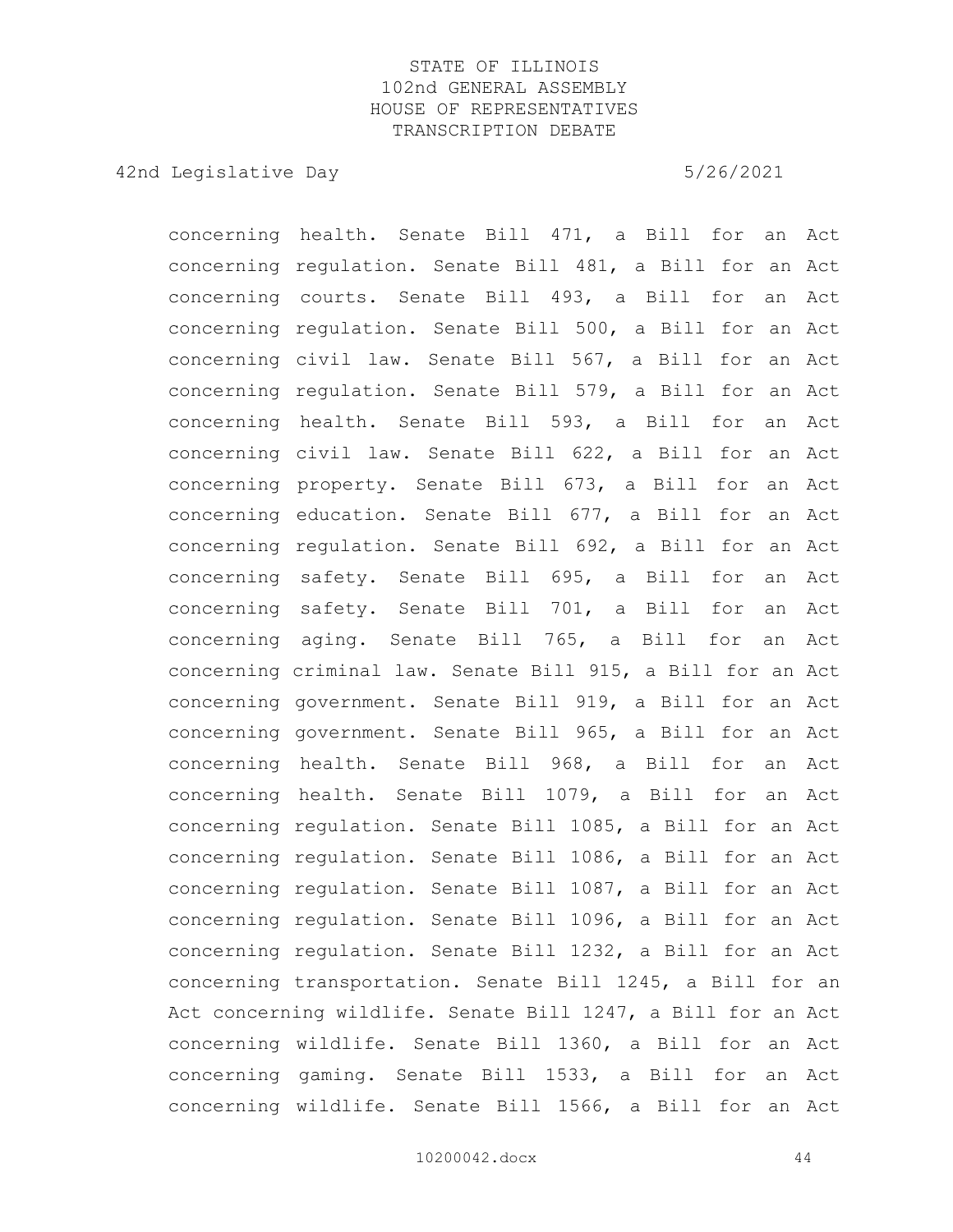42nd Legislative Day 6/26/2021

concerning criminal law. Senate Bill 1575, a Bill for an Act concerning State government. Senate Bill 1588, a Bill for an Act concerning regulation. Senate Bill 1592, a Bill for an Act concerning regulation. Senate Bill 1600, a Bill for an Act concerning employment. Senate Bill 1656, a Bill for an Act concerning regulation. Senate Bill 1677, a Bill for an Act concerning civil law. Senate Bill 1740, a Bill for an Act concerning public aid. Senate Bill 1780, a Bill for an Act concerning civil law. Senate Bill 1795, a Bill for an Act concerning business. Senate Bill 1840, a Bill for an Act concerning regulation. Senate Bill 1854, a Bill for an Act concerning regulation. Senate Bill 1908, a Bill for an Act concerning health. Senate Bill 1974, a Bill for an Act concerning regulation. Senate Bill 1977, a Bill for an Act concerning public aid. Senate Bill 2110, a Bill for an Act concerning civil law. Senate Bill 2176, a Bill for an Act concerning business. Senate Bill 2177, a Bill for an Act concerning children. Senate Bill 2204, a Bill for an Act concerning criminal law. Senate Bill 2245, a Bill for an Act concerning safety. Senate Bill 2249, a Bill for an Act concerning criminal law. Senate Bill 2250, a Bill for an Act concerning State government. Senate Bill 2323, a Bill for an Act concerning State government. Senate Bill 2395, a Bill for an Act concerning fish. Senate Bill 2424, a Bill for an Act concerning transportation. Senate Bill 2454, a Bill for an Act concerning transportation. Senate Bill 2459, a Bill for an Act concerning government. Senate Bill 2530, a Bill for an Act concerning wireless service. Third Reading of these Senate Bills."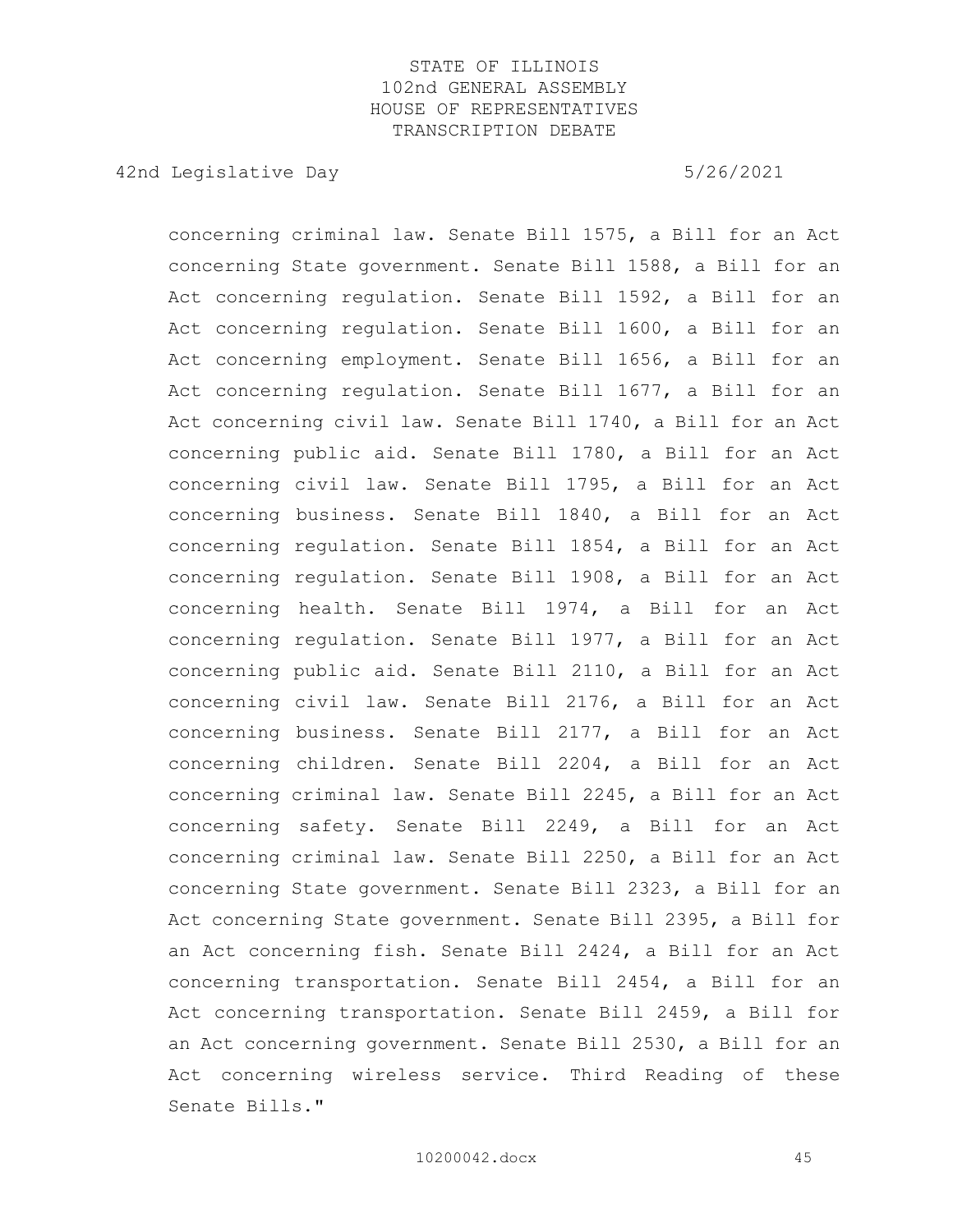42nd Legislative Day 6/26/2021

- Speaker Ammons: "Representative Demmer, for what reason do you rise? Thank you, Sir. Attention, Members. We're going to be voting on all Bills on the Consent Calendar-Third Reading-Second Day beginning on page 19 of the Calendar. There will be one vote on those Bills. It's anticipated that Members will vote 'yes'. If Members wish to be recorded as anything other than 'yes' on any of the particular Bills, Members may file a signed letter with the Clerk indicating those separate votes. The letter must be filed today by 5 p.m. The question is, 'Shall House Bills on Consent Calendar-Third Reading-Second Day Pass?' All in favor vote 'aye'; all opposed vote 'nay'. The voting is open. Have all voted who wish? Have all voted who wish? Have all voted who wish? Mr. Clerk, please take the record. There being 111 voting in 'favor', 0 voting 'opposed', and 0 voting 'present', this Bill has received a… the Consent Calendar has received a Constitutional Majority and is hereby declared passed. Leader Demmer is recognized." Demmer: "Thank you, Madam Speaker. A point of personal privilege." Speaker Ammons: "Please state your point, Sir."
- Demmer: "Ladies and Gentlemen of the House, it happened again today. Again today, an indictment was brought forward by a federal prosecutor against a person who was a familiar face under this dome and, in fact, was an officer of this House. Now, you'd think… in most states even a single indictment would shake a building to its core. It would call… it would have citizens call and demand for changes to be made. In Illinois, it's not just a single indictment. It's happened again and again and again and again. Lobbyists, officers, and employees, elected officials. The city, the county, the state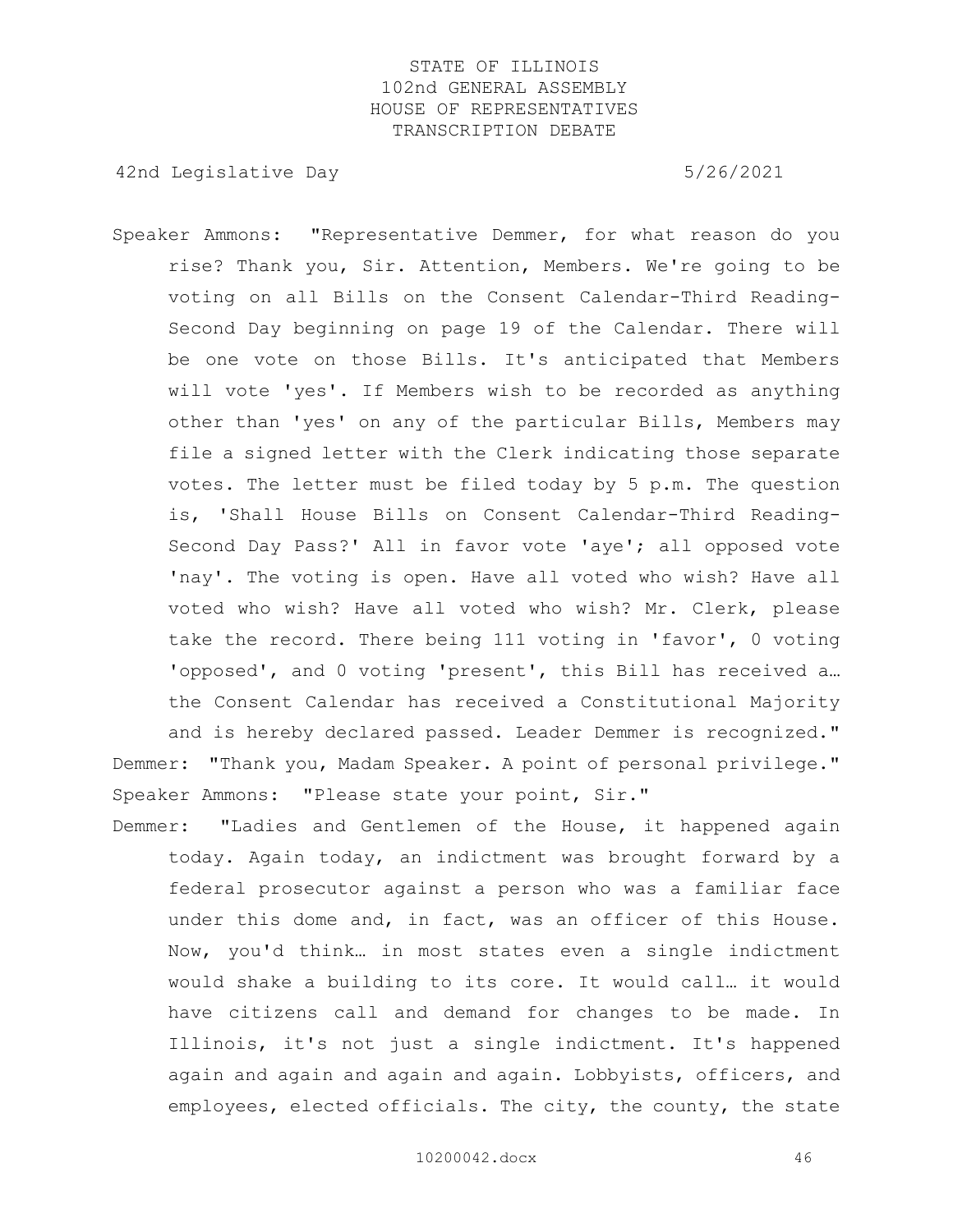42nd Legislative Day 6/26/2021

level. This is more than just a few bad apples. This is a culture that's been created here. A culture that we're… we share responsibility for maintaining. We have the obligation to the people that we serve to protect the integrity of these institutions. We cannot write off repeated indictments for corrupt acts as just the wayward actions of a few bad apples. Ethics reform should be at the forefront of our discussions. Will we learn the lessons from the past? Will we take responsibility for the culture that exists in this Capitol? Will we be proactive to rebuild and re-earn the trust of the people we serve? Or will we wait, again, for the next indictment, for the next prosecution, for the next investigation, for the next shoe to drop? These indictments are an indictment of the culture that we've created and only we can change that. We must enact meaningful ethics reform. Meaningful ethics reform that people outside this building would have a right to be proud of. Not a few small changes around the edges to get a talking point or a bullet point line that says we passed ethics reform. We have to re-earn the trust of the people of Illinois. How many more indictments will it take?"

Speaker Ammons: "Representative Moylan."

- Moylan: "Thank you, Madam Speaker. I intended to vote 'yes' on the Consent Calendar."
- Speaker Ammons: "Thank you. The Clerk will record your 'yes' vote. Mr. Clerk, committee announcements."
- Clerk Hollman: "The following committees will be meeting this evening. Meeting at 4:00 is the Redistricting Committee, both in Room 114 and in House Virtual Room 1. The Labor & Commerce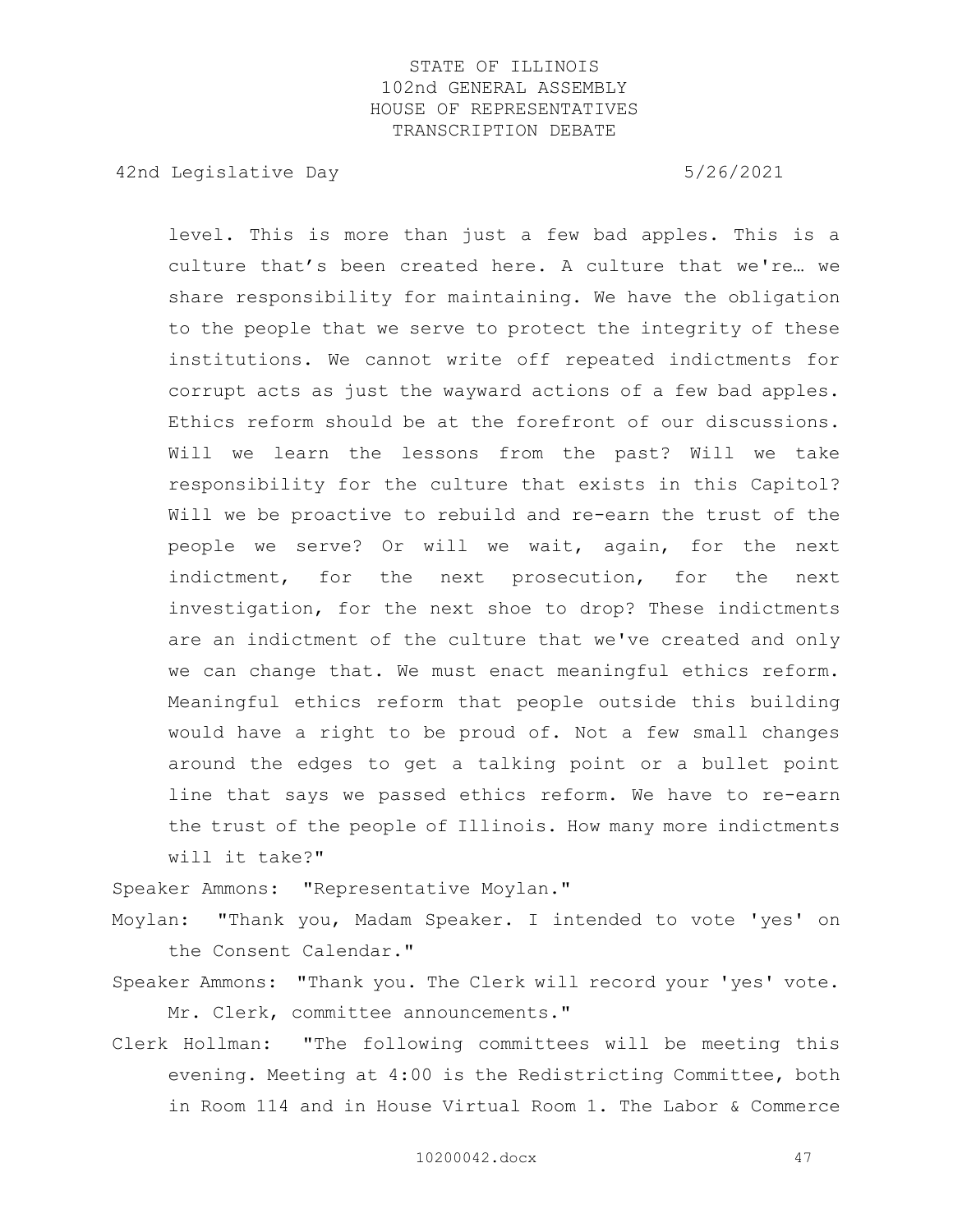42nd Legislative Day 6/26/2021

Committee is meeting in Virtual Room 2. Transportation: Regulation, Roads & Bridges is meeting in Virtual Room 3. At 4:30, International Trade & Commerce is meeting in Virtual Room 2, Consumer Protection in Virtual Room 3. At 5:00, Revenue & Finance is meeting in Virtual Room 2, Higher Education is meeting in Virtual Room 3."

Speaker Ammons: "Thank you. Mr. Clerk, Agreed Resolutions."

- Clerk Hollman: "Agreed Resolutions. House Resolution 339, offered by Representative Hoffman. House Resolution 340, offered by Representative Mason. And House Resolution 341, offered by Representative Walsh."
- Speaker Ammons: "Leader Harris moves the adoption of Agreed Resolutions. All those in favor say 'aye'; all those opposed say 'nay'. In the opinion of the Chair, the 'ayes' have it. And the Agreed Resolutions are adopted. And now, allowing perfunctory time for the Clerk, Leader Harris moves that the House stands adjourned until Thursday, May 27, at 11 a.m. 11 a.m., Members, Thursday, May 27. All those in favor say 'aye'; all those opposed say 'nay'. In the opinion of the Chair, the 'ayes' have it. And the House stands adjourned."
- Clerk Hollman: "House Perfunctory Session will come to order. Introduction and First Reading of House Bills. House Bill 4094, offered by Representative Davis, a Bill for an Act concerning State government. House Bill 4095, offered by Representative Ortiz, a Bill for an Act concerning education. First Reading of these House Bills. Second Reading of Senate Bills. Senate Bill 46, a Bill for an Act concerning civil law. Senate Bill 58, a Bill for an Act concerning revenue. Senate Bill 101, a Bill for an Act concerning education.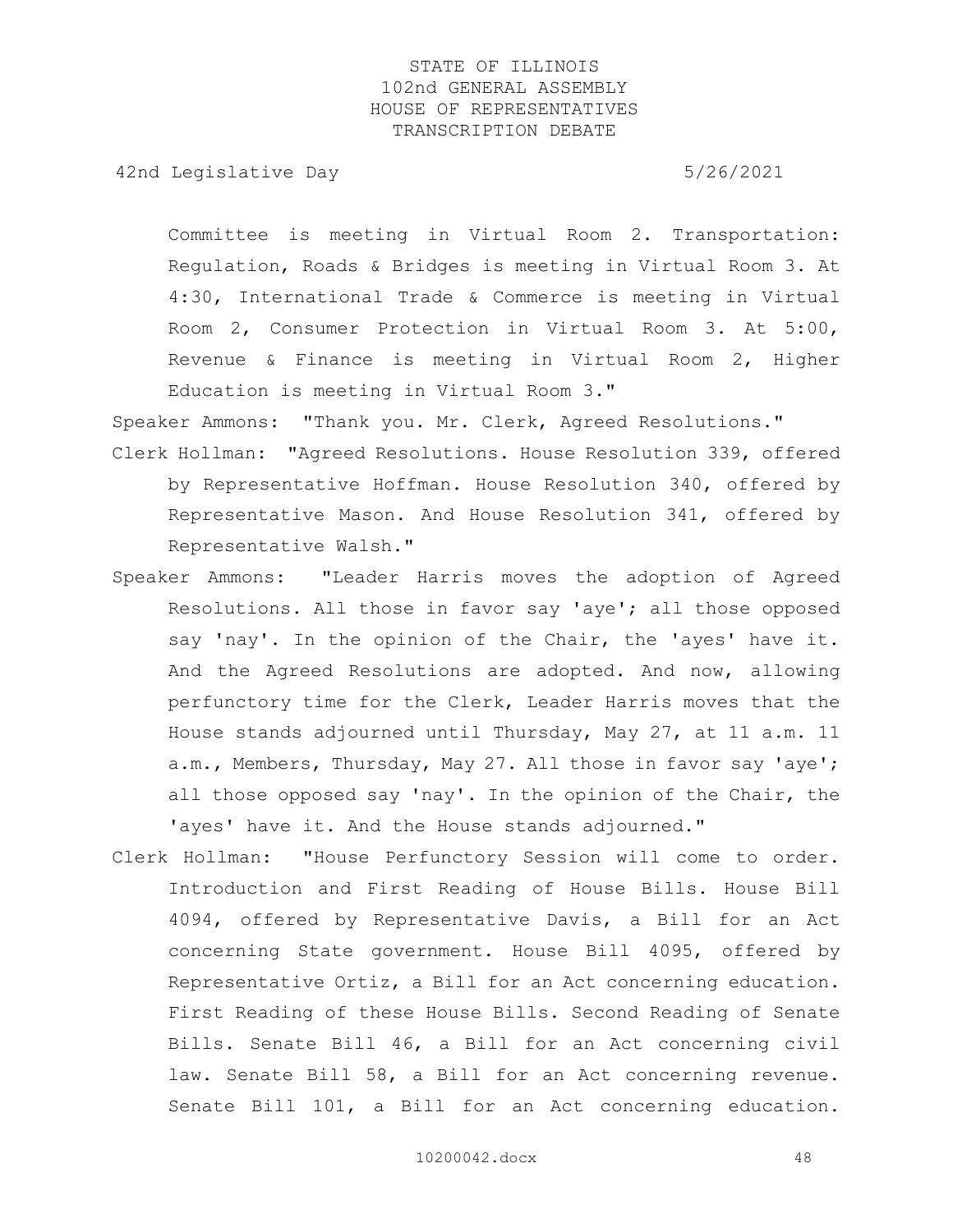42nd Legislative Day 6/26/2021

Senate Bill 153, a Bill for an Act concerning criminal law. Senate Bill 157, a Bill for an Act concerning revenue. Senate Bill 166, a Bill for an Act concerning State government. Senate Bill 170, a Bill for an Act concerning vegetable garden protection. Senate Bill 208, a Bill for an Act concerning employment. Senate Bill 215, a Bill for an Act concerning civil law. Senate Bill 217, a Bill for an Act concerning revenue. Senate Bill 257, a Bill for an Act concerning civil law. Senate Bill 280, a Bill for an Act concerning local government. Senate Bill 321, a Bill for an Act concerning conservation. Senate Bill 336, a Bill for an Act concerning health. Senate Bill 521, a Bill for an Act concerning gaming. Senate Bill 539, a Bill for an Act concerning State government. Senate Bill 558, a Bill for an Act concerning State government. Senate Bill 672, a Bill for an Act concerning business. Senate Bill 680, a Bill for an Act concerning business. Senate Bill 693, a Bill for an Act concerning regulation. Senate Bill 818, a Bill for an Act concerning education. Senate Bill 826, a Bill for an Act concerning elections. Senate Bill 967, a Bill for an Act concerning health. Senate Bill 1138, a Bill for an Act concerning revenue. Senate Bill 1410, a Bill for an Act concerning local government. Senate Bill 1534, a Bill for an Act concerning regulation. Senate Bill 1667, a Bill for an Act concerning revenue. Senate Bill 1689, a Bill for an Act concerning commemorative dates. Senate Bill 1697, a Bill for an Act concerning finance. Senate Bill 1751, a Bill for an Act concerning regulation. Senate Bill 1770, a Bill for an Act concerning State government. Senate Bill 1784, a Bill for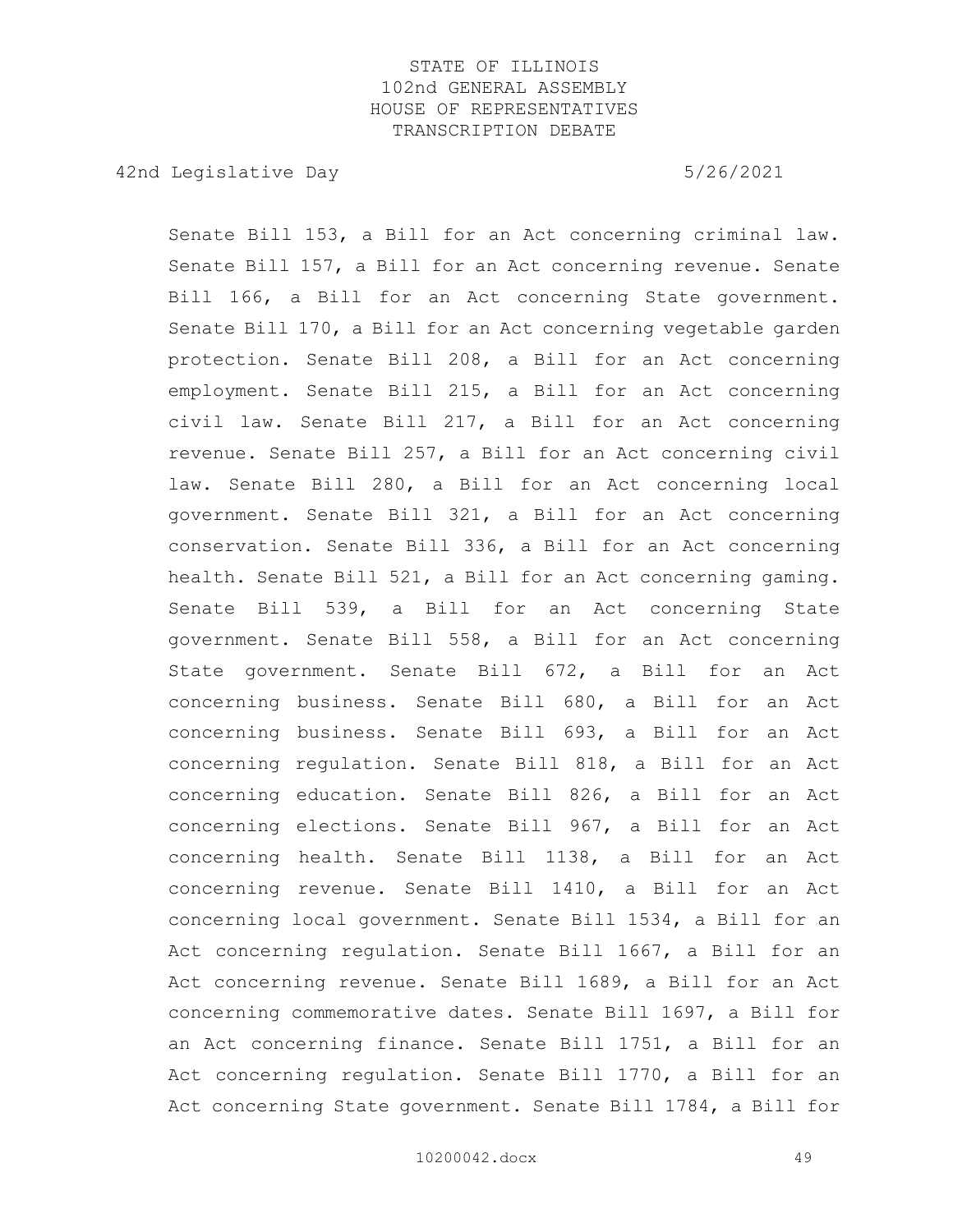42nd Legislative Day 6/26/2021

an Act concerning education. Senate Bill 1814, a Bill for an Act concerning local government. Senate Bill 1822, a Bill for an Act concerning local government. Senate Bill 1833, a Bill for an Act concerning State government. Senate Bill 1845, a Bill for an Act concerning revenue. Senate Bill 1847, a Bill for an Act concerning human rights. Senate Bill 1965, a Bill for an Act concerning government. Senate Bill 1970, a Bill for an Act concerning mental health. Senate Bill 2017, a Bill for an Act concerning State government. Senate Bill 2065, a Bill for an Act concerning State government. Senate Bill 2066, a Bill for an Act concerning local government. Senate Bill 2088, a Bill for an Act concerning education. Senate Bill 2093, a Bill for an Act concerning public employee benefits. Senate Bill 2194, a Bill for an Act concerning courts. Senate Bill 2196, a Bill for an Act concerning finance. Senate Bill 2226, a Bill for an Act concerning safety. Senate Bill 2279, a Bill for an Act concerning revenue. Senate Bill 2294, a Bill for an Act concerning regulation. Senate Bill 2325, a Bill for an Act concerning public aid. Senate Bill 2356, a Bill for an Act concerning government. Senate Bill 2384, a Bill for an Act concerning public aid. Senate Bill 2406, a Bill for an Act concerning State government. Senate Bill 2408, a Bill for an Act concerning regulation. Senate Bill 2460, a Bill for an Act concerning State government. Senate Bill 2496, a Bill for an Act concerning regulation. Senate Bill 2520, a Bill for an Act concerning local government. Senate Bill 2661, a Bill for an Act concerning government. Second Reading of these Senate Bills. They'll be held on the order of Second Reading. Committee Reports. Representative Evans, Chairperson